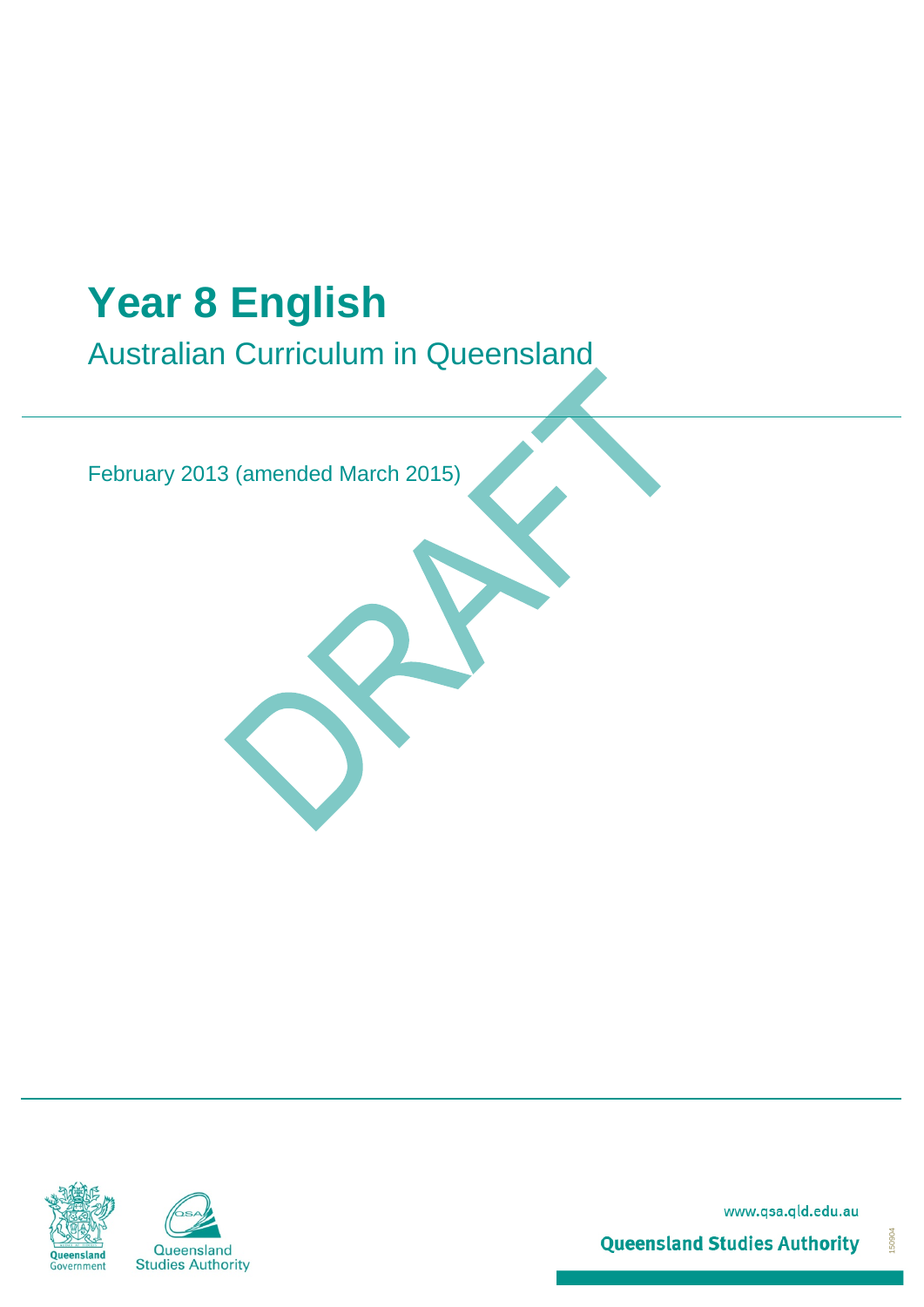## <span id="page-1-0"></span>**Amendments notice: March 2015**

#### **Accessing current QCAA resources**

Resources referred to in this document may have been updated or replaced.

Please always check the QCAA website for the most current resources to support the implementation of the Australian Curriculum: English: [www.qcaa.qld.edu.au/13655.html.](https://www.qcaa.qld.edu.au/13655.html)

#### **Summary of amendments, March 2015**

- Section 2.2.1 Year 8 standards elaborations Table 4: The Year 8 standards elaborations removed; replaced with link to updated standards elaborations on the QCAA website; subsequent tables renumbered.
- Appendix 1: English standards elaborations terms table removed. Updated term definitions are available as part of the standards elaborations web documents.
- Table of contents updated.

Year 8 English — Australian Curriculum in Queensland

© The State of Queensland (Queensland Studies Authority) 2015

Selected materials in this publication are drawn from the Australian Curriculum and are used under a Creative Commons attribution non-commercial share-alike licence. This material is presented in blue text.

Queensland Studies Authority Level 7, 154 Melbourne Street, South Brisbane PO Box 307 Spring Hill QLD 4004 Australia

Phone: (07) 3864 0299 Fax: (07) 3221 2553 Email: [office@qsa.qld.edu.au](mailto:office@qsa.qld.edu.au) Website: [www.qsa.qld.edu.au](http://www.qsa.qld.edu.au/)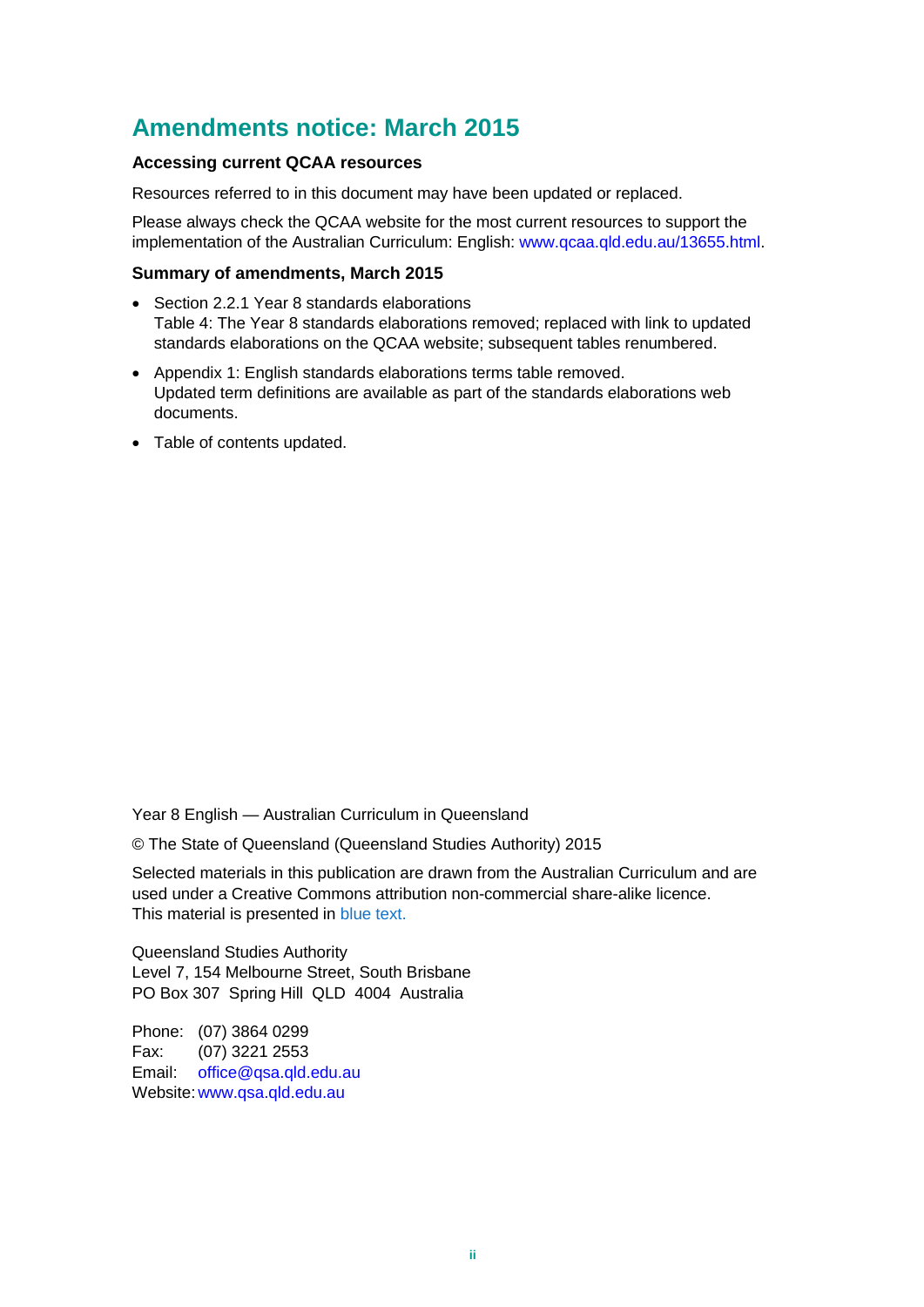# **Contents**

| 1.  |                                                                      |  |  |  |
|-----|----------------------------------------------------------------------|--|--|--|
| 1.1 |                                                                      |  |  |  |
| 1.2 |                                                                      |  |  |  |
| 1.3 |                                                                      |  |  |  |
| 2.  |                                                                      |  |  |  |
| 2.1 |                                                                      |  |  |  |
|     | Australian Curriculum: English Year 8 content descriptions5<br>2.1.1 |  |  |  |
|     | 2.1.2                                                                |  |  |  |
|     | 2.1.3                                                                |  |  |  |
| 2.2 |                                                                      |  |  |  |
|     | 2.2.1                                                                |  |  |  |
| 2.3 |                                                                      |  |  |  |
|     | 2.3.1                                                                |  |  |  |
|     | 2.3.2                                                                |  |  |  |
|     | 2.3.3                                                                |  |  |  |
|     | 2.3.4                                                                |  |  |  |
|     | 2.3.5                                                                |  |  |  |
|     | 2.3.6                                                                |  |  |  |
|     | 2.3.7                                                                |  |  |  |
| 3.  |                                                                      |  |  |  |
| 3.1 |                                                                      |  |  |  |
| 3.2 |                                                                      |  |  |  |
| 3.3 |                                                                      |  |  |  |
| 3.4 |                                                                      |  |  |  |
|     | 3.4.1                                                                |  |  |  |
|     | 3.4.2                                                                |  |  |  |
|     |                                                                      |  |  |  |
| 3.5 |                                                                      |  |  |  |
| 3.6 |                                                                      |  |  |  |
| 4.  |                                                                      |  |  |  |
| 4.1 |                                                                      |  |  |  |
| 4.2 |                                                                      |  |  |  |
|     | Making an on-balance judgment for mid-year reporting41<br>4.2.1      |  |  |  |
|     | Applying the Australian Curriculum achievement standards42<br>4.2.2  |  |  |  |
| 4.3 |                                                                      |  |  |  |
|     |                                                                      |  |  |  |
|     |                                                                      |  |  |  |
|     |                                                                      |  |  |  |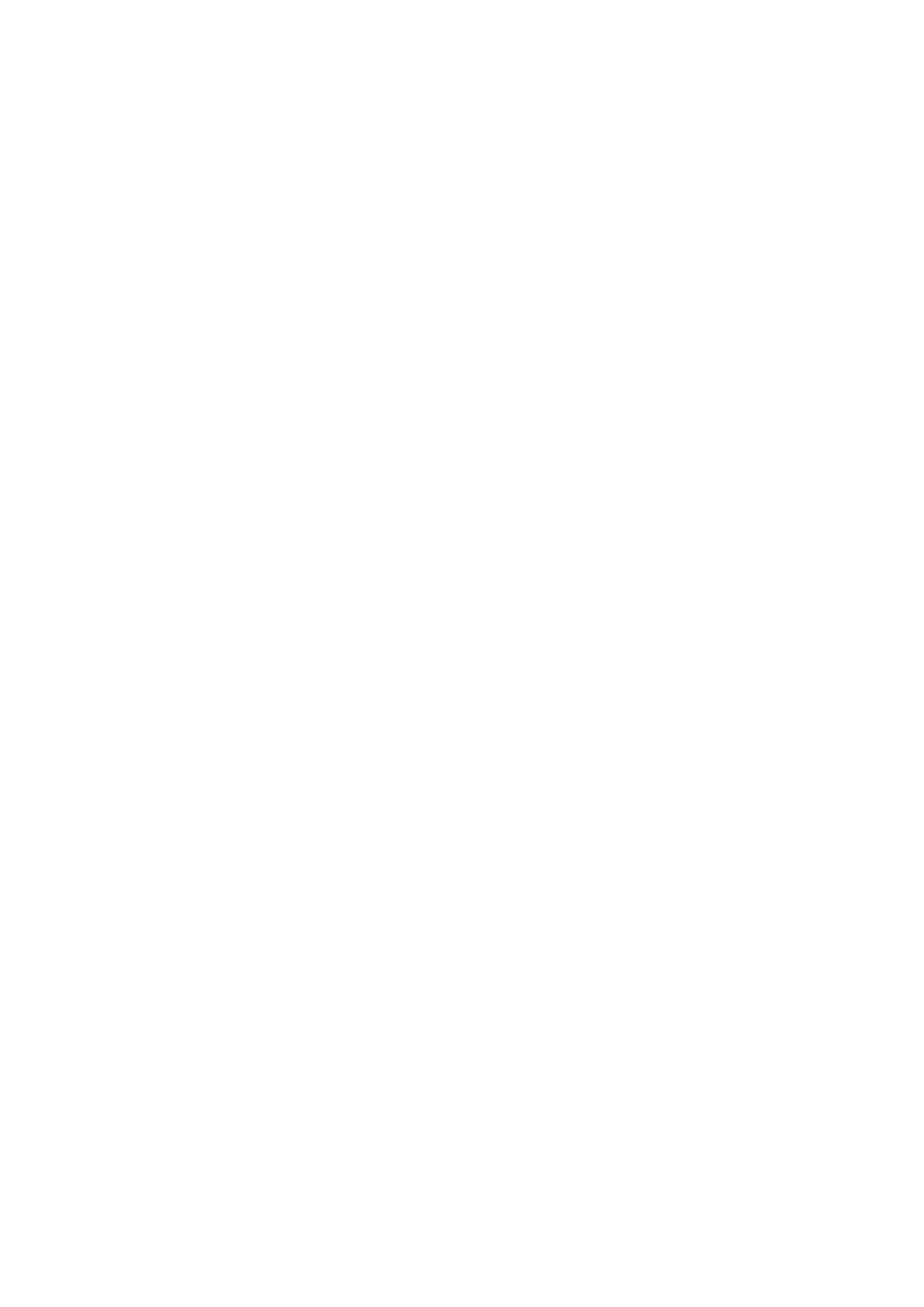## <span id="page-4-0"></span>**1. Overview**

*Year 8 English: Australian Curriculum in Queensland* provides an overview of the Australian Curriculum learning area within the context of a Kindergarten to Year 12 approach. It supports teachers' capacity by providing clarity about the focus of teaching and learning and the development of assessment to determine the quality of student learning. It maintains flexibility for schools to design curriculum that suits their specific contexts and scope for school authorities and school priorities to inform practice.

#### **This document includes:**

| <b>Curriculum requirements</b>                                                                                                                                                                                          | Advice, guidelines and resources                                                                                                                                                                                                                                                      |
|-------------------------------------------------------------------------------------------------------------------------------------------------------------------------------------------------------------------------|---------------------------------------------------------------------------------------------------------------------------------------------------------------------------------------------------------------------------------------------------------------------------------------|
| <b>Rationale</b>                                                                                                                                                                                                        | Planning teaching and learning                                                                                                                                                                                                                                                        |
| <b>Aims</b>                                                                                                                                                                                                             | Standards elaborations, A to E                                                                                                                                                                                                                                                        |
| <b>Australian Curriculum content</b>                                                                                                                                                                                    | Assessment advice and guidelines                                                                                                                                                                                                                                                      |
| Achievement standards                                                                                                                                                                                                   | Reporting advice and guidelines                                                                                                                                                                                                                                                       |
| Requirements are taken directly from the<br>Australian Curriculum: English (v4.1) developed<br>by the Australian Curriculum, Assessment and<br>Reporting Authority (ACARA).<br>This material is presented in blue text. | Advice, guidelines and resources are based on<br>the Australian Curriculum Year level descriptions<br>and organisation sections. They have been<br>developed by the Queensland Studies Authority<br>(QSA) to assist teachers in their planning and<br>assessment and include links to |
| Links to Australian Curriculum support materials<br>are also provided where appropriate.                                                                                                                                | Queensland-developed supporting resources,<br>exemplars and templates.                                                                                                                                                                                                                |

## **1.1 Rationale**

<span id="page-4-1"></span>The study of English is central to the learning and development of all young Australians. It helps create confident communicators, imaginative thinkers and informed citizens. It is through the study of English that individuals learn to analyse, understand, communicate with and build relationships with others and with the world around them. The study of English helps young people develop the knowledge and skills needed for education, training and the workplace. It helps them become ethical, thoughtful, informed and active members of society. In this light it is clear that the Australian Curriculum: English plays an important part in developing the understanding, attitudes and capabilities of those who will take responsibility for Australia's future.

Although Australia is a linguistically and culturally diverse country, participation in many aspects of Australian life depends on effective communication in Standard Australian English. In addition, proficiency in English is invaluable globally. The Australian Curriculum: English contributes both to nation-building and to internationalisation.

The Australian Curriculum: English also helps students to engage imaginatively and critically with literature to expand the scope of their experience. Aboriginal and Torres Strait Islander peoples have contributed to Australian society and to its contemporary literature and its literary heritage through their distinctive ways of representing and communicating knowledge, traditions and experience. The Australian Curriculum: English values, respects and explores this contribution. It also emphasises Australia's links to Asia.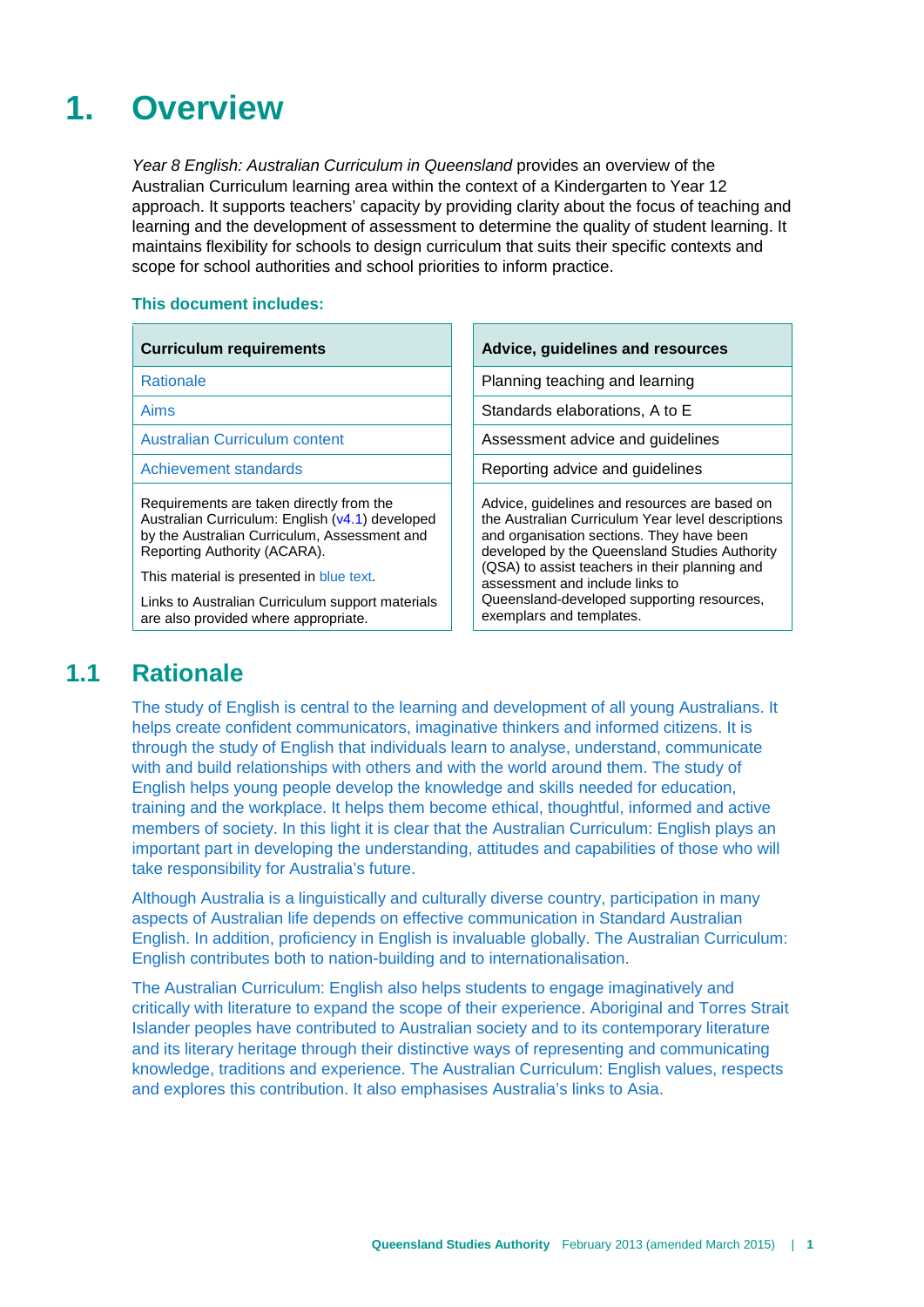## **1.2 Aims**

<span id="page-5-0"></span>The Australian Curriculum: English aims to ensure that students:

- learn to listen to, read, view, speak, write, create and reflect on increasingly complex and sophisticated spoken, written and multimodal texts across a growing range of contexts with accuracy, fluency and purpose
- appreciate, enjoy and use the English language in all its variations and develop a sense of its richness and power to evoke feelings, convey information, form ideas, facilitate interaction with others, entertain, persuade and argue
- understand how Standard Australian English works in its spoken and written forms and in combination with non-linguistic forms of communication to create meaning
- <span id="page-5-1"></span>• develop interest and skills in inquiring into the aesthetic aspects of texts, and develop an informed appreciation of literature.

## **1.3 English in Queensland K–12**

The K–12 curriculum in Queensland is aligned to the goals for Australian schooling, as expressed in the *Melbourne Declaration on Educational Goals for Young Australians[\\*](#page-5-2) .* These goals are:

- Goal 1 Australian schooling promotes equity and excellence
- Goal 2 All young Australians become:
	- − successful learners
	- − confident and creative individuals
	- − active and informed citizens.

To achieve these goals, the declaration commits to the development of a world-class curriculum that will enable every student to develop:

- a solid foundation of understanding, skills and values on which further learning and adult life can be built
- deep knowledge, understanding, skills and values that will enable advanced learning and an ability to create new ideas and translate them into practical applications
- general capabilities that underpin flexible and analytical thinking, a capacity to work with others and an ability to move across subject disciplines to develop new expertise.

There is an expectation that students will have learning opportunities in Australian Curriculum: English across P–10.

<span id="page-5-2"></span><sup>\*</sup> Ministerial Council on Education, Employment, Training and Youth Affairs 2008, Melbourne Declaration on Educational Goals for Young Australians, viewed October 2012, [<www.curriculum.edu.au/verve/\\_resources/National\\_Declaration\\_on\\_the\\_Educational\\_Goals\\_for\\_Young\\_](http://www.curriculum.edu.au/verve/_resources/National_Declaration_on_the_Educational_Goals_for_Young_Australians.pdf) [Australians.pdf>](http://www.curriculum.edu.au/verve/_resources/National_Declaration_on_the_Educational_Goals_for_Young_Australians.pdf).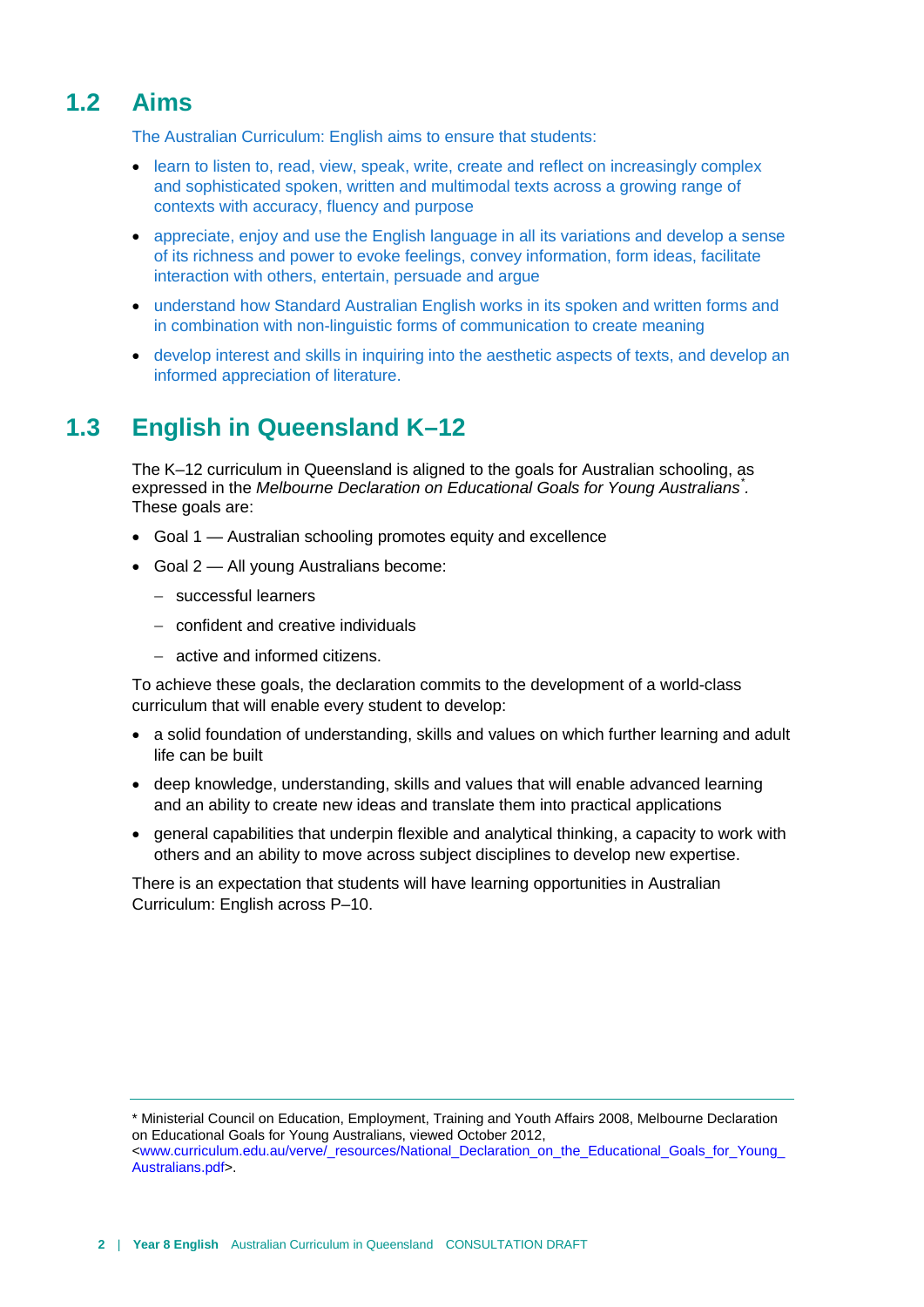[Figure 1](#page-6-0) below shows the progression of the English learning area K–12 in Queensland, and includes the *Queensland kindergarten learning guideline*, the Prep to Year 10 Australian Curriculum and the current Queensland senior secondary courses.



#### <span id="page-6-0"></span>**Figure 1: K–12 English Curriculum**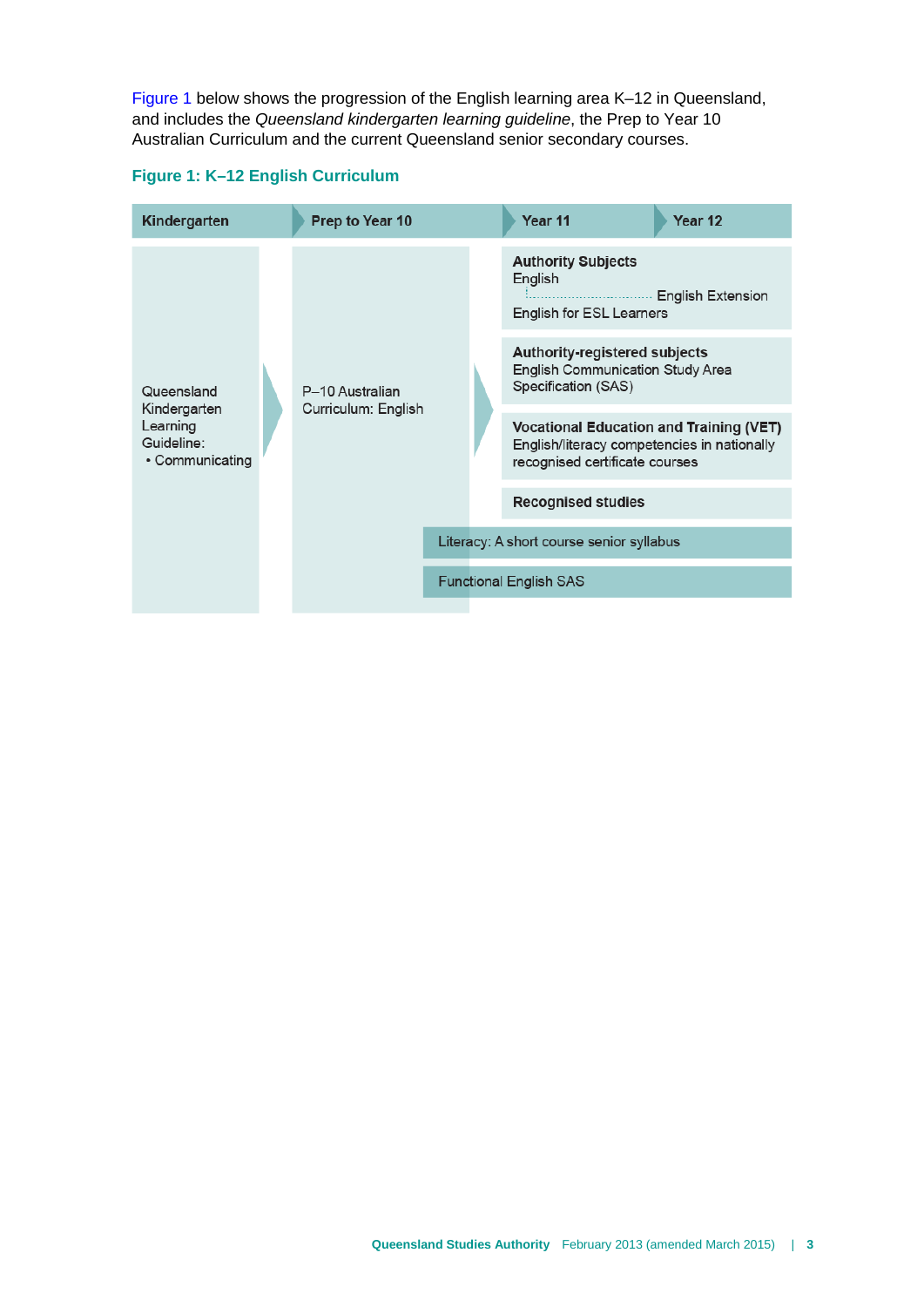# <span id="page-7-0"></span>**2. Curriculum**

The Australian Curriculum sets out what all young people should be taught through the specification of curriculum content and achievement standards.

<span id="page-7-1"></span>**The Australian Curriculum content and achievement standards are the mandatory aspects of the Australian Curriculum.** 

## **2.1 Australian Curriculum content**

The Australian Curriculum content has three components: content descriptions (section [2.1.1\)](#page-8-0), general capabilities (section [2.1.2\)](#page-12-0) and cross-curriculum priorities (section [2.1.3\)](#page-18-0).

Schools design their programs to give students opportunities to develop their knowledge, understanding and skills in each of the three components.



#### **Figure 2: Three components of the Australian Curriculum: English**

#### Cross-curriculum priorities: Contemporary issues (section [2.1.3\)](#page-18-0)

The three cross-curriculum priorities provide contexts for learning:

**Aboriginal and Torres Strait Islander histories and cultures** — to gain a deeper understanding of, and appreciation for, Aboriginal and Torres Strait Islander histories and cultures and the impact they have had, and continue to have, on our world

**Asia and Australia's engagement with Asia** — to develop a better understanding and appreciation of Australia's economic, political and cultural interconnections to Asia

**Sustainability** — to develop an appreciation for more sustainable patterns of living, and to build capacities for thinking, valuing and acting that are necessary to create a more sustainable future.

#### Content descriptions: Disciplinary learning (section [2.1.1\)](#page-8-0)

The Australian Curriculum: English content descriptions describe the knowledge, understanding and skills that teachers are expected to teach and students are expected to learn.

The content in English is organised as:

- **strands**: Language, Literature and Literacy focus on developing students' knowledge, understanding and skills in the language modes of listening, reading, viewing, speaking/signing, writing and creating.
- **sub-strands**: a sequence of development for knowledge, understanding and skills within the strand.

**Content elaborations** illustrate and exemplify content. These elaborations are not a requirement for the teaching of the Australian Curriculum.

#### General capabilities: Essential 21st-century skills (section [2.1.2\)](#page-12-0)

These seven capabilities can be divided into two groups:

**capabilities that support students to be successful learners** — Literacy, Numeracy, Information and communication technology (ICT) capability, and Critical and creative thinking **capabilities that develop ways of being, behaving and learning to live with others** — Personal and social capability, Ethical understanding and Intercultural understanding.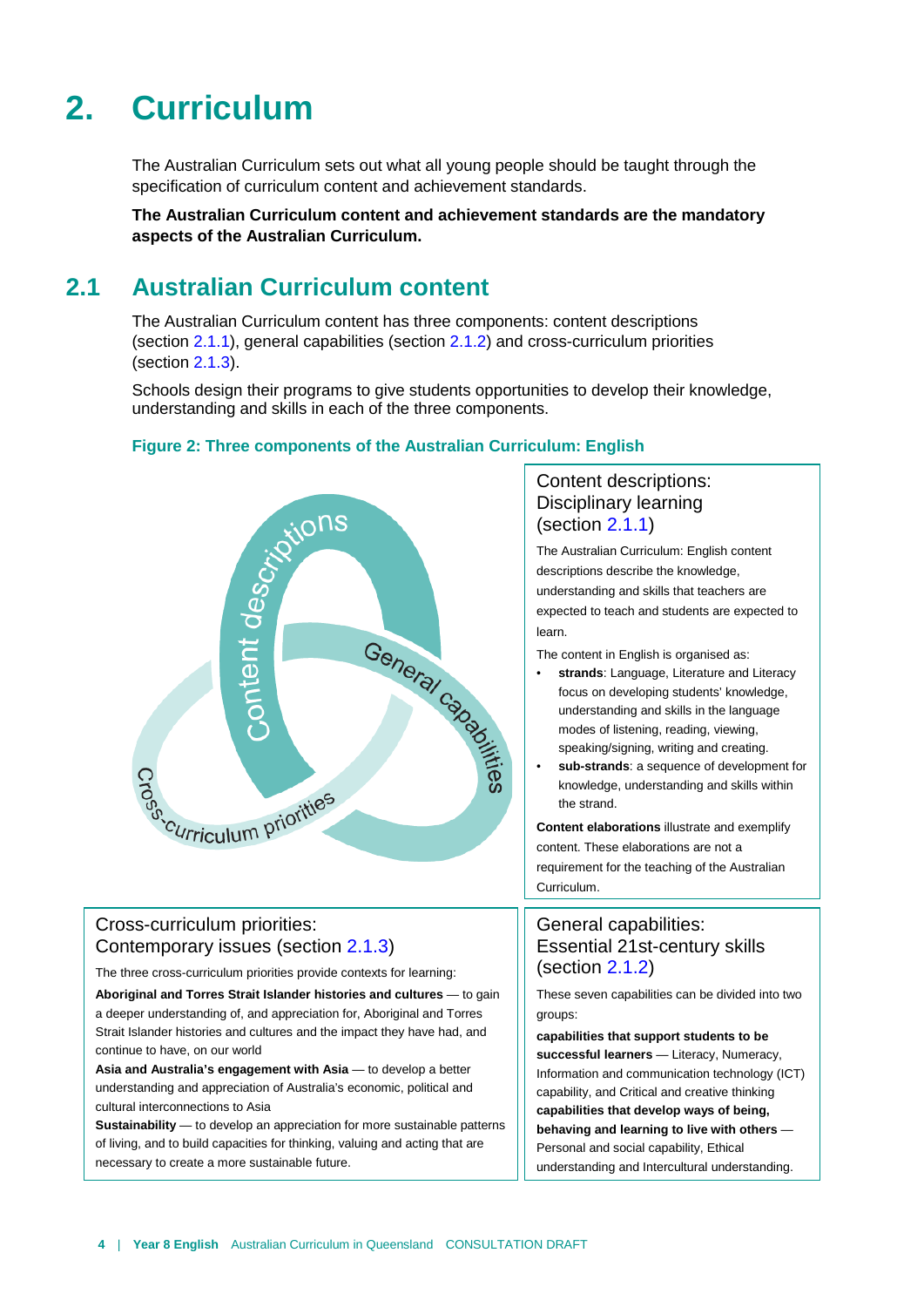## <span id="page-8-0"></span>*2.1.1 Australian Curriculum: English Year 8 content descriptions*

The content descriptions at each year level set out the knowledge, understanding and skills that teachers are expected to teach and students are expected to learn. They do not prescribe approaches to teaching.

In English, the content descriptions are organised using three interrelated strands: *Language*, *Literature* and *Literacy*. The strands present a sequence of development of knowledge, understanding and skills in the language modes: listening, reading, viewing, speaking/signing, writing and [creating](http://www.australiancurriculum.edu.au/Glossary?a=E&t=creating) across the year levels.

Each strand is organised by sub-strands that provide more detail about the content.

#### **Table 1: Strands and sub-strands**

| Language<br>Knowing about the English<br>language | <b>Literature</b><br>Understanding,<br>appreciating, responding to,<br>analysing and creating<br>literature | <b>Literacy</b><br>Expanding the repertoire of<br><b>English usage</b> |
|---------------------------------------------------|-------------------------------------------------------------------------------------------------------------|------------------------------------------------------------------------|
| Language variation and<br>change                  | Literature and context                                                                                      | <b>Texts in context</b>                                                |
| Language for interaction                          | Responding to literature                                                                                    | Interacting with others                                                |
| <b>Text structure and</b><br>organisation         | <b>Examining literature</b>                                                                                 | Interpreting, analysing and<br>evaluating                              |
| <b>Expressing and developing</b><br>ideas         | <b>Creating literature</b>                                                                                  | <b>Creating texts</b>                                                  |

#### **Teaching and learning programs should balance and integrate all three strands. Integration is supported by the clear relationships across the sub-strands.**

(See section [2.3](#page-21-0) Planning in the English learning area)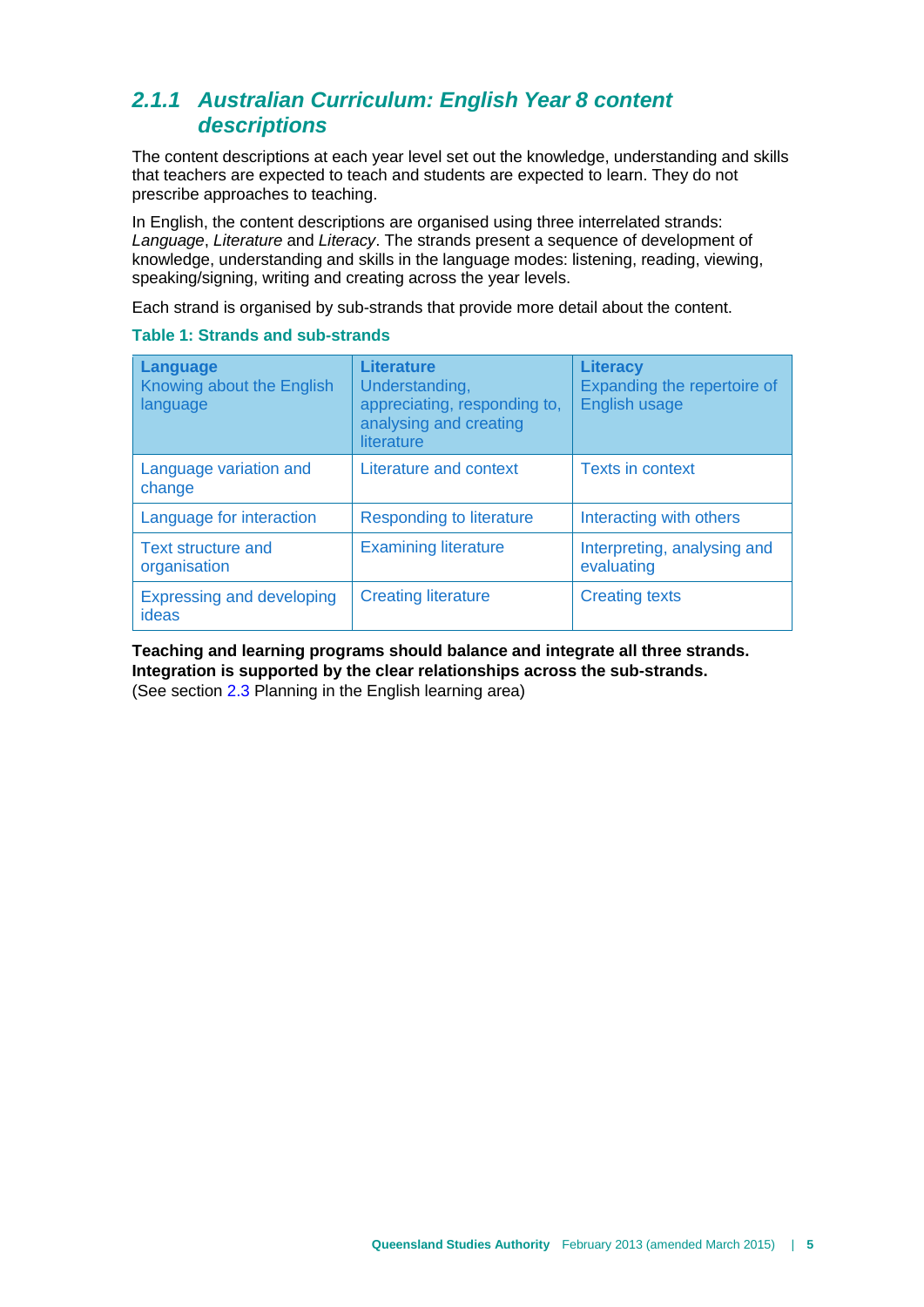#### **Australian Curriculum: English Year 8 strands, sub-strands and content descriptions**

| <b>Language</b>                                                                                                                                                                                                                                                                                                                              | <b>Literature</b>                                                                                                                                                                                                                                                                                                          | <b>Literacy</b>                                                                                                                                                                                                                                                          |
|----------------------------------------------------------------------------------------------------------------------------------------------------------------------------------------------------------------------------------------------------------------------------------------------------------------------------------------------|----------------------------------------------------------------------------------------------------------------------------------------------------------------------------------------------------------------------------------------------------------------------------------------------------------------------------|--------------------------------------------------------------------------------------------------------------------------------------------------------------------------------------------------------------------------------------------------------------------------|
| <b>Students extend their</b><br>understandings of how<br>language works and learn<br>to transfer understandings<br>of language to different<br>contexts. Students develop<br>understandings of the<br>requirements of different<br>types of texts and represent<br>both personal and<br>increasingly abstract ideas<br>in a variety of ways. | <b>Students analyse various</b><br>kinds of literary texts and<br>develop understandings of<br>how such texts can be<br>discussed and analysed.<br>The notion of 'valuing'<br>certain texts as 'literature' is<br>discussed. Students apply<br>what they have learnt about<br>literature when creating<br>their own texts. | Students engage with a<br>variety of genres and<br>language modes and apply<br>their understandings of<br>narrative, theme, purpose,<br>context and argument. They<br>defend their ideas of what<br>makes a text appropriate in<br>written and oral modes.               |
| <b>Language variation</b><br>and change                                                                                                                                                                                                                                                                                                      | <b>Literature and context</b>                                                                                                                                                                                                                                                                                              | <b>Texts in context</b>                                                                                                                                                                                                                                                  |
| Understand the influence<br>and impact that the English<br>language has had on other<br>languages or dialects and<br>how English has been<br>influenced in return<br>(ACELA1540)                                                                                                                                                             | Explore the ways that ideas<br>and viewpoints in literary<br>texts drawn from different<br>historical, social and<br>cultural contexts may reflect<br>or challenge the values of<br>individuals and groups<br>(ACELT1626)                                                                                                  | Analyse and explain how<br>language has evolved over<br>time and how technology<br>and the media have<br>influenced language use<br>and forms of<br>communication<br>(ACELY1729)                                                                                         |
|                                                                                                                                                                                                                                                                                                                                              | <b>Explore the</b><br>interconnectedness of<br>Country and Place, People,<br><b>Identity and Culture in texts</b><br>including those by<br><b>Aboriginal and Torres Strait</b><br><b>Islander authors</b><br>(ACELT1806)                                                                                                   |                                                                                                                                                                                                                                                                          |
| <b>Language for interaction</b>                                                                                                                                                                                                                                                                                                              | <b>Responding to literature</b>                                                                                                                                                                                                                                                                                            | <b>Interacting with others</b>                                                                                                                                                                                                                                           |
| <b>Understand how</b><br>conventions of speech<br>adopted by communities<br>influence the identities of<br>people in those<br>communities (ACELA1541)                                                                                                                                                                                        | Share, reflect on, clarify and<br>evaluate opinions and<br>arguments about aspects of<br>literary texts (ACELT1627)                                                                                                                                                                                                        | Interpret the stated and<br>implied meanings in spoken<br>texts, and use evidence to<br>support or challenge<br>different perspectives<br>(ACELY1730)                                                                                                                    |
| <b>Understand how rhetorical</b><br>devices are used to<br>persuade and how different<br>layers of meaning are<br>developed through the use<br>of metaphor, irony and<br>parody (ACELA1542)                                                                                                                                                  | <b>Understand and explain</b><br>how combinations of words<br>and images in texts are<br>used to represent particular<br>groups in society, and how<br>texts position readers in<br>relation to those groups<br>(ACELT1628)                                                                                                | Use interaction skills for<br>identified purposes, using<br>voice and language<br>conventions to suit different<br>situations, selecting<br>vocabulary, modulating<br>voice and using elements<br>such as music, images and<br>sound for specific effects<br>(ACELY1808) |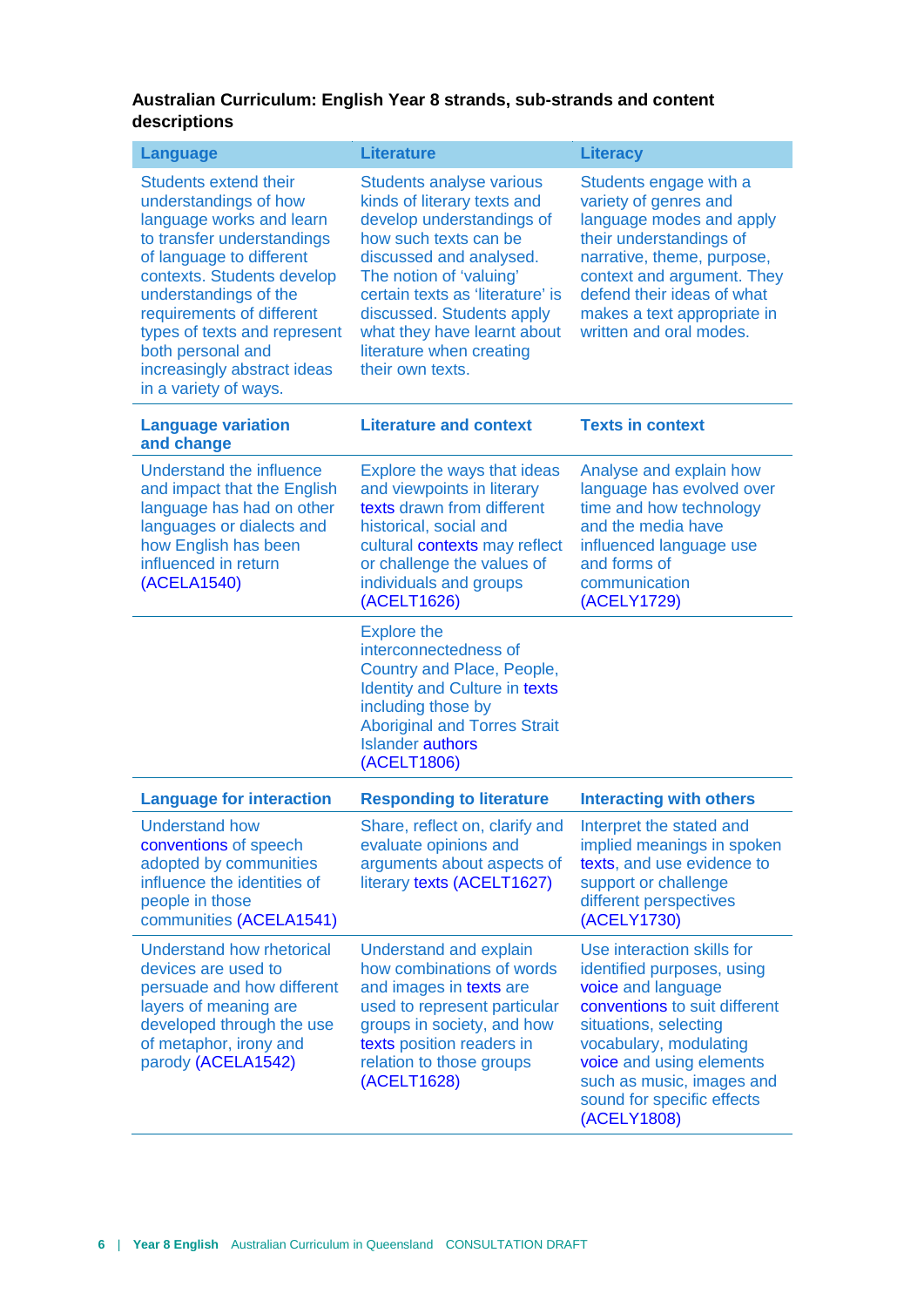| <b>Language</b>                                                                                                                                                                                                 | <b>Literature</b>                                                                                                                                                                                      | <b>Literacy</b>                                                                                                                                                                                                                                 |
|-----------------------------------------------------------------------------------------------------------------------------------------------------------------------------------------------------------------|--------------------------------------------------------------------------------------------------------------------------------------------------------------------------------------------------------|-------------------------------------------------------------------------------------------------------------------------------------------------------------------------------------------------------------------------------------------------|
|                                                                                                                                                                                                                 | Recognise and explain<br>differing viewpoints about<br>the world, cultures,<br>individual people and<br>concerns represented in<br>texts (ACELT1807)                                                   | Plan, rehearse and deliver<br>presentations, selecting and<br>sequencing appropriate<br>content, including<br>multimodal elements, to<br>reflect a diversity of<br>viewpoints (ACELY1731)                                                       |
| <b>Text structure</b><br>and organisation                                                                                                                                                                       | <b>Examining literature</b>                                                                                                                                                                            | Interpreting,<br>analysing, evaluating                                                                                                                                                                                                          |
| Analyse how the text<br>structures and language<br>features of persuasive<br>texts, including media texts,<br>vary according to the<br>medium and mode of<br>communication<br>(ACELA1543)                       | Recognise, explain and<br>analyse the ways literary<br>texts draw on readers'<br>knowledge of other texts<br>and enable new<br>understanding and<br>appreciation of aesthetic<br>qualities (ACELT1629) | Analyse and evaluate the<br>ways that text structures<br>and language features vary<br>according to the purpose of<br>the text and the ways that<br>referenced sources add<br>authority to a text<br>(ACELY1732)                                |
| <b>Understand how cohesion</b><br>in texts is improved by<br>strengthening the internal<br>structure of paragraphs<br>through the use of<br>examples, quotations and<br>substantiation of claims<br>(ACELA1766) | Identify and evaluate<br>devices that create tone, for<br>example humour, wordplay,<br>innuendo and parody in<br>poetry, humorous prose,<br>drama or visual texts<br>(ACELT1630)                       | Apply increasing knowledge<br>of vocabulary, text<br>structures and language<br>features to understand the<br>content of texts<br>(ACELY1733)                                                                                                   |
| Understand how coherence<br>is created in complex texts<br>through devices like lexical<br>cohesion, ellipsis,<br>grammatical theme and text<br>connectives (ACELA1809)                                         | Interpret and analyse<br>language choices, including<br>sentence patterns,<br>dialogue, imagery and other<br>language features, in short<br>stories, literary essays and<br>plays (ACELT1767)          | Use comprehension<br>strategies to interpret and<br>evaluate texts by reflecting<br>on the validity of content<br>and the credibility of<br>sources, including finding<br>evidence in the text for the<br>author's point of view<br>(ACELY1734) |
| Understand the use of<br>punctuation conventions,<br>including colons,<br>semicolons, dashes and<br>brackets in formal and<br>informal texts (ACELA1544)                                                        |                                                                                                                                                                                                        | Explore and explain the<br>ways authors combine<br>different modes and media<br>in creating texts, and the<br>impact of these choices on<br>the viewer/listener<br>(ACELY1735)                                                                  |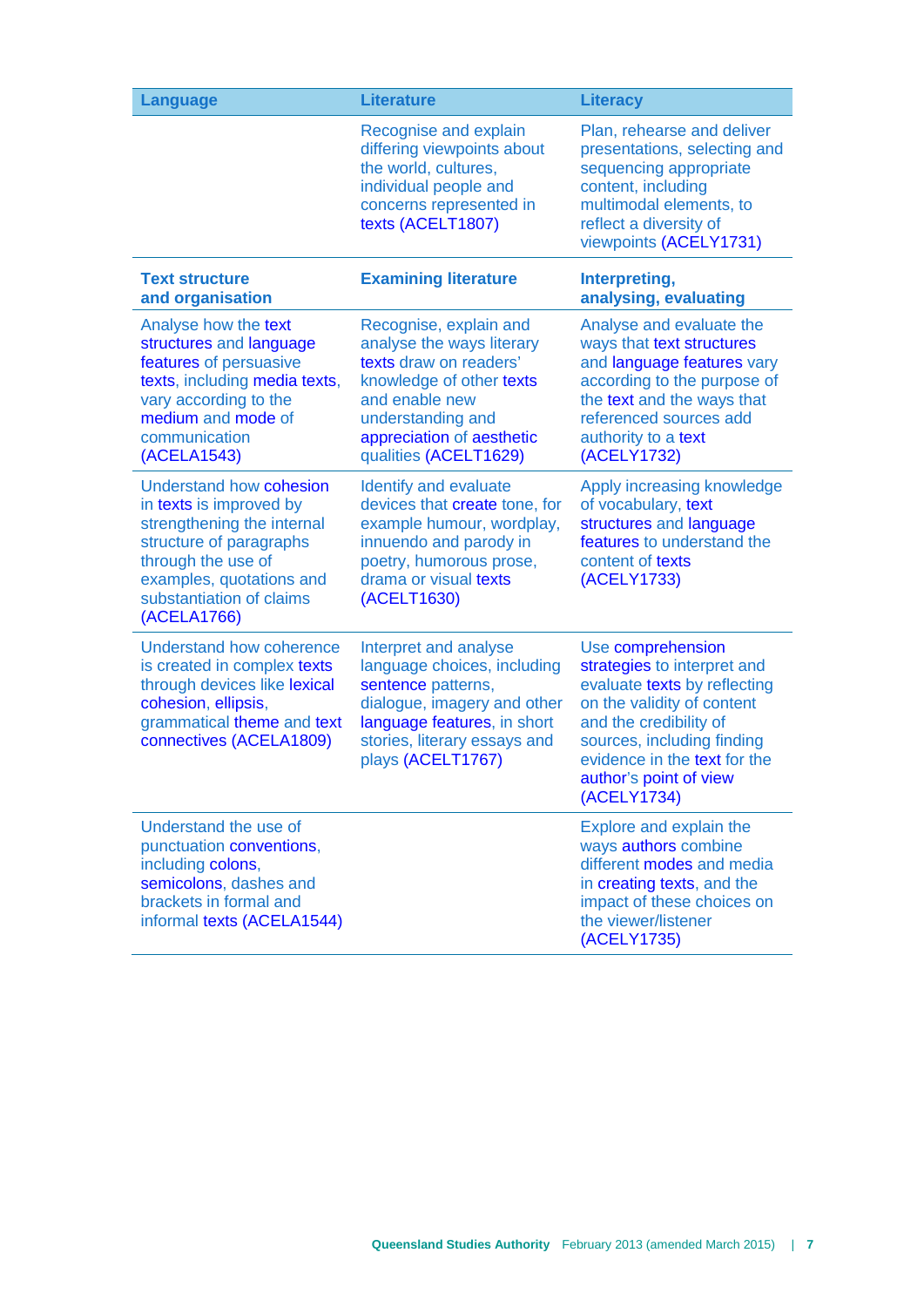| <b>Language</b>                                                                                                                                                                                             | <b>Literature</b>                                                                                                                                                                                | <b>Literacy</b>                                                                                                                                                                                                                              |
|-------------------------------------------------------------------------------------------------------------------------------------------------------------------------------------------------------------|--------------------------------------------------------------------------------------------------------------------------------------------------------------------------------------------------|----------------------------------------------------------------------------------------------------------------------------------------------------------------------------------------------------------------------------------------------|
| <b>Expressing and</b><br>developing ideas                                                                                                                                                                   | <b>Creating literature</b>                                                                                                                                                                       | <b>Creating texts</b>                                                                                                                                                                                                                        |
| Analyse and examine how<br>effective authors control<br>and use a variety of clause<br>structures, including<br>clauses embedded within<br>the structure of a noun<br>group/phrase or clause<br>(ACELA1545) | Create literary texts that<br>draw upon text structures<br>and language features of<br>other texts for particular<br>purposes and effects<br>(ACELT1632)                                         | Create imaginative,<br>informative and persuasive<br>texts that raise issues,<br>report events and advance<br>opinions, using deliberate<br>language and textual<br>choices, and including<br>digital elements as<br>appropriate (ACELY1736) |
| Understand the effect of<br>nominalisation in the writing<br>of informative and<br>persuasive texts<br>(ACELA1546)                                                                                          | <b>Experiment with particular</b><br>language features drawn<br>from different types of texts,<br>including combinations of<br>language and visual<br>choices to create new texts<br>(ACELT1768) | <b>Experiment with text</b><br>structures and language<br>features to refine and clarify<br>ideas to improve the<br>effectiveness of students'<br>own texts (ACELY1810)                                                                      |
| Investigate how visual and<br>multimodal texts allude to or<br>draw on other texts or<br>images to enhance and<br>layer meaning<br>(ACELA1548)                                                              |                                                                                                                                                                                                  | Use a range of software,<br>including word processing<br>programs, to create, edit<br>and publish texts<br>imaginatively (ACELY1738)                                                                                                         |
| Recognise that vocabulary<br>choices contribute to the<br>specificity, abstraction and<br>style of texts (ACELA1547)                                                                                        |                                                                                                                                                                                                  |                                                                                                                                                                                                                                              |
| Understand how to apply<br>learned knowledge<br>consistently in order to spell<br>accurately and to learn new<br>words including<br>nominalisations<br>$(ACELA1549)$ <sup>†</sup>                           |                                                                                                                                                                                                  |                                                                                                                                                                                                                                              |

#### **Content elaborations**

Content elaborations illustrate and exemplify content and assist teachers in developing a common understanding of the content descriptions. The elaborations are *not a requirement* for the teaching of the Australian Curriculum. They are not individualised teaching points intended to be taught to all students.

<span id="page-11-0"></span><sup>†</sup> Codes included with the Australian Curriculum content descriptions relate to hyperlinks into the Australian Curriculum website [<www.australiancurriculum.edu.au/English/Curriculum/F-10>](http://www.australiancurriculum.edu.au/English/Curriculum/F-10). Each unique identifier provides the user with the content description, content elaboration, and links to general capabilities, crosscurriculum priorities and modes.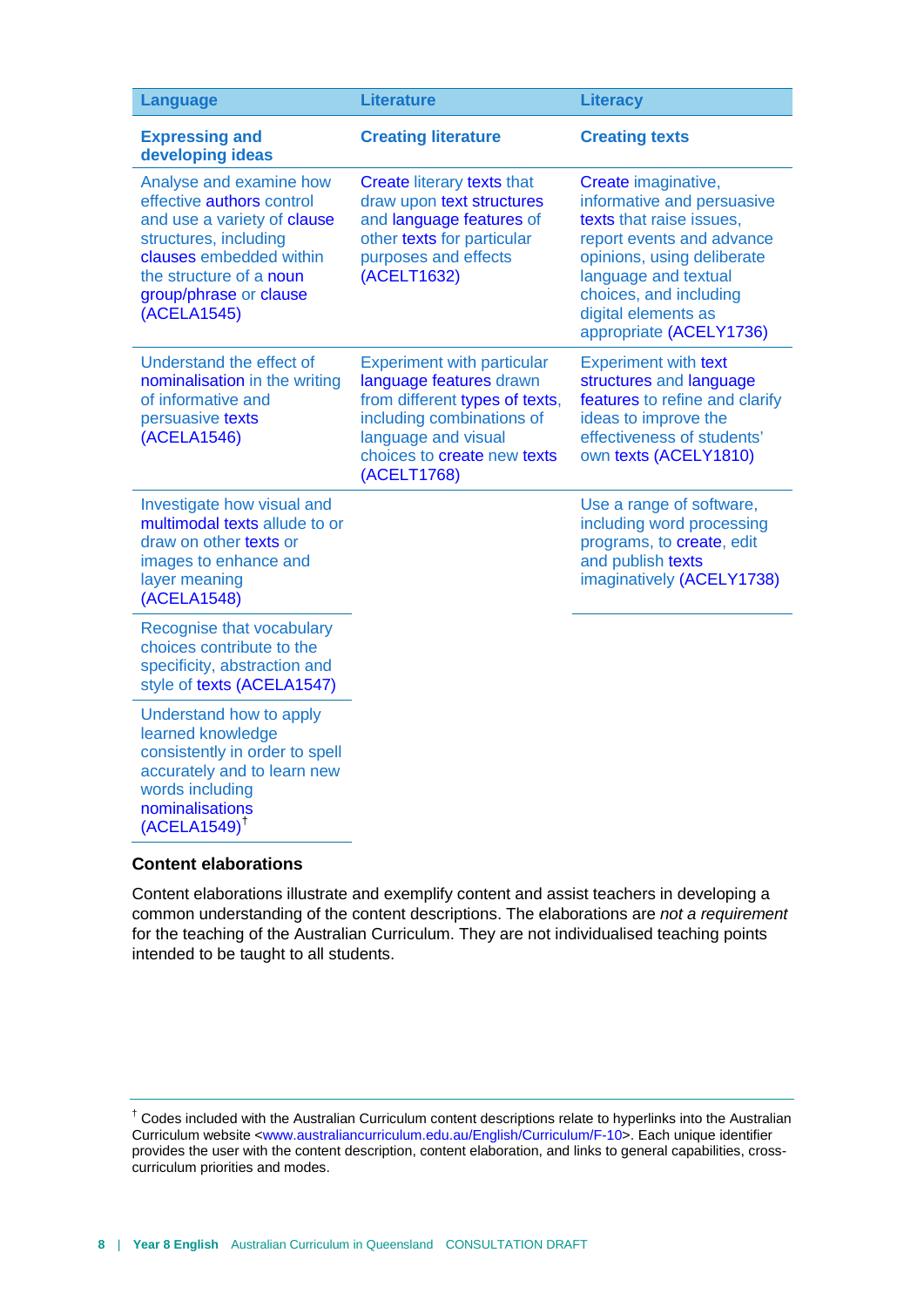## <span id="page-12-0"></span>*2.1.2 General capabilities*

The general capabilities are embedded in the content descriptions. The seven capabilities can be divided into two broad groups. These broad groups include capabilities that:

- support students to be successful learners: Literacy, Numeracy, Information and communication technology (ICT) capability, and Critical and creative thinking
- develop ways of being, behaving and learning to live with others: Personal and social capability, Ethical understanding and Intercultural understanding.

Each of the general capabilities can be relevant to teaching and learning in English and explicit teaching of the capabilities should be incorporated in teaching and learning activities where appropriate.

See also[: www.australiancurriculum.edu.au/GeneralCapabilities/Overview/General](http://www.australiancurriculum.edu.au/GeneralCapabilities/Overview/General-capabilities-in-the-Australian-Curriculum)[capabilities-in-the-Australian-Curriculum](http://www.australiancurriculum.edu.au/GeneralCapabilities/Overview/General-capabilities-in-the-Australian-Curriculum)

#### *Literacy capability and Literacy strand*

The teaching of literacy skills is essential for students in all learning areas and this is recognised in the Australian Curriculum through the Literacy capability.

Literacy has a central place in English programs. The development of literacy is explicitly described in the Literacy strand. Teachers of English have a particular responsibility for the explicit teaching of literacy skills.

In both the Literacy strand and the Literacy capability, literacy refers to reading, writing, creating, speaking/signing, listening and viewing for a range of purposes and in a range of contexts. In the 21st century, literacy also includes skills in the use and creation of texts using new technologies, multimedia, and visual and digital texts.

In English programs, literacy is developed through the specific study of the English language in all its forms, enabling students to understand how the English language works. Students learn literacy knowledge and skills as they critically assess writers' opinions, biases and intents; they apply their literacy capability when they interpret and make increasingly sophisticated language choices in their own texts.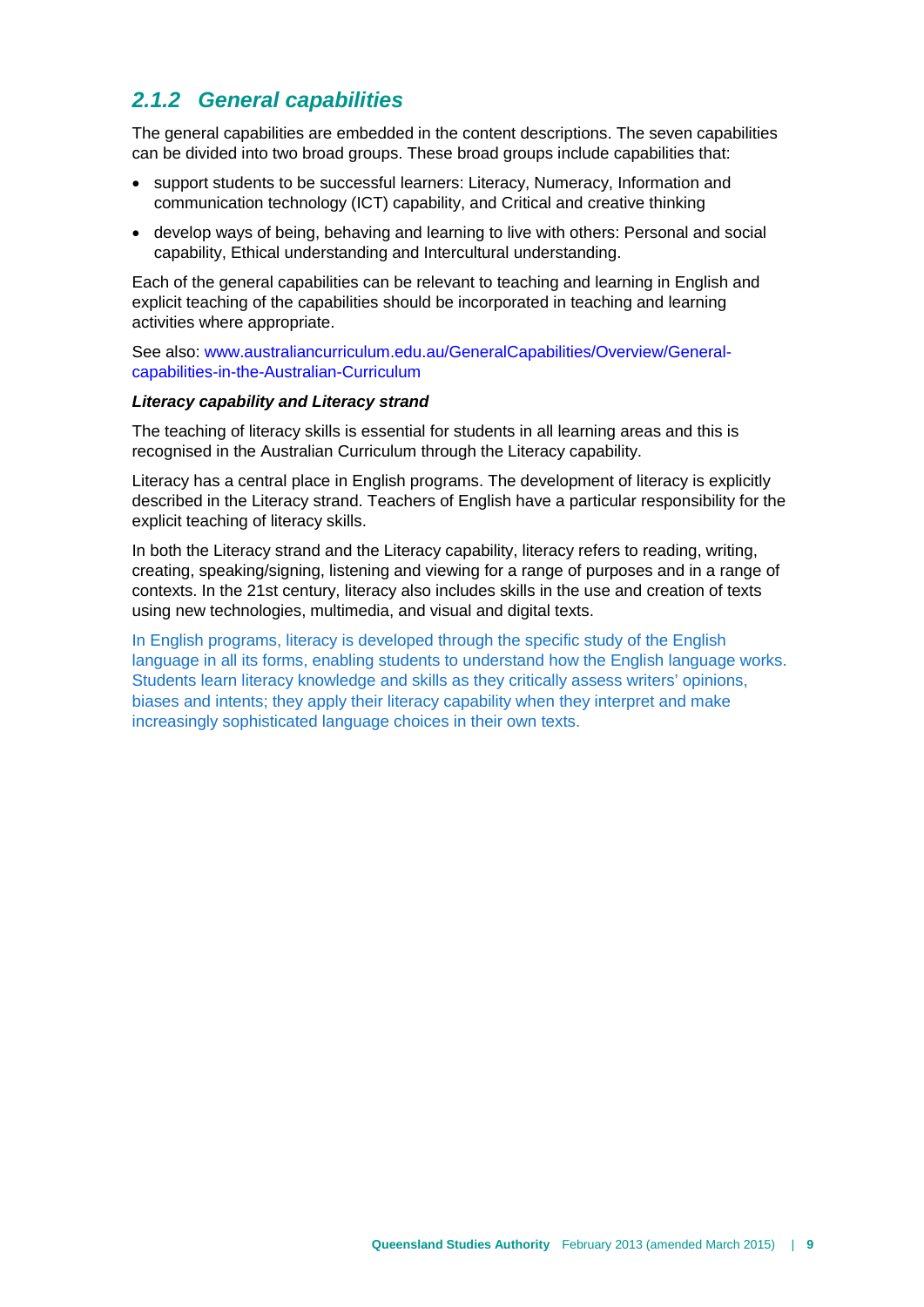#### *Australian Curriculum literacy continuum*

The Australian Curriculum literacy continuum is a resource to support teachers in all learning areas to develop and monitor students' literacy abilities. The continuum is organised as Levels 1 to 6 that typically, but not exclusively, align with years of schooling to emphasise that the continuum presents a sequence of learning independent of student age:

- Level 1 typically by the end of Foundation Year
- Level 2 typically by the end of Year 2
- Level  $3$  typically by the end of Year 4
- Level 4 typically by the end of Year 6
- Level  $5 -$  typically by the end of Year 8
- Level 6 typically by the end of Year 10.



The organising elements for Literacy are described in the following way:

#### See also:

[www.australiancurriculum.edu.au/GeneralCapabilities/Literacy/Introduction/Introduction](http://www.australiancurriculum.edu.au/GeneralCapabilities/Literacy/Introduction/Introduction)

#### *P–10 Literacy Indicators*

The QSA P–10 Literacy Indicators are aligned to the Australian Curriculum  $(v4.1)$  and informed by data from Queensland performance on national assessment. The Indicators are organised as Year level descriptions and provide specific detail to support planning for, and monitoring of, students' literacy knowledge, understanding and skills across the learning areas. For further information, see: [www.qsa.qld.edu.au/17929.html.](http://www.qsa.qld.edu.au/17929.html)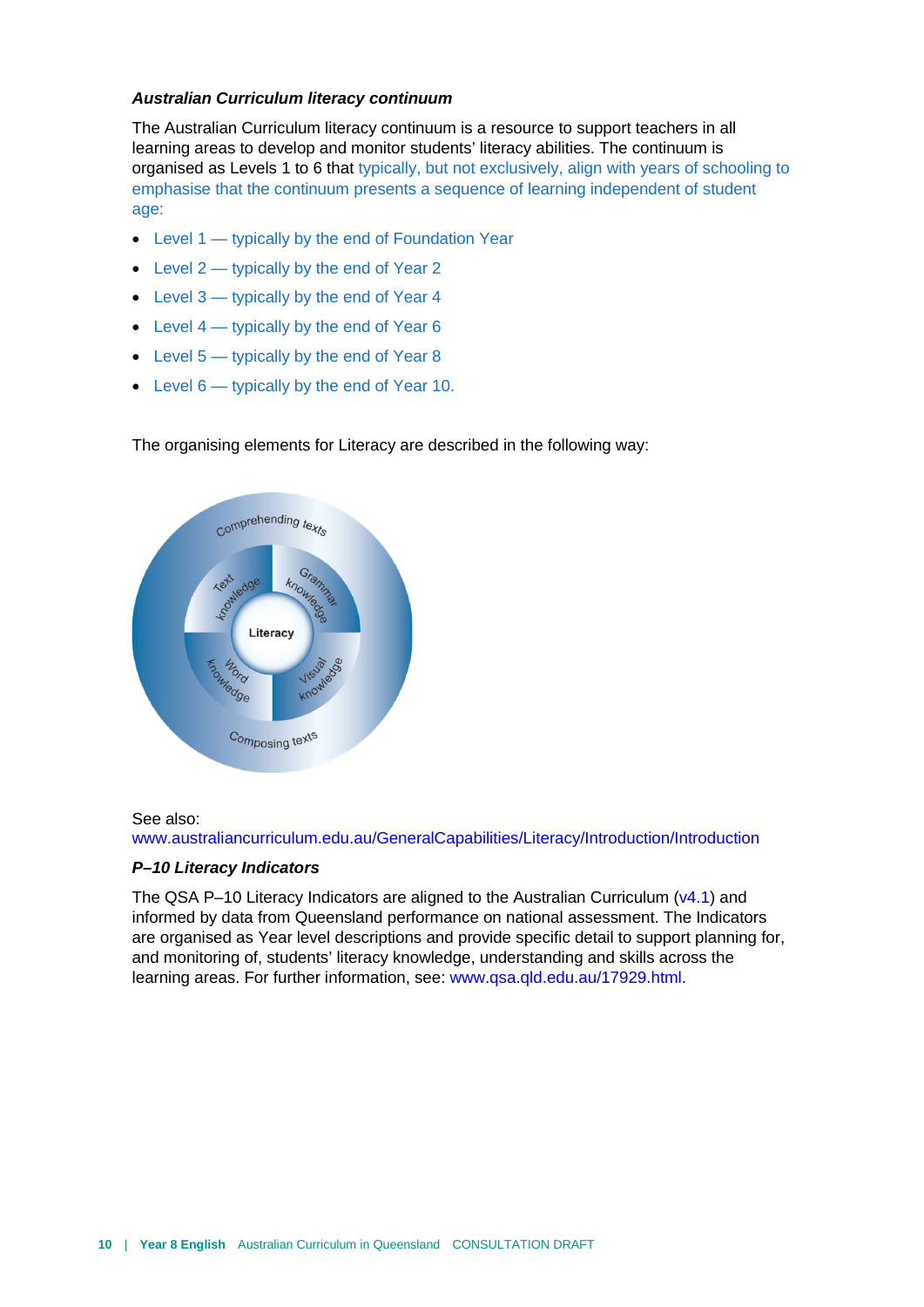**Table 2: General capabilities that support students to be successful learners are embedded in the English content descriptions where appropriate.**

|                 | <b>Definition</b>                                                                                                                                                                                                                                                                                                                                                                                            | In English                                                                                                                                                                                                                                                                                                                                                                                                                                                                                                                                                                                                                                                                                                                                                                                                                                                                                                     | <b>Links</b>                                                                                                                                                                                                              |
|-----------------|--------------------------------------------------------------------------------------------------------------------------------------------------------------------------------------------------------------------------------------------------------------------------------------------------------------------------------------------------------------------------------------------------------------|----------------------------------------------------------------------------------------------------------------------------------------------------------------------------------------------------------------------------------------------------------------------------------------------------------------------------------------------------------------------------------------------------------------------------------------------------------------------------------------------------------------------------------------------------------------------------------------------------------------------------------------------------------------------------------------------------------------------------------------------------------------------------------------------------------------------------------------------------------------------------------------------------------------|---------------------------------------------------------------------------------------------------------------------------------------------------------------------------------------------------------------------------|
| <b>Numeracy</b> | Students become numerate as<br>they develop the knowledge and<br>skills to use mathematics<br>confidently across all learning<br>areas at school and in their lives<br>more broadly. Numeracy<br>involves students in recognising<br>and understanding the role of<br>mathematics in the world and<br>having the dispositions and<br>capacities to use mathematical<br>knowledge and skills<br>purposefully. | Students use numeracy skills when interpreting, analysing and<br>creating texts involving quantitative and spatial information such<br>as percentages and statistics, numbers, measurements and<br>directions. When responding to or creating texts that present<br>issues or arguments based on data, students identify, analyse<br>and synthesise numerical information using that understanding<br>to discuss the credibility of sources.<br>Visual texts may present a range of numeracy demands.<br>Interpreting and creating graphic organisers requires students to<br>examine relationships between various components of a<br>situation and to sort information into categories including<br>characteristics that can be measured or counted. Understanding<br>the mathematical ideas behind visual organisers such as Venn<br>diagrams or flowcharts helps students to use them more<br>effectively. | <b>ACARA Numeracy</b><br>capability continua<br>www.australiancurriculum.<br>edu.au/GeneralCapabilitie<br>s/Numeracy/Introduction/I<br>ntroduction<br><b>QSA Numeracy Indicators</b><br>www.qsa.qld.edu.au/1792<br>9.html |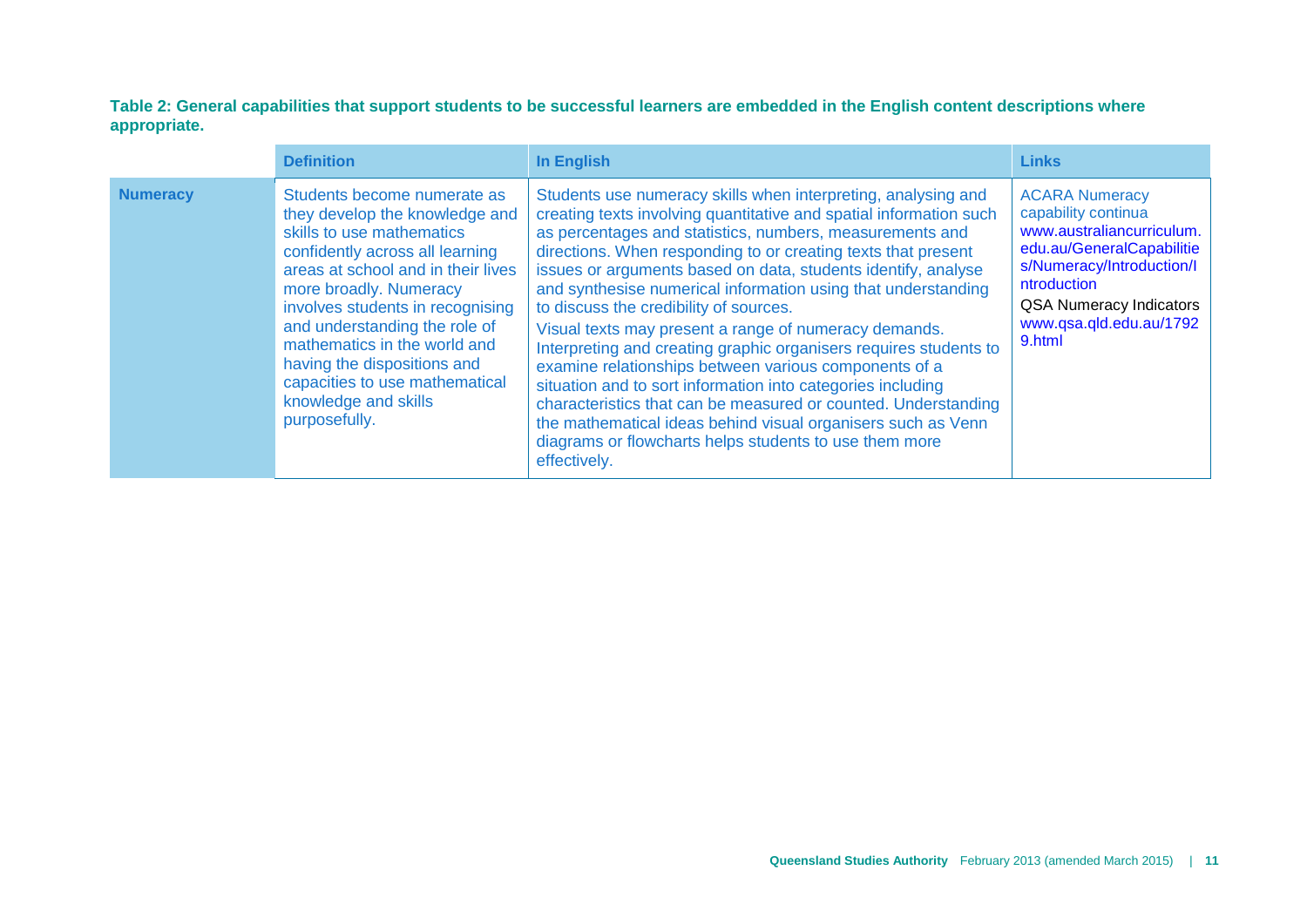|                                          | <b>Definition</b>                                                                                                                                                                                                                                                                                                                                                                                                                                                                                                                                            | <b>In English</b>                                                                                                                                                                                                                                                                                                                                                                                                                                                                                                                                                                                                                                                                                                                                                                                                                                                                                                                                                                        | <b>Links</b>                                                                                                                                                                                          |
|------------------------------------------|--------------------------------------------------------------------------------------------------------------------------------------------------------------------------------------------------------------------------------------------------------------------------------------------------------------------------------------------------------------------------------------------------------------------------------------------------------------------------------------------------------------------------------------------------------------|------------------------------------------------------------------------------------------------------------------------------------------------------------------------------------------------------------------------------------------------------------------------------------------------------------------------------------------------------------------------------------------------------------------------------------------------------------------------------------------------------------------------------------------------------------------------------------------------------------------------------------------------------------------------------------------------------------------------------------------------------------------------------------------------------------------------------------------------------------------------------------------------------------------------------------------------------------------------------------------|-------------------------------------------------------------------------------------------------------------------------------------------------------------------------------------------------------|
| <b>ICT capability</b>                    | <b>Students develop ICT capability</b><br>as they learn to use ICT<br>effectively and appropriately to<br>access, create and<br>communicate information and<br>ideas, solve problems and work<br>collaboratively in all learning<br>areas at school, and in their<br>lives beyond school. ICT<br>capability involves students in<br>learning to make the most of the<br>technologies available to them,<br>adapting to new ways of doing<br>things as technologies evolve<br>and limiting the risks to<br>themselves and others in a<br>digital environment. | ICT capability is an important component of the English<br>curriculum. Students use ICT when they interpret and create<br>print, visual and multimodal texts. They use communication<br>technologies when they conduct research online, and<br>collaborate and communicate with others electronically. In<br>particular, they employ ICT to access, analyse, modify and<br>create multimodal texts, including through digital publishing.<br>As students interpret and create digital texts, they develop their<br>capability in ICT including word processing, navigating and<br>following research trails and selecting and evaluating information<br>found online.                                                                                                                                                                                                                                                                                                                    | <b>ACARA ICT capability</b><br>continua<br>www.australiancurriculum.<br>edu.au/GeneralCapabilitie<br>s/Information-and-<br>Communication-<br>Technology-<br>capability/Introduction/Intr<br>oduction  |
| <b>Critical and</b><br>creative thinking | Students develop capability in<br>critical and creative thinking as<br>they learn to generate and<br>evaluate knowledge, clarify<br>concepts and ideas, seek<br>possibilities, consider<br>alternatives and solve problems.<br>Critical and creative thinking are<br>integral to activities that require<br>students to think broadly and<br>deeply using skills, behaviours<br>and dispositions such as<br>reason, logic, resourcefulness,<br>imagination and innovation in all<br>learning areas at school and in<br>their lives beyond school.            | Critical and creative thinking are essential to developing<br>understanding in English. Students employ critical and creative<br>thinking through discussions, the close analysis of texts and<br>through the creation of their own written, visual and multimodal<br>texts that require logic, imagination and innovation. Students use<br>creative thinking when they imagine possibilities, plan, explore<br>and create ideas and texts.<br>Through listening to, reading, viewing, creating and presenting<br>texts and interacting with others, students develop their ability to<br>see existing situations in new ways, and explore the creative<br>possibilities of the English language. In discussion students<br>develop critical thinking as they state and justify a point of view<br>and respond to the views of others. Through reading, viewing<br>and listening students critically analyse the opinions, points of<br>view and unstated assumptions embedded in texts. | <b>ACARA Critical and</b><br>creative thinking capability<br>continua<br>www.australiancurriculum.<br>edu.au/GeneralCapabilitie<br>s/Critical-and-creative-<br>thinking/Introduction/Intro<br>duction |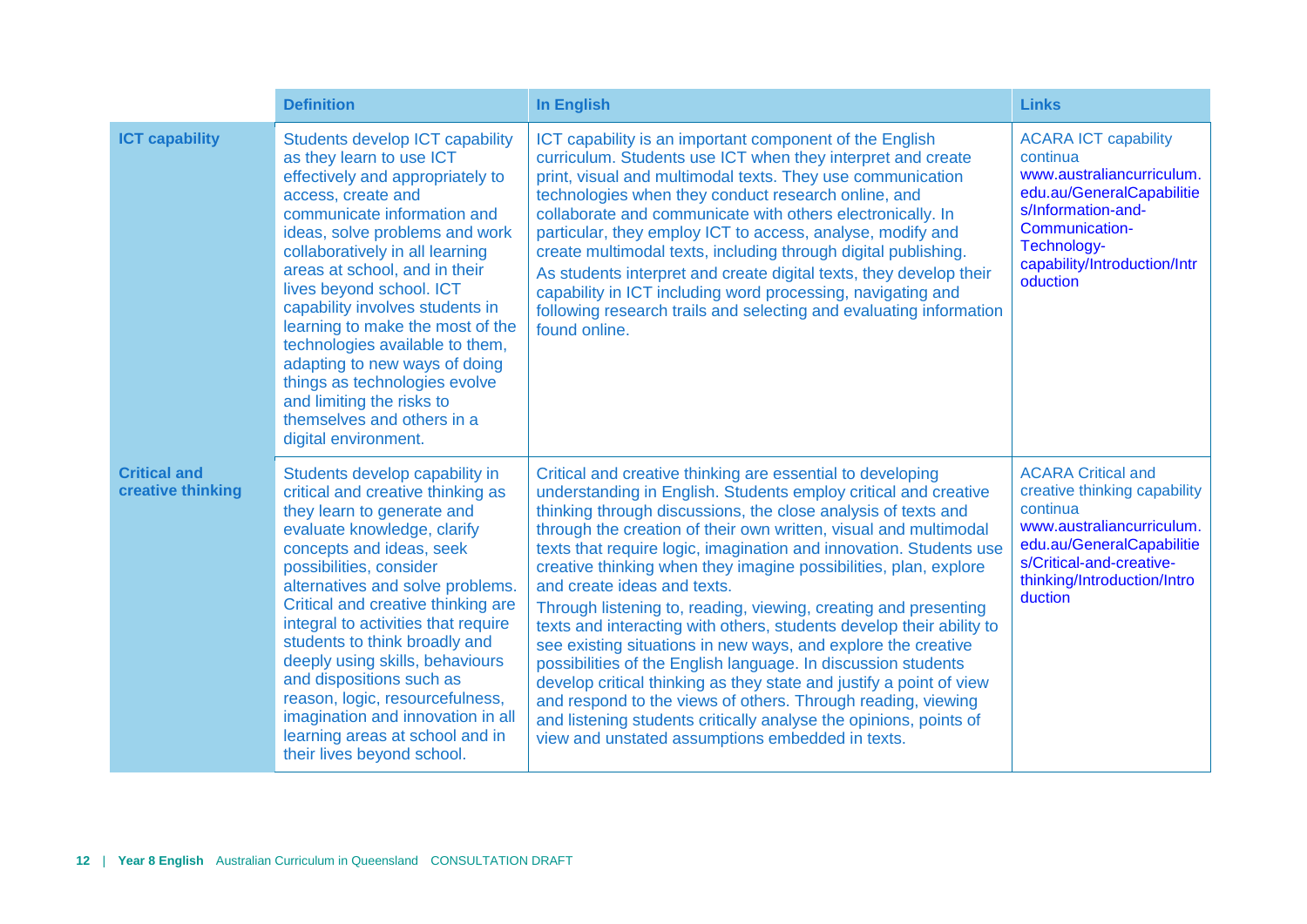#### **Table 3: General capabilities that develop ways of being, behaving and learning to live with others are embedded in the English content descriptions where appropriate.**

|                                          | <b>Definition</b>                                                                                                                                                                                                                                                                                                                                                                                                                                                                                                                                                    | In English                                                                                                                                                                                                                                                                                                                                                                                                                                                                                                                                                                                                                                                                                                                                                                                                                                     | <b>Links</b>                                                                                                                                                                            |
|------------------------------------------|----------------------------------------------------------------------------------------------------------------------------------------------------------------------------------------------------------------------------------------------------------------------------------------------------------------------------------------------------------------------------------------------------------------------------------------------------------------------------------------------------------------------------------------------------------------------|------------------------------------------------------------------------------------------------------------------------------------------------------------------------------------------------------------------------------------------------------------------------------------------------------------------------------------------------------------------------------------------------------------------------------------------------------------------------------------------------------------------------------------------------------------------------------------------------------------------------------------------------------------------------------------------------------------------------------------------------------------------------------------------------------------------------------------------------|-----------------------------------------------------------------------------------------------------------------------------------------------------------------------------------------|
| <b>Personal and social</b><br>capability | Students develop personal and<br>social capability as they learn to<br>understand themselves and<br>others, and manage their<br>relationships, lives, work and<br>learning more effectively. The<br>personal and social capability<br>involves students in a range of<br>practices including recognising<br>and regulating emotions,<br>developing empathy for and<br>understanding of others,<br>establishing positive<br>relationships, making<br>responsible decisions, working<br>effectively in teams and<br>handling challenging situations<br>constructively. | There are many opportunities for students to develop personal<br>and social capability in English. Language is central to personal<br>and social identity. Using English to develop communication<br>skills and self-expression assists students' personal and social<br>development as they become effective communicators able to<br>articulate their own opinions and beliefs and to interact and<br>collaborate with others.<br>The study of English as a system helps students to understand<br>how language functions as a key component of social<br>interactions across all social situations. Through close reading<br>and discussion of texts students experience and evaluate a<br>range of personal and social behaviours and perspectives and<br>develop connections and empathy with characters in different<br>social contexts. | <b>ACARA Personal and</b><br>social capability continua<br>www.australiancurriculum.<br>edu.au/GeneralCapabilitie<br>s/Personal-and-social-<br>capability/Introduction/Intr<br>oduction |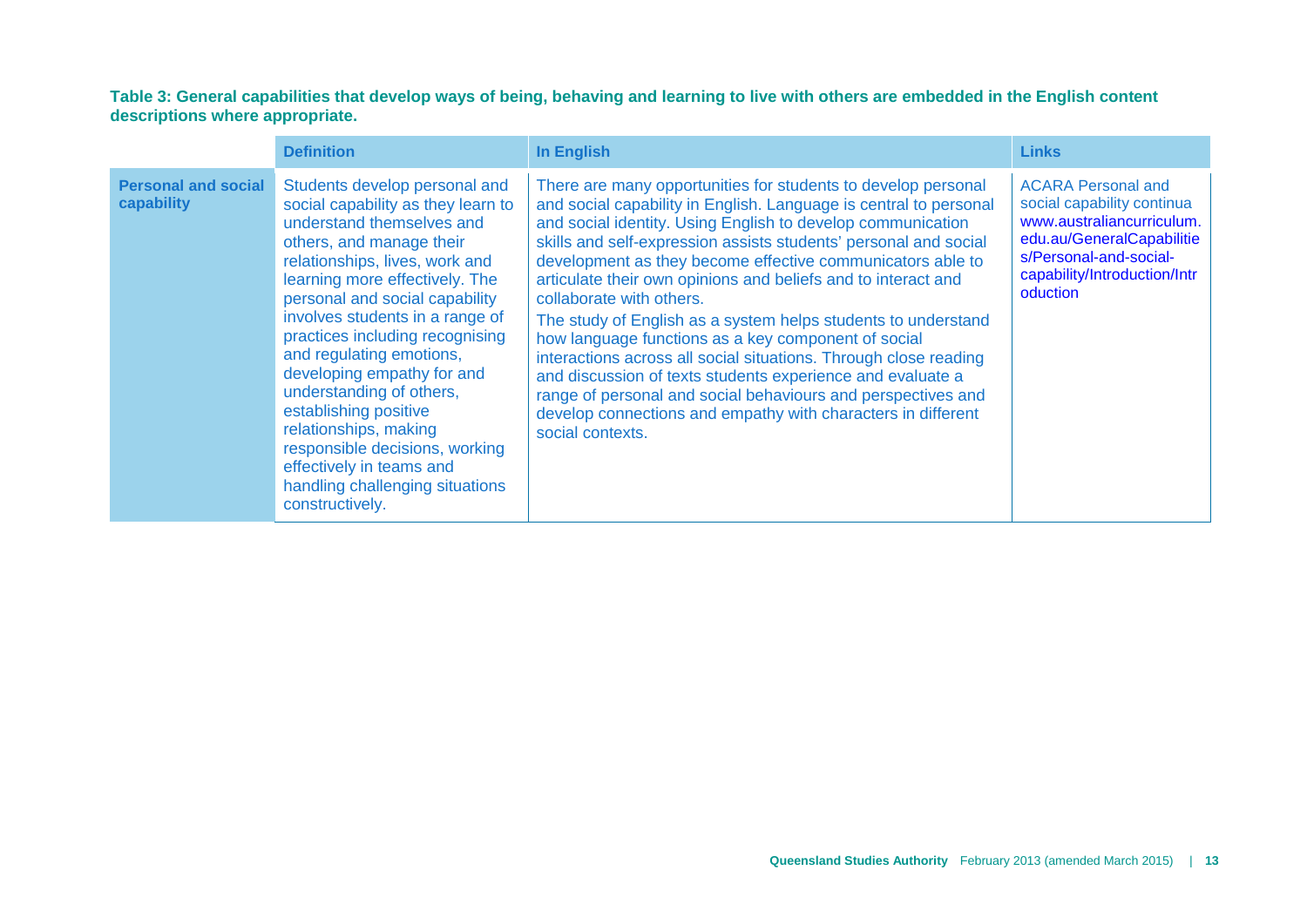|                                       | <b>Definition</b>                                                                                                                                                                                                                                                                                                                                                                                                                                                                                                                          | <b>In English</b>                                                                                                                                                                                                                                                                                                                                                                                                                                                                                                                                                                                                                                                                                                                                                                                                                         | <b>Links</b>                                                                                                                                                                                    |
|---------------------------------------|--------------------------------------------------------------------------------------------------------------------------------------------------------------------------------------------------------------------------------------------------------------------------------------------------------------------------------------------------------------------------------------------------------------------------------------------------------------------------------------------------------------------------------------------|-------------------------------------------------------------------------------------------------------------------------------------------------------------------------------------------------------------------------------------------------------------------------------------------------------------------------------------------------------------------------------------------------------------------------------------------------------------------------------------------------------------------------------------------------------------------------------------------------------------------------------------------------------------------------------------------------------------------------------------------------------------------------------------------------------------------------------------------|-------------------------------------------------------------------------------------------------------------------------------------------------------------------------------------------------|
| <b>Ethical</b><br>understanding       | Students develop the capability<br>to behave ethically as they<br>identify and investigate the<br>nature of ethical concepts,<br>values, character traits and<br>principles, and understand how<br>reasoning can assist ethical<br>judgment. Ethical understanding<br>involves students in building a<br>strong personal and socially<br>oriented ethical outlook that<br>helps them to manage context,<br>conflict and uncertainty, and to<br>develop an awareness of the<br>influence that their values and<br>behaviour have on others. | Students develop ethical understanding as they study the issues<br>and dilemmas present in a range of texts and explore how<br>ethical principles affect the behaviour and judgment of<br>characters and those involved in issues and events. Students<br>apply the skills of reasoning, empathy and imagination, consider<br>and make judgments about actions and motives, and speculate<br>on how life experiences affect and influence people's decision<br>making and whether various positions held are reasonable.<br>The study of English helps students to understand how<br>language can be used to influence judgments about behaviour,<br>speculate about consequences and influence opinions and that<br>language can carry embedded negative and positive<br>connotations that can be used in ways that help or hurt others. | <b>ACARA Ethical</b><br>understanding capability<br>continua<br>www.australiancurriculum.<br>edu.au/GeneralCapabilitie<br>s/Ethical-<br>understanding/Introductio<br>n/Introduction             |
| <b>Intercultural</b><br>understanding | Students develop intercultural<br>understanding as they learn to<br>value their own cultures,<br>languages and beliefs, and<br>those of others. They come to<br>understand how personal, group<br>and national identities are<br>shaped, and the variable and<br>changing nature of culture. The<br>capability involves students in<br>learning about and engaging<br>with diverse cultures in ways<br>that recognise commonalities<br>and differences, create<br>connections with others and<br>cultivate mutual respect.                 | Students develop intercultural understanding through the study<br>of the English language and the ways it has been influenced by<br>different cultural groups, languages, speakers and writers. In<br>interpreting and analysing authors' ideas and positions in a<br>range of texts in English and in translation to English, they learn<br>to question stated and unstated cultural beliefs and<br>assumptions, and issues of intercultural meaning.<br>Students use Intercultural understanding to comprehend and<br>create a range of texts, that present diverse cultural<br>perspectives and to empathise with a variety of people and<br>characters in various cultural settings.                                                                                                                                                  | <b>ACARA</b> Intercultural<br>understanding capability<br>continua<br>www.australiancurriculum.<br>edu.au/GeneralCapabilitie<br>s/Intercultural-<br>understanding/Introductio<br>n/Introduction |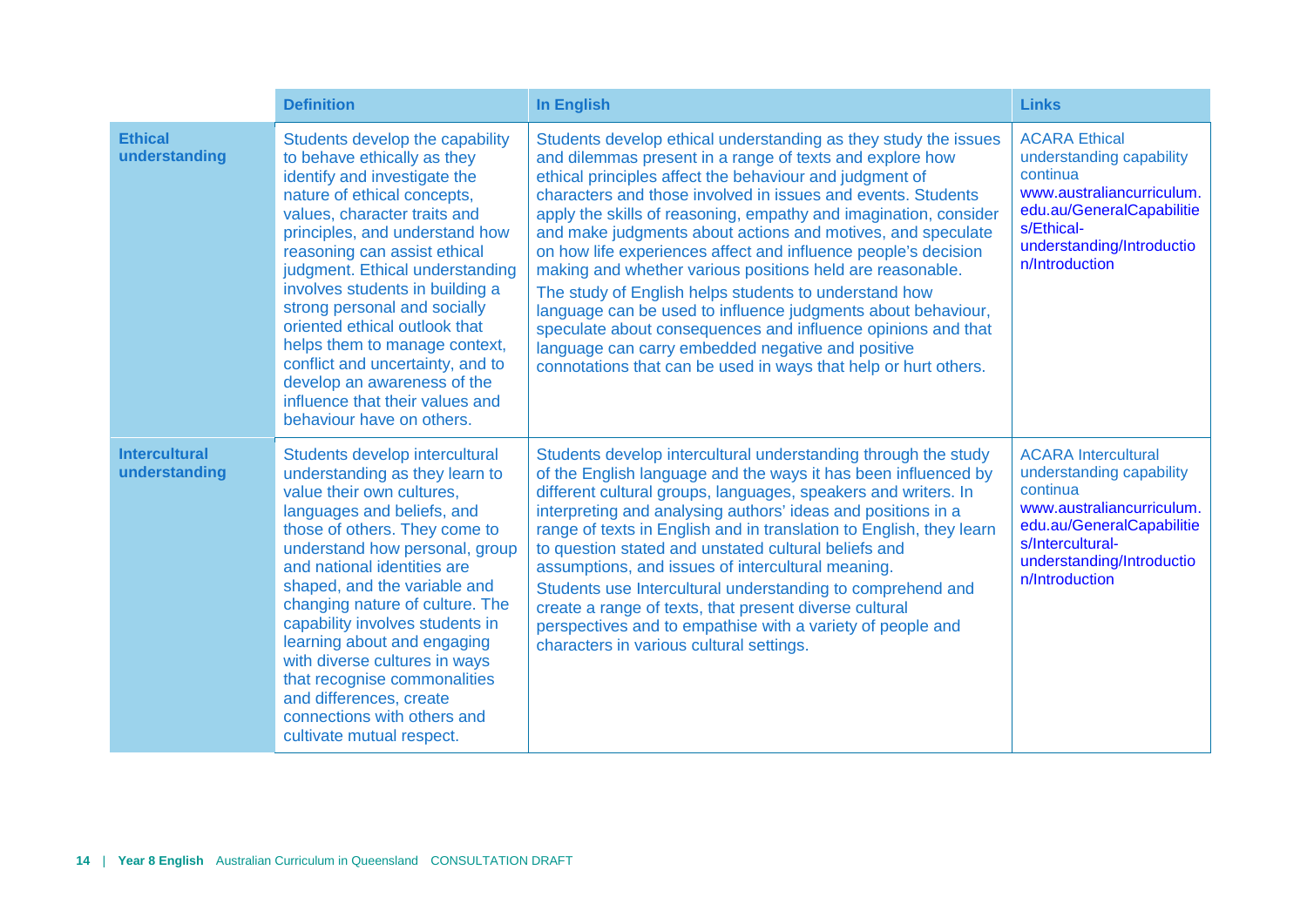## <span id="page-18-0"></span>*2.1.3 Cross-curriculum priorities*

The Australian Curriculum gives special attention to three cross-curriculum priorities about which young Australians should learn in all learning areas. The priorities provide contexts for learning. The three priorities are Aboriginal and Torres Strait Islander histories and cultures, Asia and Australia's engagement with Asia, and Sustainability.

| <b>Aboriginal and Torres Strait</b><br><b>Islander histories and</b><br>cultures                                                                                                                                                                                                                                                                                                                                                                                                                                                                                                                                                                                                                                                                                                                                                                                                                                                                                                                                                                                                                                     | <b>Asia and Australia's</b><br>engagement with Asia                                                                                                                                                                                                                                                                                                                                                                                                                                                                                                                                                                                                                                                                                     | <b>Sustainability</b>                                                                                                                                                                                                                                                                                                                                                                                                                                                                                                           |
|----------------------------------------------------------------------------------------------------------------------------------------------------------------------------------------------------------------------------------------------------------------------------------------------------------------------------------------------------------------------------------------------------------------------------------------------------------------------------------------------------------------------------------------------------------------------------------------------------------------------------------------------------------------------------------------------------------------------------------------------------------------------------------------------------------------------------------------------------------------------------------------------------------------------------------------------------------------------------------------------------------------------------------------------------------------------------------------------------------------------|-----------------------------------------------------------------------------------------------------------------------------------------------------------------------------------------------------------------------------------------------------------------------------------------------------------------------------------------------------------------------------------------------------------------------------------------------------------------------------------------------------------------------------------------------------------------------------------------------------------------------------------------------------------------------------------------------------------------------------------------|---------------------------------------------------------------------------------------------------------------------------------------------------------------------------------------------------------------------------------------------------------------------------------------------------------------------------------------------------------------------------------------------------------------------------------------------------------------------------------------------------------------------------------|
| The English curriculum provides<br>opportunities for strengthening and<br>deepening students' knowledge,<br>understanding and appreciation of<br>the first peoples of the land and<br>their contributions to Australian<br>society and cultures by including<br>relevant aspects of Aboriginal and<br>Torres Strait Islander languages,<br>literatures and literacies to:<br>enhance understanding of English<br>literacy through knowing there are<br>many languages and dialects<br>spoken in Australia including<br><b>Aboriginal English and Yumplatok</b><br>(Torres Strait Islander Creole) and<br>that these languages may have<br>different writing systems and oral<br>traditions<br>develop an awareness and<br>appreciation of, and respect for the<br>literature of Aboriginal and Torres<br><b>Strait Islander Peoples including</b><br>storytelling traditions (oral<br>narrative) as well as contemporary<br>literature<br>develop respectful critical<br>understandings of the social,<br>historical and cultural contexts<br>associated with different uses<br>of language and textual<br>features. | The English curriculum enables<br>students to explore and<br>appreciate the diverse range of<br>traditional and contemporary<br>texts from and about the peoples<br>and countries of Asia, including<br>texts written by Australians of<br>Asian heritage. It enables<br>students to understand how<br>Australian culture and the English<br>language have been influenced<br>by the many Asian languages<br>used in Australian homes,<br>classrooms and communities.<br>In English, students draw on<br>knowledge of the Asia region,<br>including literature, to influence<br>and enhance their own creative<br>pursuits. They develop<br>communication skills that reflect<br>cultural awareness and<br>intercultural understanding. | The English curriculum develops<br>students' skills to investigate,<br>analyse and communicate ideas<br>and information, and to<br>advocate, generate and<br>evaluate actions. They<br>interrogate a range of texts to<br>shape their decision making and<br>create texts that inform and<br>persuade others. These skills<br>can be demonstrated through<br>developing and sharing<br>knowledge about social,<br>economic and ecological<br>systems and world views that<br>promote social justice and<br>sustainable futures. |
| For further information and<br>resources to support planning to<br>include the cross-curriculum<br>priority Aboriginal and Torres<br>Strait Islander histories and<br>cultures, see:<br>www.qsa.qld.edu.au/downloads/a<br>ust_curric/ac_ccp_atsi_cultures_e<br>nglish.pdf                                                                                                                                                                                                                                                                                                                                                                                                                                                                                                                                                                                                                                                                                                                                                                                                                                            | For further information and<br>resources to support planning to<br>include the cross-curriculum<br>priority Asia and Australia's<br>engagement with Asia, see:<br>www.asiaeducation.edu.au/aust_<br>curr_strategy_landing_page.html                                                                                                                                                                                                                                                                                                                                                                                                                                                                                                     | For further information and<br>resources to support planning<br>to include the cross-curriculum<br>priority Sustainability, see:<br>www.australiancurriculum.edu.<br>au/CrossCurriculumPriorities                                                                                                                                                                                                                                                                                                                               |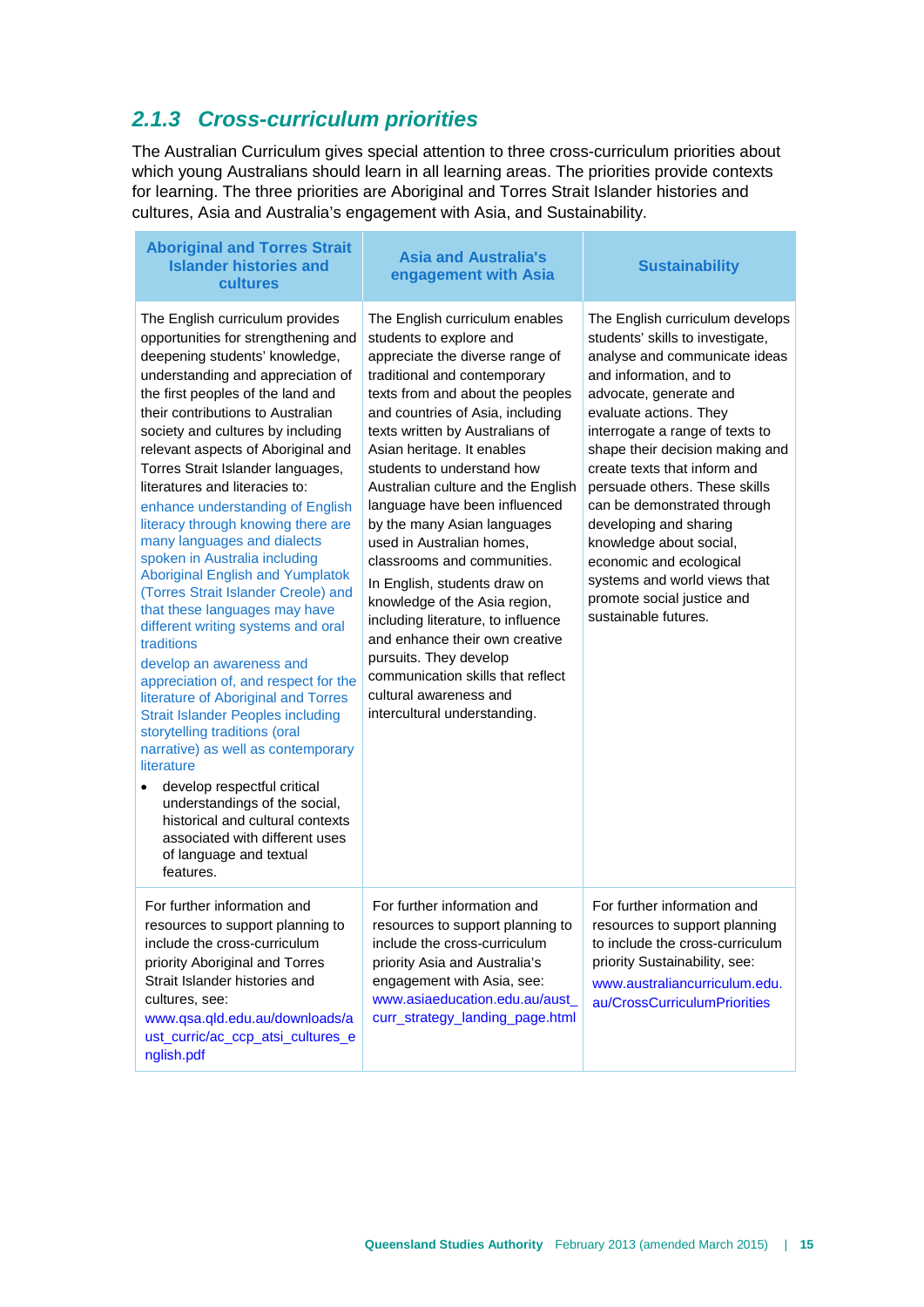## **2.2 Achievement standards**

<span id="page-19-0"></span>The Australian Curriculum is standards-based.

#### **The Australian Curriculum achievement standards are a mandatory aspect of the Australian Curriculum for schools to implement.**

The Australian Curriculum achievement standards are organised as Understanding and Skills and describe a broad sequence of expected learning, across P–10. The achievement standard emphasises the depth of conceptual understanding, the sophistication of skills and the ability to apply essential knowledge students typically demonstrate *at the end of each teaching and learning year*. The achievement standard should be read in conjunction with the content descriptions.

#### **Figure 3: By the end of Year 8, students are expected to typically know and be able to do the following:**

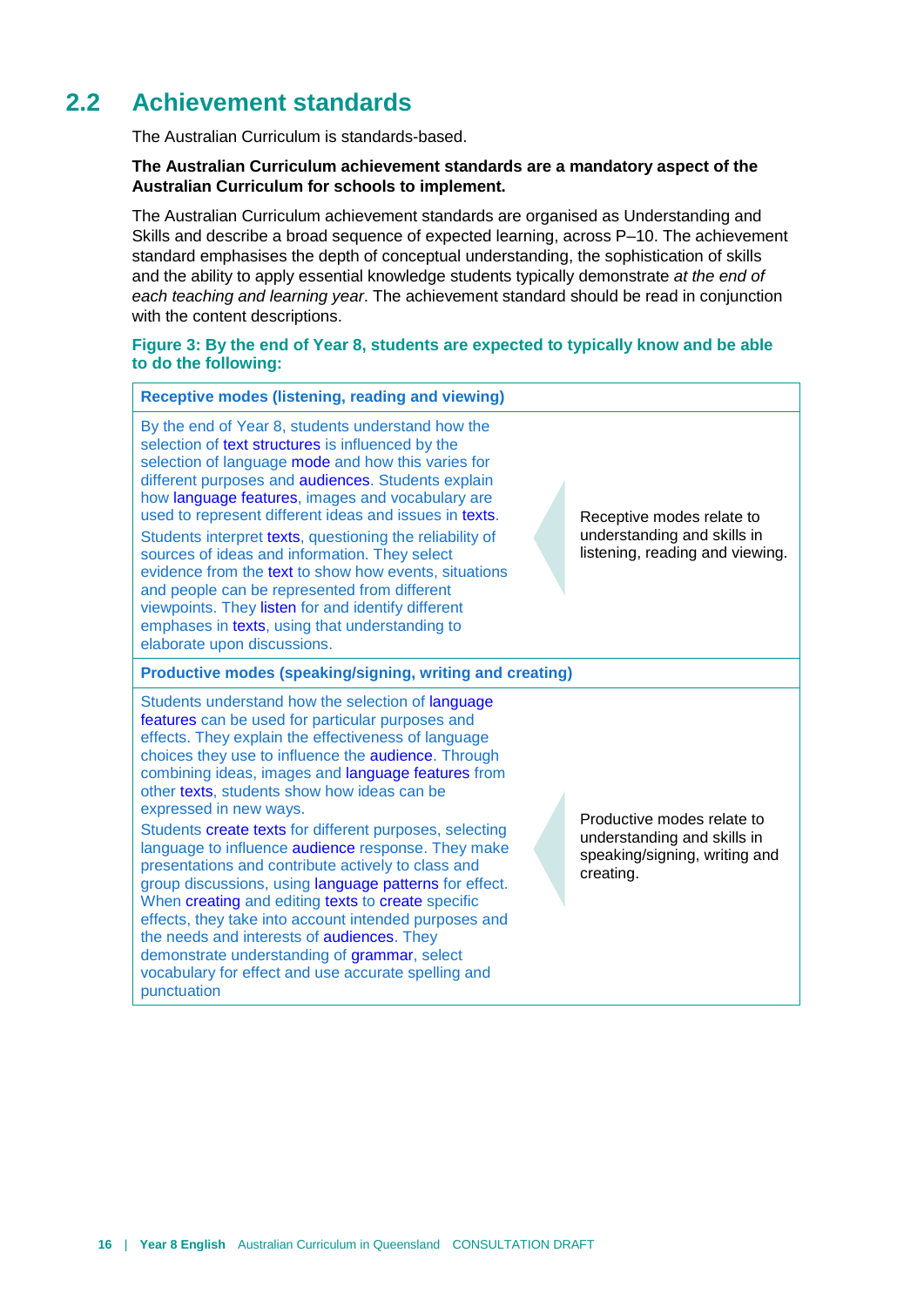## <span id="page-20-0"></span>*2.2.1 Year 8 standard elaborations*

The Year 8 standard elaborations provide a basis for judging *how well* students have demonstrated what they know, understand and can do using the Australian Curriculum achievement standard. It is a resource to assist teachers to make consistent and comparable evidence-based A to E judgments. The standard elaborations should be used in conjunction with the Australian Curriculum achievement standard and content descriptions for the relevant year level.

Teachers can use the standard elaborations to:

- match the evidence of learning in a folio or collection of student work gathered over the reporting period to determine how well a student has achieved against the achievement standard on a five-point scale (See section [4\)](#page-41-0)
- inform the development of an assessment program and individual assessments (See section [3.3\)](#page-32-0)
- inform the development of task-specific standards (See sections  $3.4$  and  $3.5$ )

#### **The structure of the English standard elaborations**

Column<sub>1</sub> Two dimensions of the **Australian Curriculum** achievement standards:

Understanding: the concepts underpinning and connecting knowledge in a learning area related to a student's ability to appropriately select and apply knowledge to solve problems in the learning area.

Skills: specific techniques, strategies and processes in a learning area.

#### Column<sub>2</sub>

**Understanding and skills** in English organised as:

Receptive modes: understandings and skills in listening, reading and viewing

**Productive modes** understandings and skills in speaking/signing, writing and creating.

#### Column<sub>3</sub>

The valued features of English drawn from the achievement standard and the content descriptions for receptive and productive modes organised as:

- Ideas and information in texts
- Text structures
- **Language features**



#### **Amendment: March 2015**

Standards elaborations have been updated and are available from the QCAA website in both Word and PDF formats: [www.qcaa.qld.edu.au/27953.html.](http://www.qcaa.qld.edu.au/27953.html)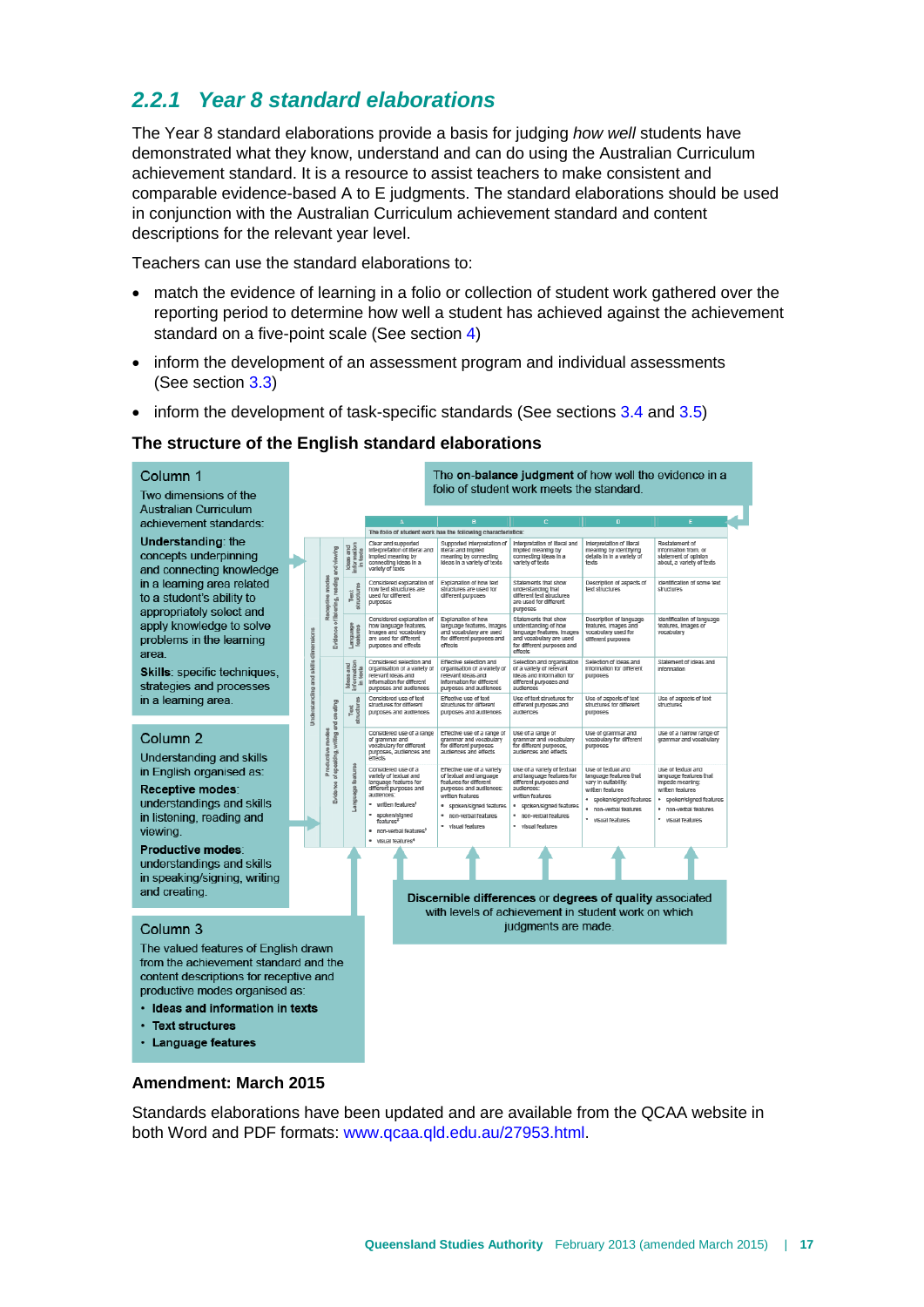## **2.3 Planning in the English learning area**

<span id="page-21-0"></span>Schools plan their curriculum and assessment using the Australian Curriculum content descriptions and achievement standards.

Curriculum and assessment planning within schools occurs at three levels:

- Whole school plan [www.qsa.qld.edu.au/downloads/p\\_10/ac\\_plan\\_implementing.pdf](http://www.qsa.qld.edu.au/downloads/p_10/ac_plan_implementing.pdf)
- Year level plan / Multiple year level plan [www.qsa.qld.edu.au/downloads/p\\_10/ac\\_p10\\_year\\_level\\_planning.pdf](http://www.qsa.qld.edu.au/downloads/p_10/ac_p10_year_level_planning.pdf) [www.qsa.qld.edu.au/downloads/p\\_10/ac\\_p10\\_multi\\_year\\_level\\_plan.pdf](http://www.qsa.qld.edu.au/downloads/p_10/ac_p10_multi_year_level_plan.pdf)
- Unit overview / Unit overview planning for multiple year levels [www.qsa.qld.edu.au/downloads/p\\_10/ac\\_p10\\_unit\\_overview\\_planning.pdf](http://www.qsa.qld.edu.au/downloads/p_10/ac_p10_unit_overview_planning.pdf) [www.qsa.qld.edu.au/downloads/p\\_10/ac\\_p10\\_multi\\_unit\\_overview\\_plan.pdf](http://www.qsa.qld.edu.au/downloads/p_10/ac_p10_multi_unit_overview_plan.pdf)

For planning templates and Year 8 English exemplar year and unit plans, see: [www.qsa.qld.edu.au/yr8-english-resources.html](http://www.qsa.qld.edu.au/yr8-english-resources.html)

#### <span id="page-21-1"></span>*2.3.1 Time allocation*

Indicative time allocations support schools in planning teaching and learning experiences using the Australian Curriculum: English. Schools may decide to timetable more hours for a learning area.

The indicative time allocations are presented as two sets of minimum hours per year that provide reasonable flexibility. In Year 8, the minimum number of hours for teaching, learning and assessment per year for the Australian Curriculum: English is:

- at least 111 hours per year where there are 37 teaching weeks available in the year
- at least 120 hours per year where there are 40 teaching weeks available in the year.

<span id="page-21-2"></span>See [www.qsa.qld.edu.au/downloads/early\\_middle/ac\\_time\\_alloc\\_entitlement\\_advice.pdf](http://www.qsa.qld.edu.au/downloads/early_middle/ac_time_alloc_entitlement_advice.pdf)

#### *2.3.2 Principles for effective planning*

The principles that underpin effective curriculum and assessment planning include:

- High expectations for all students High student expectations are built on differentiation of teaching and learning for all students in single and multiple year-level contexts.
- Alignment of teaching and learning, and assessment and reporting Curriculum and assessment planning is thoughtful and ensures that all parts are connected. Plans are reviewed regularly to inform future planning, teaching, learning and assessment.
- Standards- and school-based assessment for learning Teachers use standards to build a shared understanding of the qualities found in student work, and to communicate student achievement to students, parents/carers and the system.
- Balance of informed prescription and teacher professional judgment Teachers exercise their professional judgment and make decisions about teaching and learning in their school within the context of the Australian Curriculum and system and sector priorities.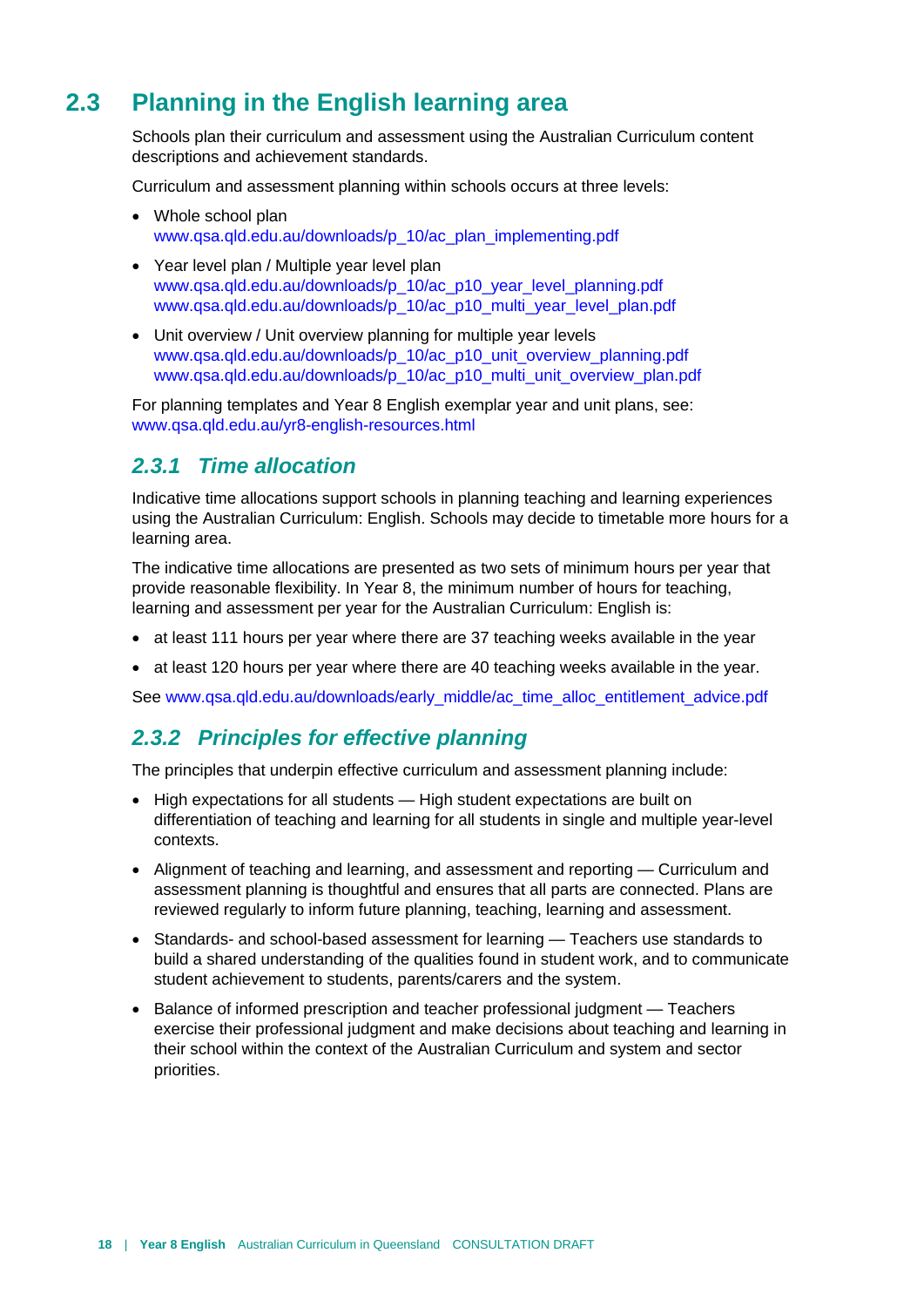## <span id="page-22-0"></span>*2.3.3 Elements of effective planning for alignment*

Curriculum and assessment planning is guided by five interdependent elements of professional practice. These five elements can be used in any sequence but all should be considered:

- Identify curriculum
- Develop assessment
- Sequence teaching and learning
- Make judgments
- Use feedback

#### **Figure 4: The five elements for effective curriculum and assessment planning**

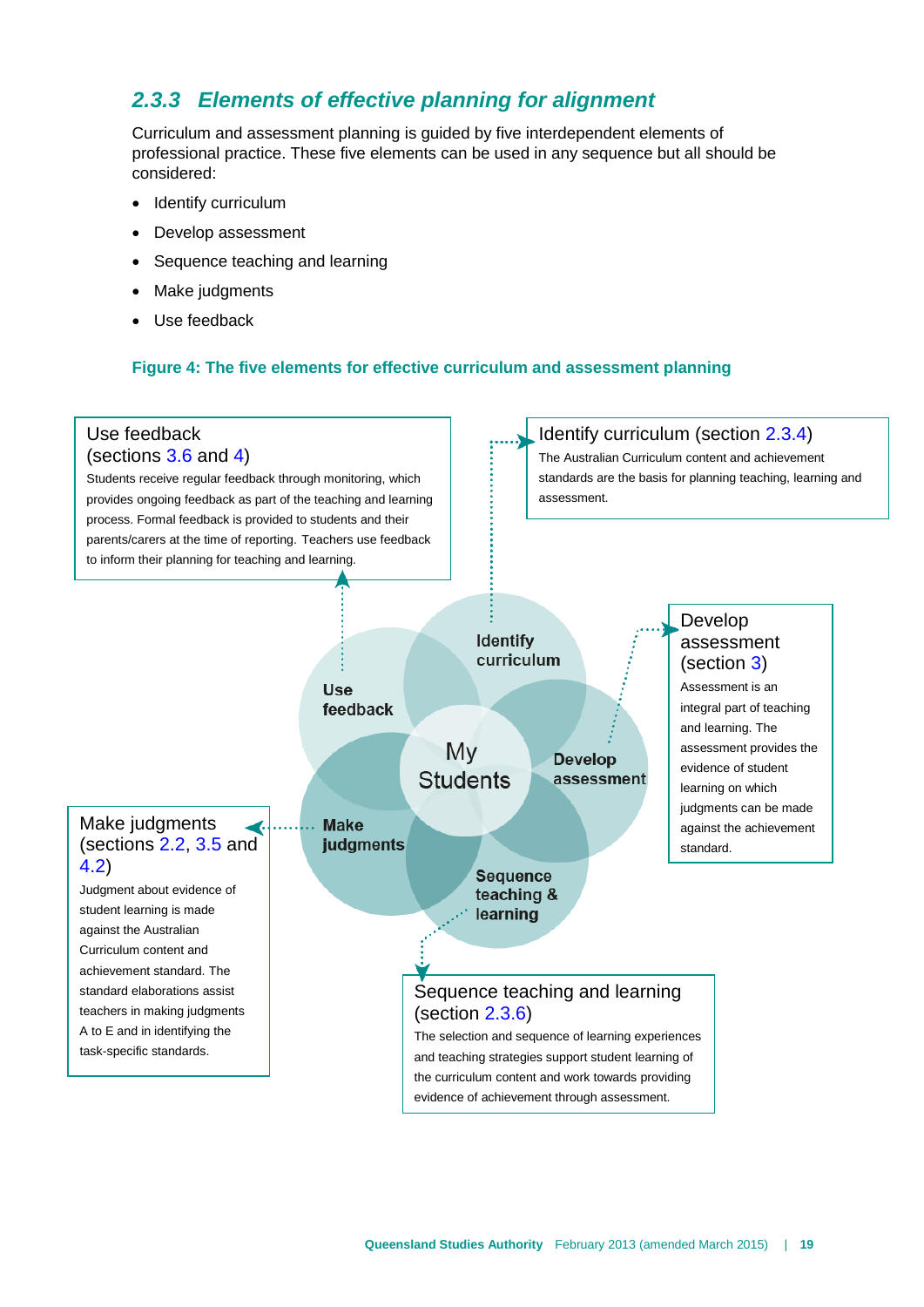Planning that considers these five elements strengthens alignment and ensures that:

- what is taught informs how it is taught, how students are assessed and how the learning is reported
- what is assessed relates directly to what students have had an opportunity to learn
- specific feedback, based on what has been learnt and assessed, provides a basis for decisions about continuous improvement in teaching and learning
- what is reported to students, parents/carers and other teachers aligns with what has been learnt.

#### <span id="page-23-0"></span>*2.3.4 Identifying curriculum*

Year 8 English teaching and learning programs are developed from the:

- Year 8 Australian Curriculum: English content descriptions to:
	- − determine the scope of learning and ensure all required learning is included
	- − identify relevant general capabilities
	- − determine appropriate contexts for teaching and learning, including the cross-curriculum priorities
- Year 8 Australian Curriculum: English achievement standard to identify the expected and valued qualities of student work.

When planning a teaching and learning program, consider:

- What am I required to teach?
- What should students have the opportunity to learn?
- What are the expected and valued qualities of student work?

See the English scope and sequence developed by ACARA available at: [www.australiancurriculum.edu.au/australian%20curriculum.pdf?Type=0&s=E&e=ScopeAnd](http://www.australiancurriculum.edu.au/australian%20curriculum.pdf?Type=0&s=E&e=ScopeAndSequence) [Sequence.](http://www.australiancurriculum.edu.au/australian%20curriculum.pdf?Type=0&s=E&e=ScopeAndSequence)

#### <span id="page-23-1"></span>*2.3.5 Developing assessment*

Assessment provides the evidence of learning. An assessment program is planned at the same time as the teaching and learning program and is developed using the content descriptions and achievement standard.

When developing assessment, consider:

- What evidence of student learning do I need to collect?
- How and when will I collect the evidence of student learning?

See section [3](#page-31-0) for advice about developing an assessment program.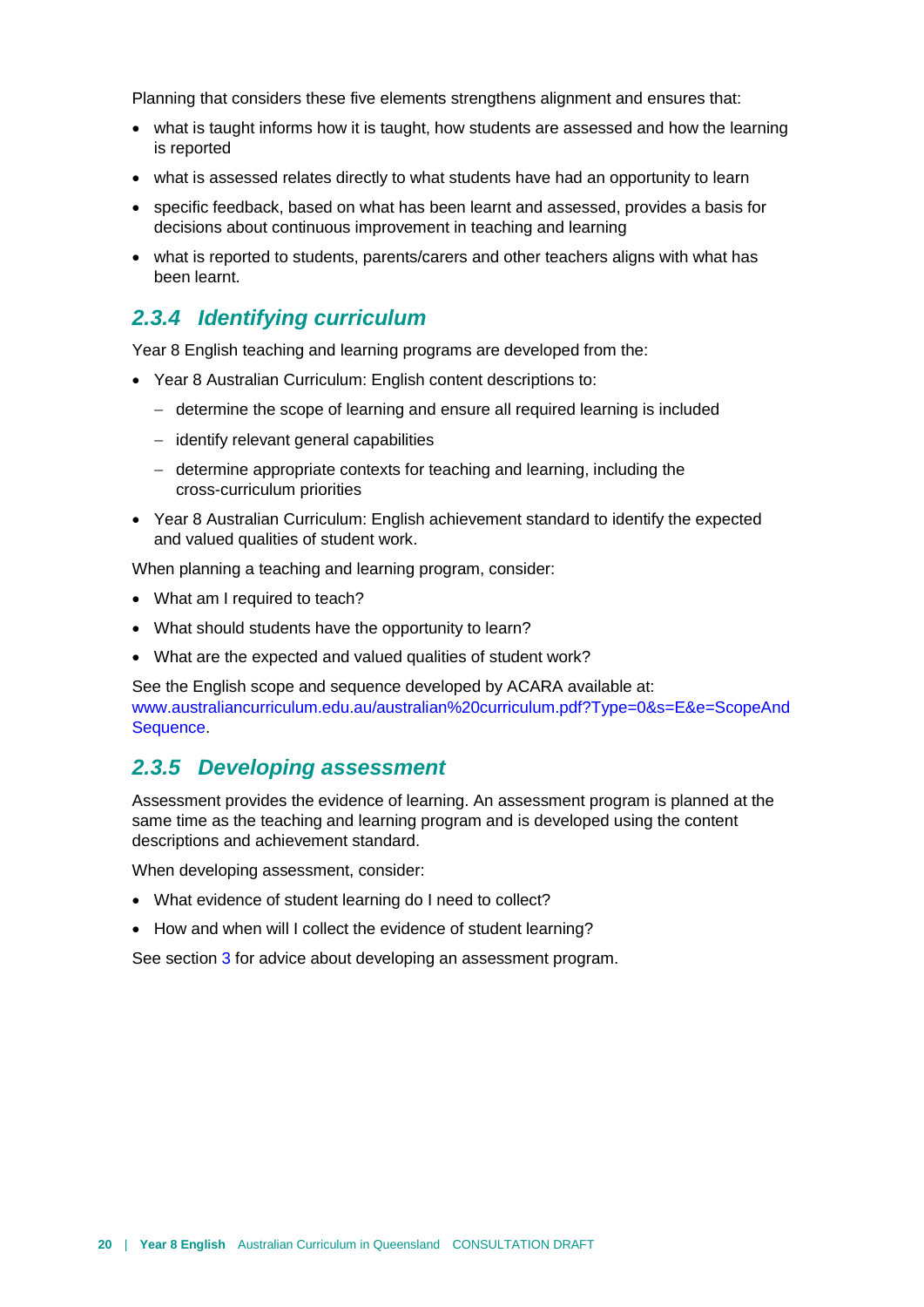## <span id="page-24-0"></span>*2.3.6 Sequencing teaching and learning*

Learning experiences and teaching strategies are selected and sequenced to support active engagement in learning and to provide opportunities for students to engage with all aspects of the curriculum content to develop their understanding and skills.

When sequencing teaching and learning, consider:

- How will I sequence teaching strategies and learning experiences to cover the curriculum content, ensure depth of learning and support student success in the assessment?
- How do I include opportunities for all my students to learn?



#### **Figure 5: Learning experiences in English**

#### **Build on concepts, skills and processes developed in earlier years**

The P–10 English curriculum builds students' knowledge and understanding about language, literacy and literature. English teaching and learning programs are recursive and cumulative allowing students to practise, consolidate and extend what they have learned from previous years. A concept or skill introduced at one year level may be revisited, strengthened and extended at later year levels as needed.

See the English scope and sequence developed by ACARA available at: [www.australiancurriculum.edu.au/australian%20curriculum.pdf?Type=0&s=E&e=ScopeAnd](http://www.australiancurriculum.edu.au/australian%20curriculum.pdf?Type=0&s=E&e=ScopeAndSequence) [Sequence.](http://www.australiancurriculum.edu.au/australian%20curriculum.pdf?Type=0&s=E&e=ScopeAndSequence)

#### **Integrate Language, Literature and Literacy**

English teaching and learning programs balance and integrate the three strands: Language, Literature and Literacy. Together the strands focus on developing students' knowledge, understanding and skills in the language modes: listening, reading, viewing, speaking/signing, writing and creating.

The language modes are incorporated in the content descriptions in each strand in an integrated and interdependent way. Classroom contexts that address particular content descriptions will draw from more than one of the language modes to support students' effective learning. For example, students will learn new vocabulary through listening and reading and apply their knowledge and understanding in their speaking/signing and writing as well as in their comprehension of both spoken and written texts.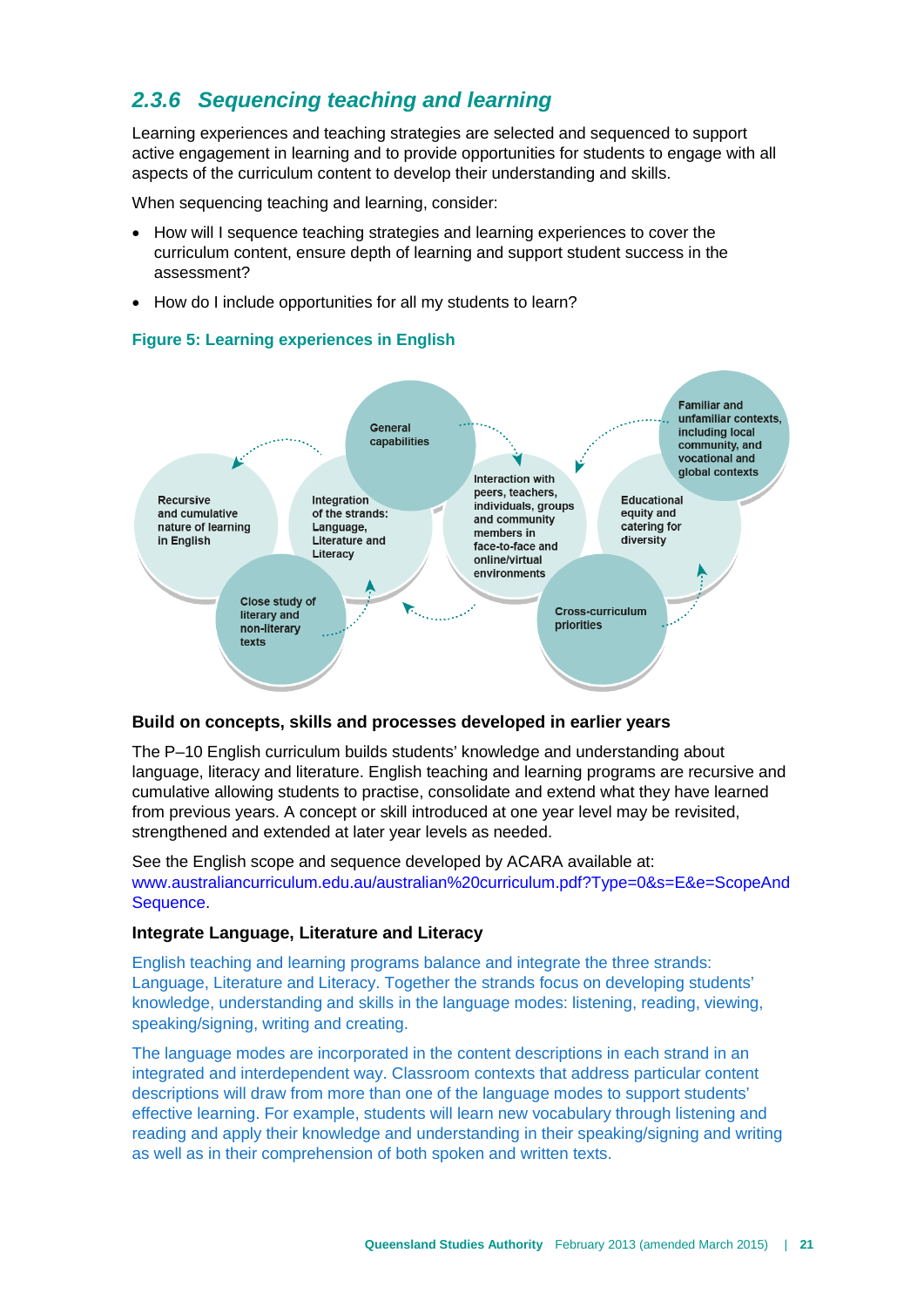The relationships across the sub-strands support an integrated approach.

#### **Table 4: English strands and sub-strands**

| <b>Language</b><br>Knowing about the<br>English language                                                                                                                                                                                                                                                                                                                                   | <b>Literature</b><br>Understanding,<br>appreciating,<br>responding to,<br>analysing and<br>creating literature                                                                                                                                                                                                          | <b>Literacy</b><br><b>Expanding the</b><br>repertoire of English<br>usage                                                                                                                                                                                                                                                                                                                                                              |                                                                                                                                                                              |
|--------------------------------------------------------------------------------------------------------------------------------------------------------------------------------------------------------------------------------------------------------------------------------------------------------------------------------------------------------------------------------------------|-------------------------------------------------------------------------------------------------------------------------------------------------------------------------------------------------------------------------------------------------------------------------------------------------------------------------|----------------------------------------------------------------------------------------------------------------------------------------------------------------------------------------------------------------------------------------------------------------------------------------------------------------------------------------------------------------------------------------------------------------------------------------|------------------------------------------------------------------------------------------------------------------------------------------------------------------------------|
| <b>Language</b><br>variation and<br>change<br>Focus:<br>Languages and<br>dialects are<br>constantly evolving<br>due to historical,<br>social and cultural<br>changes,<br>demographic<br>movements and<br>technological<br>innovations.<br>These factors, and<br>$\bullet$<br>new virtual<br>communities and<br>environments,<br>continue to affect<br>the nature and<br>spread of English. | <b>Literature</b><br>and context<br>Focus:<br>Ideas and<br>viewpoints about<br>events, issues and<br>characters that are<br>expressed by<br>authors in texts<br>are drawn from<br>and shaped by<br>different historical,<br>social and cultural<br>contexts.                                                            | <b>Texts</b><br>in context<br>Focus:<br>Texts from<br>different cultures<br>or historical<br>periods may reveal<br>different patterns<br>in how they<br>narrate, inform and<br>persuade.                                                                                                                                                                                                                                               | These sub-strands<br>are concerned with<br>historical, social and<br>cultural contexts<br>and change.                                                                        |
| <b>Language for</b><br><b>interaction</b><br>Focus:<br>Language used by<br>$\bullet$<br>individuals varies<br>according to their<br>social setting and<br>the relationships<br>between the<br>participants.<br>Accents and styles<br>$\bullet$<br>of speech and<br>idiom are part of<br>the creation and<br>expression of<br>personal and<br>social identities.                            | <b>Responding to</b><br>literature<br>Focus:<br>Identify personal<br>ideas, experiences<br>and opinions about<br>literary texts and<br>discuss them with<br>others.<br>Recognise areas<br>of agreement and<br>difference, and<br>how to develop<br>and refine<br>interpretations<br>through discussion<br>and argument. | <b>Interacting with</b><br>others<br>Focus:<br>Use language<br>$\bullet$<br>patterns to express<br>ideas and key<br>concepts to<br>develop and<br>defend arguments,<br>individually and in<br>groups.<br>Promote a point of<br>$\bullet$<br>view by designing,<br>rehearsing and<br>delivering spoken<br>and written<br>presentations and<br>appropriately<br>selecting and<br>sequencing<br>linguistic and<br>multimodal<br>elements. | These sub-strands<br>are concerned with:<br>listening and<br>speaking/signing<br>interaction with<br>others<br>developing and<br>presenting<br>discussions and<br>arguments. |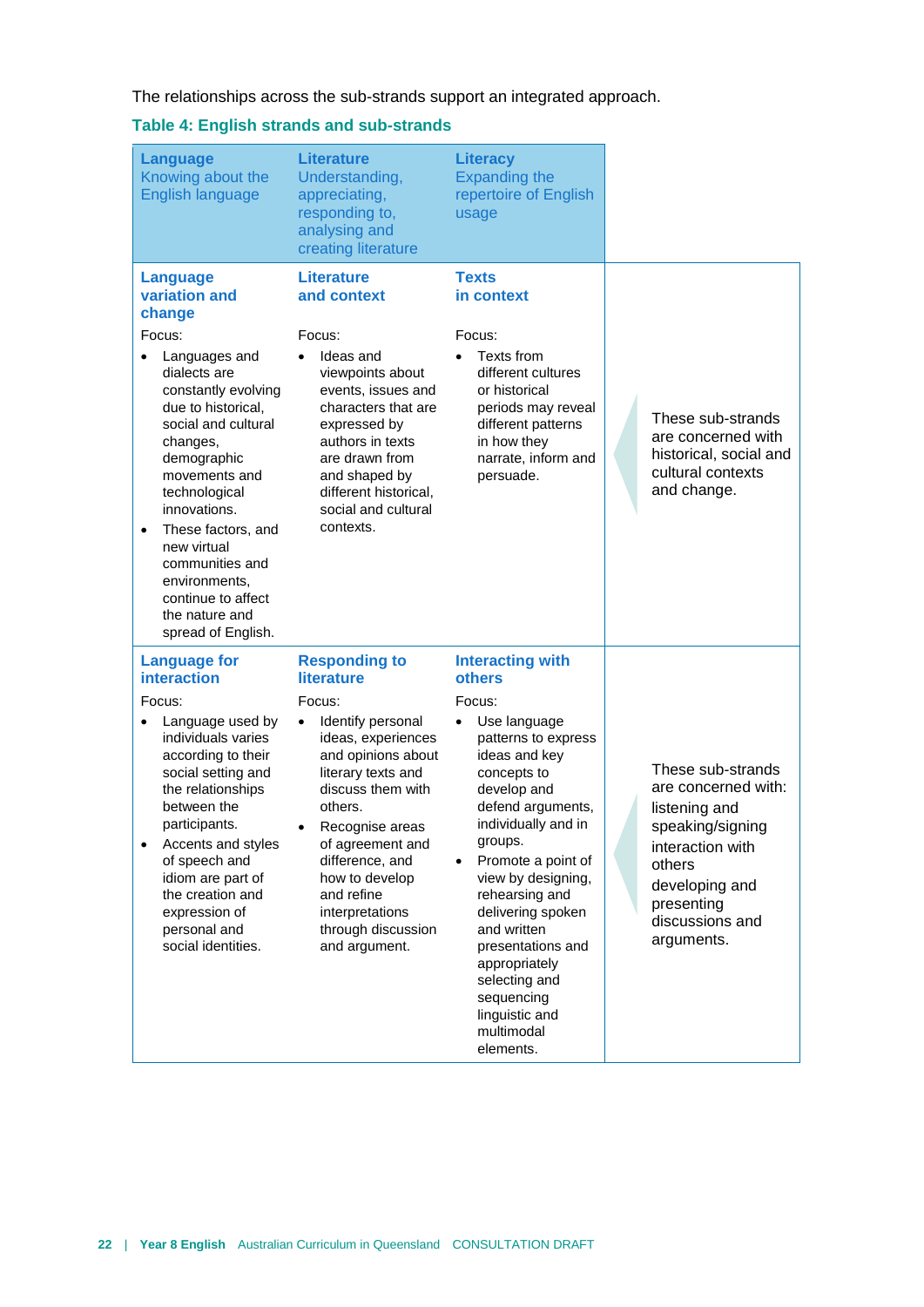| <b>Language</b><br>Knowing about the<br><b>English language</b>                                                                                                                                                                                                                                                                                                                                                                                                                    | <b>Literature</b><br>Understanding,<br>appreciating,<br>responding to,<br>analysing and<br>creating literature                                                                                                                                                                                                                                                                                                                                                                                               | <b>Literacy</b><br><b>Expanding the</b><br>repertoire of English<br>usage                                                                                                                                                                                                                                                                                                                                                                                                                                                                                                                                                            |                                                                                                |
|------------------------------------------------------------------------------------------------------------------------------------------------------------------------------------------------------------------------------------------------------------------------------------------------------------------------------------------------------------------------------------------------------------------------------------------------------------------------------------|--------------------------------------------------------------------------------------------------------------------------------------------------------------------------------------------------------------------------------------------------------------------------------------------------------------------------------------------------------------------------------------------------------------------------------------------------------------------------------------------------------------|--------------------------------------------------------------------------------------------------------------------------------------------------------------------------------------------------------------------------------------------------------------------------------------------------------------------------------------------------------------------------------------------------------------------------------------------------------------------------------------------------------------------------------------------------------------------------------------------------------------------------------------|------------------------------------------------------------------------------------------------|
| <b>Text structure</b><br>and organisation                                                                                                                                                                                                                                                                                                                                                                                                                                          | <b>Examining</b><br><b>literature</b>                                                                                                                                                                                                                                                                                                                                                                                                                                                                        | Interpreting,<br>analysing<br>and evaluating                                                                                                                                                                                                                                                                                                                                                                                                                                                                                                                                                                                         |                                                                                                |
| Focus:<br>Texts are<br>structured to<br>achieve particular<br>purposes.<br>Language is used<br>$\bullet$<br>to create texts that<br>are cohesive and<br>coherent.<br>Texts about<br>$\bullet$<br>specialised topics<br>contain more<br>complex language<br>patterns and<br>features.<br>Authors guide the<br>$\bullet$<br>readers/viewers<br>through the text<br>through effective<br>use of resources<br>at the level of the<br>whole text, the<br>paragraph and the<br>sentence. | Focus:<br>Explain and<br>analyse the ways<br>in which stories.<br>characters,<br>settings and<br>experiences are<br>reflected in<br>particular literary<br>genres and<br>discuss the appeal<br>of these genres.<br>Compare and<br>appraise the ways<br>authors use<br>language and<br>literary techniques<br>and devices to<br>influence readers.<br>Understand,<br>interpret, discuss<br>and evaluate how<br>certain stylistic<br>choices can create<br>multiple layers of<br>interpretation and<br>effect. | Focus:<br>Comprehend what<br>is read and viewed<br>by applying<br>growing<br>contextual,<br>semantic,<br>grammatical and<br>phonic knowledge.<br>Develop more<br>sophisticated<br>processes for<br>interpreting,<br>analysing,<br>evaluating and<br>critiquing ideas,<br>information and<br>issues from a<br>variety of sources.<br>Explore the ways<br>conventions and<br>structures are<br>used in written,<br>digital, multimedia<br>and cinematic<br>texts to entertain,<br>inform and<br>persuade<br>audiences.<br>Use knowledge of<br>textual features to<br>explain how texts<br>make an impact on<br>different<br>audiences. | These sub-strands<br>are concerned with<br>interpreting,<br>analysing and<br>evaluating texts. |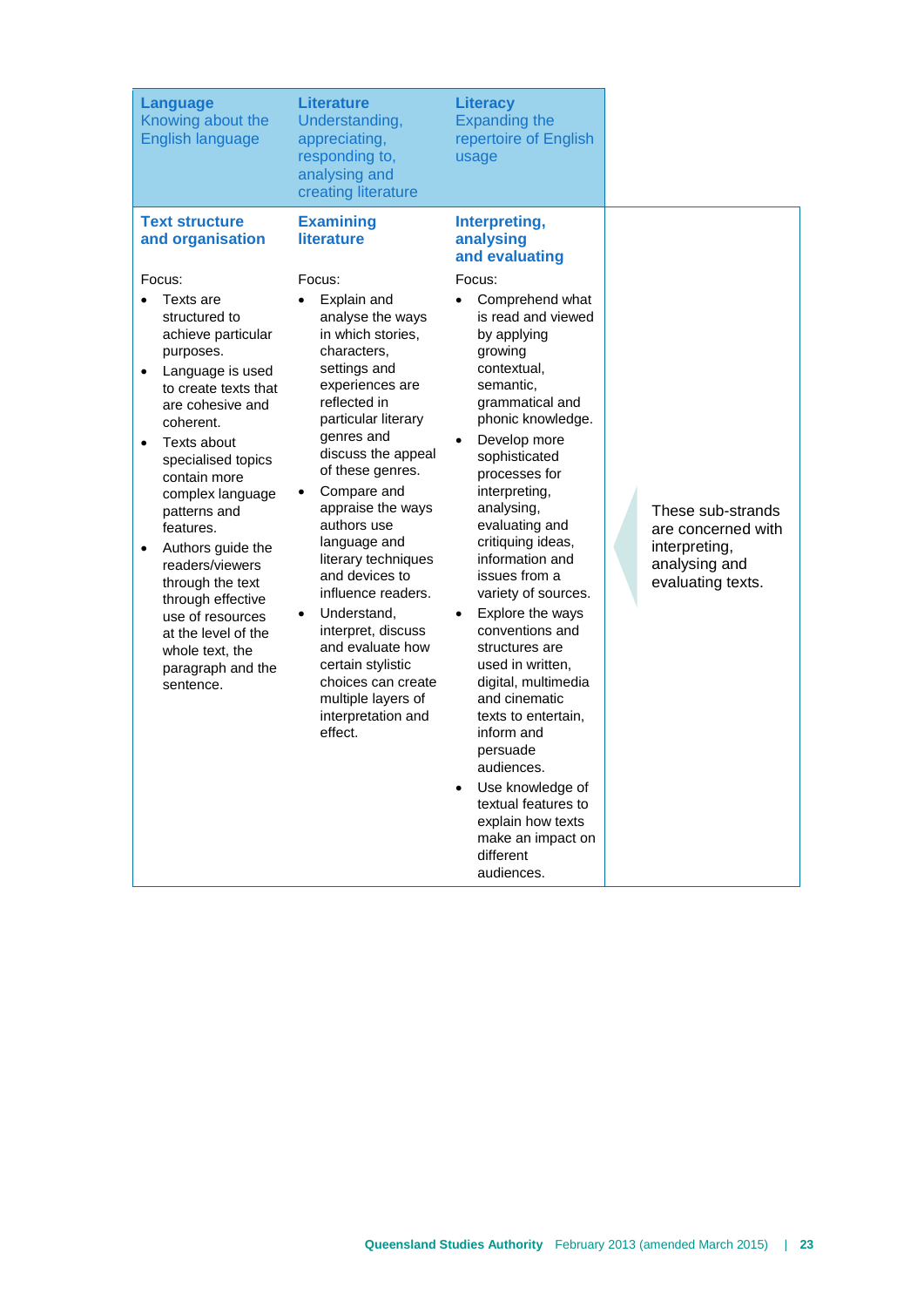| <b>Language</b><br>Knowing about the<br>English language                                                                                                                                                                                                                                                                                                                                                                                                                                                             | <b>Literature</b><br>Understanding,<br>appreciating,<br>responding to,<br>analysing and<br>creating literature                                                                                                                                                                                                                                                                                              | <b>Literacy</b><br><b>Expanding the</b><br>repertoire of English<br>usage                                                                                                                                                                                                                                                                                                                                                                                                                                                                                                                                                                                                                                                                                                                                                                                                                                                                                        |                                                                                     |
|----------------------------------------------------------------------------------------------------------------------------------------------------------------------------------------------------------------------------------------------------------------------------------------------------------------------------------------------------------------------------------------------------------------------------------------------------------------------------------------------------------------------|-------------------------------------------------------------------------------------------------------------------------------------------------------------------------------------------------------------------------------------------------------------------------------------------------------------------------------------------------------------------------------------------------------------|------------------------------------------------------------------------------------------------------------------------------------------------------------------------------------------------------------------------------------------------------------------------------------------------------------------------------------------------------------------------------------------------------------------------------------------------------------------------------------------------------------------------------------------------------------------------------------------------------------------------------------------------------------------------------------------------------------------------------------------------------------------------------------------------------------------------------------------------------------------------------------------------------------------------------------------------------------------|-------------------------------------------------------------------------------------|
| <b>Expressing and</b><br>developing ideas<br>Focus:<br>Effective authors<br>control and use an<br>increasingly<br>differentiated<br>range of clause<br>structures, words<br>and word groups,<br>as well as<br>combinations of<br>sound, image,<br>movement, verbal<br>elements and<br>layout.<br>The conventions,<br>$\bullet$<br>patterns and<br>generalisations<br>that relate to<br>English spelling<br>involve the origins<br>of words, word<br>endings, Greek<br>and Latin roots,<br>base words and<br>affixes. | <b>Creating</b><br>literature<br>Focus:<br>Use personal<br>knowledge and<br>literary texts as<br>starting points to<br>create imaginative<br>writing in different<br>forms and genres<br>and for particular<br>audiences.<br>Use print, digital<br>$\bullet$<br>and online media<br>to develop skills<br>that convey<br>meaning, address<br>significant issues<br>and heighten<br>engagement and<br>impact. | <b>Creating</b><br>texts<br>Focus:<br>Apply knowledge<br>developed in other<br>strands and sub-<br>strands to create<br>- with clarity,<br>authority and<br>novelty - a range<br>of spoken, written<br>and multimodal<br>texts that entertain,<br>inform and<br>persuade<br>audiences.<br>Strategically select<br>$\bullet$<br>key aspects of a<br>topic as well as<br>language, visual<br>and audio<br>features.<br>Edit for enhanced<br>meaning and<br>effect by refining<br>ideas, reordering<br>sentences, adding<br>or substituting<br>words for clarity,<br>and removing<br>repetition<br>Develop and<br>consolidate a<br>handwriting style<br>that is legible,<br>fluent and<br>automatic, and that<br>supports sustained<br>writing<br>Use a range of<br>$\bullet$<br>software<br>programs,<br>including word<br>processing<br>software, and<br>purposefully select<br>from a range of<br>functions to<br>communicate and<br>create clear,<br>effective, | These s<br>are abc<br>product<br>and how<br>langua<br>imagina<br>informa<br>persuas |

informative and innovative texts.

sub-strands out the tive mode w to use ge to create ative, ative and sive texts.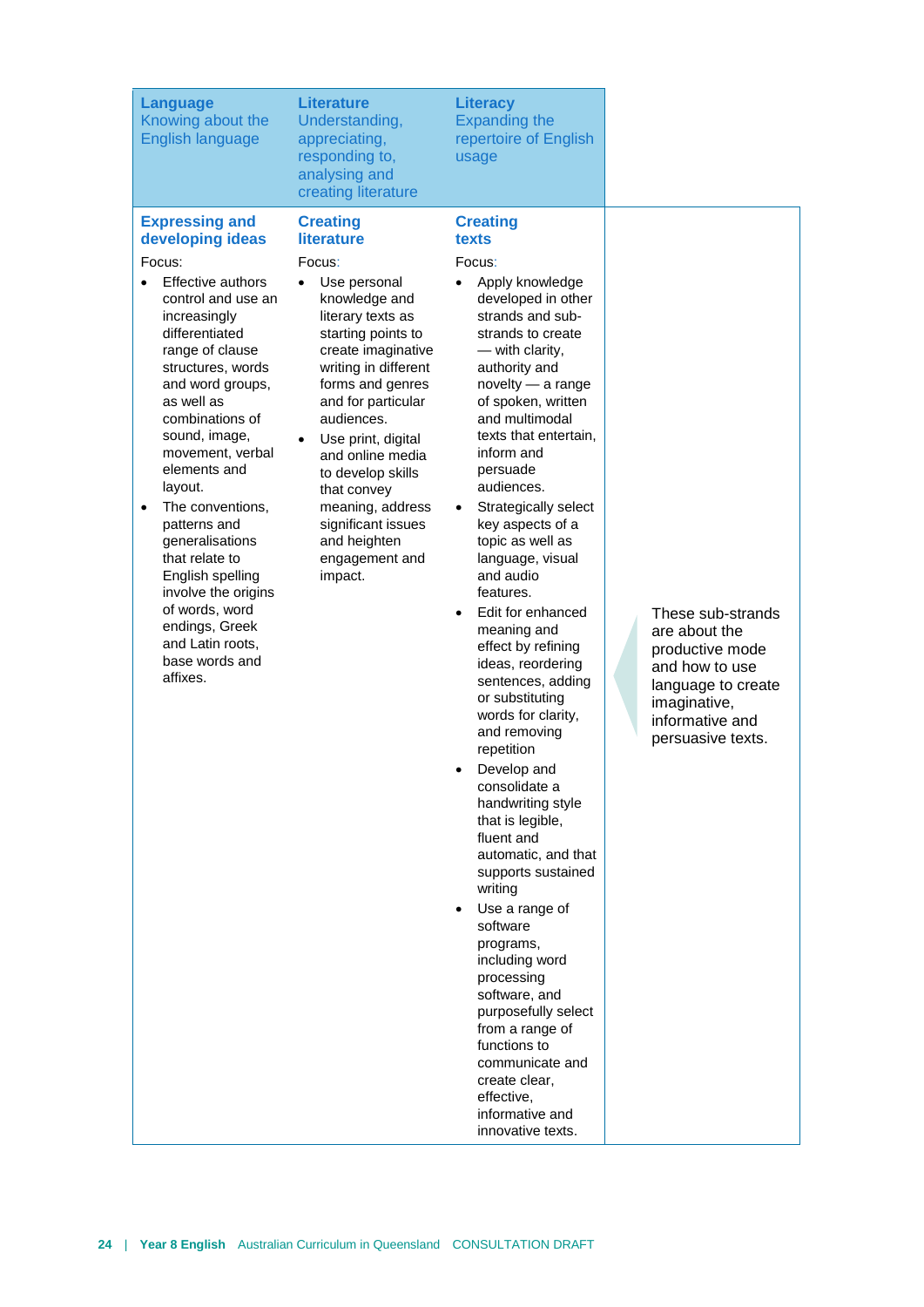#### **Include close study of texts**

Close study involves engaging deeply with fewer texts and focusing on specific details in the text that generate meaning, e.g. looking at the effects of such elements of meaning as word choice, imagery, rhetorical devices, tone or atmosphere, point of view, sound effects, allusions to other literary works, structure and so on. It includes consideration of structures, layouts and graphics in order to fully understand and appreciate the issues and ideas in texts. Examples of strategies for "close study" are found in the content description elaborations. (See section [2.1.1.](#page-8-0) Click on the links to access content description elaborations.)

#### **Include a range and balance of texts**

English teaching and learning programs focus on the study of texts.

Texts provide the means for communication. They can be written, spoken or multimodal, and in print or digital/online forms. Multimodal texts combine language with other means of communication such as visual images, soundtrack or spoken word, as in film or computer presentation media.

English programs include opportunities for students to read, listen to and view a range and balance of literary and non-literary texts that encourage their development as language learners and users.

Students engage with the cross-curriculum priorities through the inclusion of the study of texts from different times, places and cultures. Programs should include:

- Australian literature
- oral narrative traditions and contemporary literature of Aboriginal and Torres Strait Islander peoples
- classic and contemporary world literature, including texts from and about Asia.

#### **Table 5: Literary texts**

Literary texts include contemporary and traditional texts that are seen as having personal, social, cultural and aesthetic value and potential for enriching students' scope of experience. Literary texts use language in aesthetic, imaginative and engaging ways to entertain, to move, to reflect and to express, create, explore and challenge identity. These texts include narrative and non-narrative forms. The term 'literature' refers to texts that are valued for their form and style and are recognised as having enduring or artistic value. The literature strand is aimed at encouraging teachers to use literary texts for close study or comparative purposes to engage students in discussing, examining, interpreting and evaluating texts whose primary purpose is aesthetic in increasingly sophisticated and informed 'literary' ways.

#### **Year 8 literary texts**

In Year 8 (and in Year 7), literary texts support and extend students as independent readers. They are drawn from a range of realistic, fantasy, speculative fiction and historical genres and involve some challenging and unpredictable plot sequences and a range of non-stereotypical characters. These texts explore themes of interpersonal relationships and ethical dilemmas within real-world and fictional settings and represent a variety of perspectives. Some examples of literary texts include: novels including excerpts from longer texts short stories plays (scripts and performances) poetry feature films a variety of non-fiction. Include a range of literary texts across a Years 7–8 program.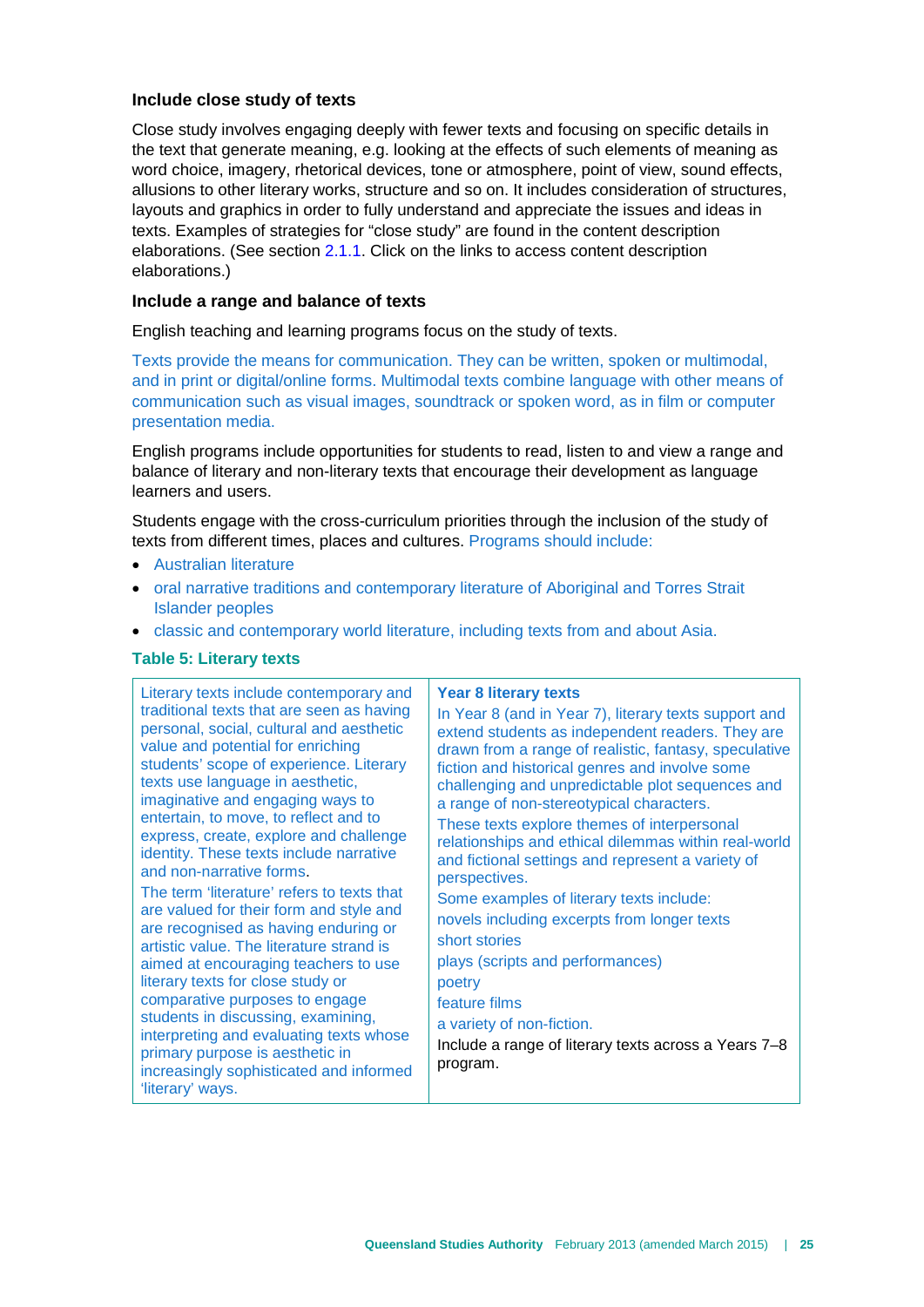#### **Table 6: Non-literary texts**

| Non-literary texts are contemporary,<br>traditional and everyday texts that use<br>language (spoken/signed and written) to<br>inform, explain, analyse, argue,<br>persuade and give opinions; to<br>remember, recall and report on things,<br>events and issues; to transact and<br>negotiate relationships, goods and<br>services. | <b>Year 8 non-literary texts</b><br>In Year 8 (and in Year 7), non-literary texts provide<br>opportunities for students to develop<br>understandings of how texts, including media texts,<br>are influenced by context, purpose and audience.<br>Language features include successive complex<br>sentences with embedded clauses, unfamiliar<br>technical vocabulary, figurative and rhetorical<br>language.<br>Text structures include chapters, headings and |
|-------------------------------------------------------------------------------------------------------------------------------------------------------------------------------------------------------------------------------------------------------------------------------------------------------------------------------------|----------------------------------------------------------------------------------------------------------------------------------------------------------------------------------------------------------------------------------------------------------------------------------------------------------------------------------------------------------------------------------------------------------------------------------------------------------------|
|                                                                                                                                                                                                                                                                                                                                     | subheadings, tables of contents, indexes and<br>glossaries and information supported by various<br>types of graphics presented in visual form.                                                                                                                                                                                                                                                                                                                 |
|                                                                                                                                                                                                                                                                                                                                     | Some examples of non-literary texts include:                                                                                                                                                                                                                                                                                                                                                                                                                   |
|                                                                                                                                                                                                                                                                                                                                     | informative texts that synthesise technical and<br>abstract information (from credible/verifiable<br>sources) about a wide range of specialised topics                                                                                                                                                                                                                                                                                                         |
|                                                                                                                                                                                                                                                                                                                                     | everyday texts of work, family and community life                                                                                                                                                                                                                                                                                                                                                                                                              |
|                                                                                                                                                                                                                                                                                                                                     | reflective texts                                                                                                                                                                                                                                                                                                                                                                                                                                               |
|                                                                                                                                                                                                                                                                                                                                     | popular culture texts                                                                                                                                                                                                                                                                                                                                                                                                                                          |
|                                                                                                                                                                                                                                                                                                                                     | documentary films.                                                                                                                                                                                                                                                                                                                                                                                                                                             |
|                                                                                                                                                                                                                                                                                                                                     | Include a range of non-literary texts across a<br>Years 7-8 program.                                                                                                                                                                                                                                                                                                                                                                                           |

For further information, including reading lists, see: [www.australiancurriculum.edu.au/English/Advice-on-selection-of-literary-texts](http://www.australiancurriculum.edu.au/English/Advice-on-selection-of-literary-texts)

#### **Include the general capabilities**

The general capabilities are relevant to teaching and learning in English, and explicit teaching of the capabilities should be incorporated in teaching and learning activities where appropriate. Section [2.1.2](#page-12-0) outlines how the general capabilities are an integral part of an English program.

#### **Embed meaningful contexts**

Schools develop learning contexts to suit the content to be taught and their students' interests and learning needs. It is important to actively engage students in learning that is relevant and of interest to them. The focus or context for learning should connect with issues of personal or social relevance to students. The cross-curriculum priorities provide rich and engaging contexts for developing students' abilities in listening, speaking/signing, reading, viewing, writing and creating. (See section [2.1.3](#page-18-0) for information about the priorities).

Year 8 should include opportunities to:

- communicate with peers, teachers, individuals, groups and community members in a range of face-to-face and online/virtual environments
- learn in familiar and unfamiliar contexts that relate to the school curriculum, local community, regional and global contexts.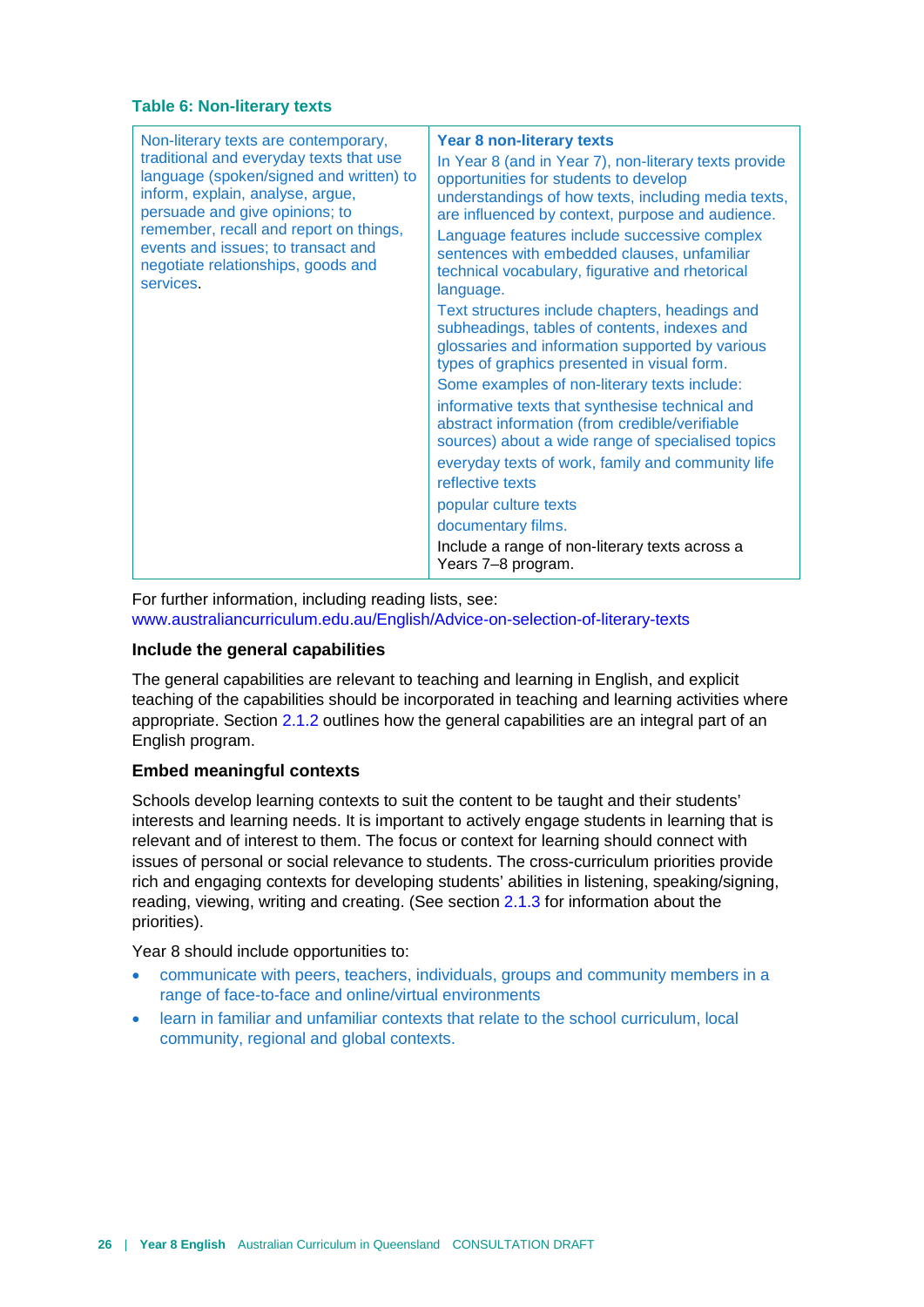## <span id="page-30-0"></span>*2.3.7 Educational equity*

Equity means fair treatment of all. In developing teaching, learning and assessment programs, teachers provide opportunities for all students to demonstrate what they know and what they can do.

See the QSA *Equity statement*: [www.qsa.qld.edu.au/downloads/approach/qsa\\_equity\\_statement.pdf](http://www.qsa.qld.edu.au/downloads/approach/qsa_equity_statement.pdf)

#### **Catering for diversity**

Schools and school sectors determine which students require special provisions, applying principles of participation and equity. Consideration should be given to:

- adjustments and supports for students who have been identified as having specific educational requirements to make participation possible in all or part of the teaching and learning experiences and assessments
- interpreter or educational devices (e.g. pictures, electronic whiteboards, interactive devices) to assist students for whom English is not their first language and who are assessed as not achieving a reading level appropriate to complete the assessment.

In exceptional circumstances, the school, in consultation with staff and parents/carers, may make decisions about the level of student engagement with a particular assessment, according to school sector policy.

#### *Inclusive strategies*

Adjustments to teaching, learning and assessment can be grouped into five broad areas: *timing, scheduling, setting, presentation* and *response*.

Teachers consider the inclusive strategies to make adjustments to teaching and learning experiences and assessments to enable all students to demonstrate their knowledge, skills or competencies.

The inclusive strategies should be considered in combination when planning, developing and documenting the adjustment of learning experiences and assessment. For example, when planning an assessment, the teacher may need to consider adjusting the timing, setting, presentation and response to ensure the student is given the opportunities to demonstrate their learning.

Evaluating the use and effectiveness of any adjustment is necessary to ensure meaningful student participation and achievement.

Further information and resources about inclusive strategies, see: [www.qsa.qld.edu.au/18307.html](http://www.qsa.qld.edu.au/18307.html)

#### *English as an Additional Language or Dialect*

Further information and resources about English as an Additional Language or Dialect, see:

- Overview and EAL/D Learning Progression www.acara.edu.au/verve/\_resources/English\_as\_an\_Additional\_Language\_or\_Dialect [Teacher\\_Resource\\_05\\_06\\_12.pdf](http://www.acara.edu.au/verve/_resources/English_as_an_Additional_Language_or_Dialect_Teacher_Resource_05_06_12.pdf)
- Annotated content descriptions: English Foundation to Year 10 [www.acara.edu.au/verve/\\_resources/EALD\\_Learning\\_Area\\_Annotations\\_English\\_Revis](http://www.acara.edu.au/verve/_resources/EALD_Learning_Area_Annotations_English_Revised_06_05_12.pdf) [ed\\_06\\_05\\_12.pdf](http://www.acara.edu.au/verve/_resources/EALD_Learning_Area_Annotations_English_Revised_06_05_12.pdf)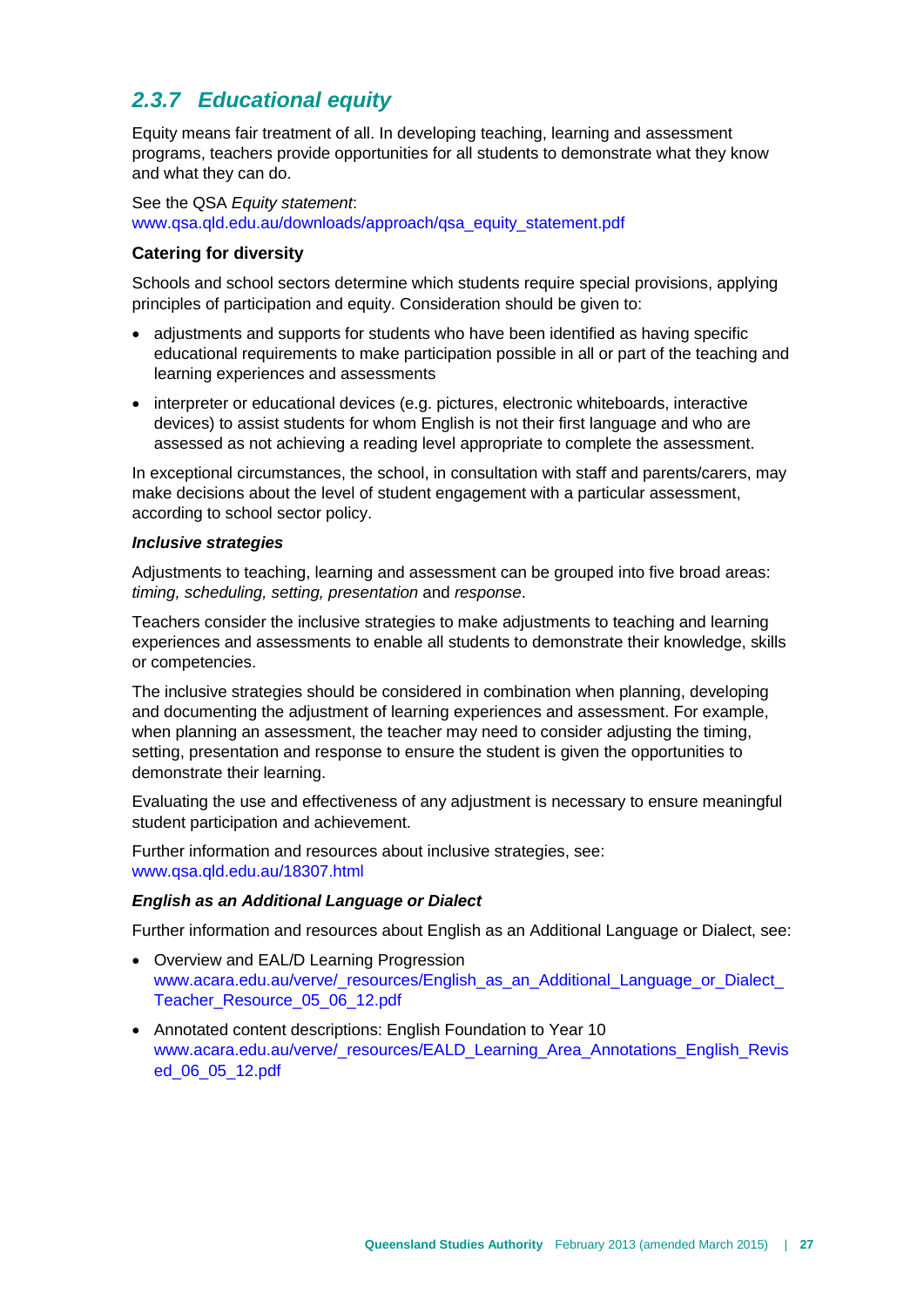# <span id="page-31-0"></span>**3. Assessment**

Assessment is an integral part of teaching and learning. It is the purposeful collection of evidence about students' achievements. An awareness of what learning is assessed and how it is assessed helps both students and parents/carers develop an understanding of what is valued and where to focus attention.

Assessment is used for a variety of purposes, but its most important use is in supporting student learning.

Sufficient and suitable evidence is collected to enable fair judgments to be made about student learning. Once the evidence is collected and analysed, it is summarised and presented in ways that are meaningful and useful to:

- help students achieve the highest standards they can
- promote, assist and improve teaching and learning
- build a shared understanding of the qualities of student work and communicate meaningful information about students' progress and achievements to students, teachers, parents/carers and the system.

<span id="page-31-1"></span>See [Appendix 2: Principles of assessment](#page-48-0)

## **3.1 Standards-based assessment**

The Australian Curriculum is standards-based (see section [2.2\)](#page-19-0).

Teacher judgment is guided by achievement standards that are fixed reference points used to describe what is valued as important for young people to know, understand and do. The standards describe the expected qualities of student work and give a common frame of reference and a shared language to describe student achievement.

<span id="page-31-2"></span>Standards-based assessment is an integral part of the teaching and learning process that is planned and ongoing.

## **3.2 School-based assessment**

School-based assessment involves individual teachers or groups of teachers making informed decisions about what evidence of learning will be collected at suitable intervals as part of the teaching and learning program.

School-based assessment puts teachers' professional knowledge and practice at the centre of aligning what is taught, how it is taught, how student learning is assessed and how learning is reported.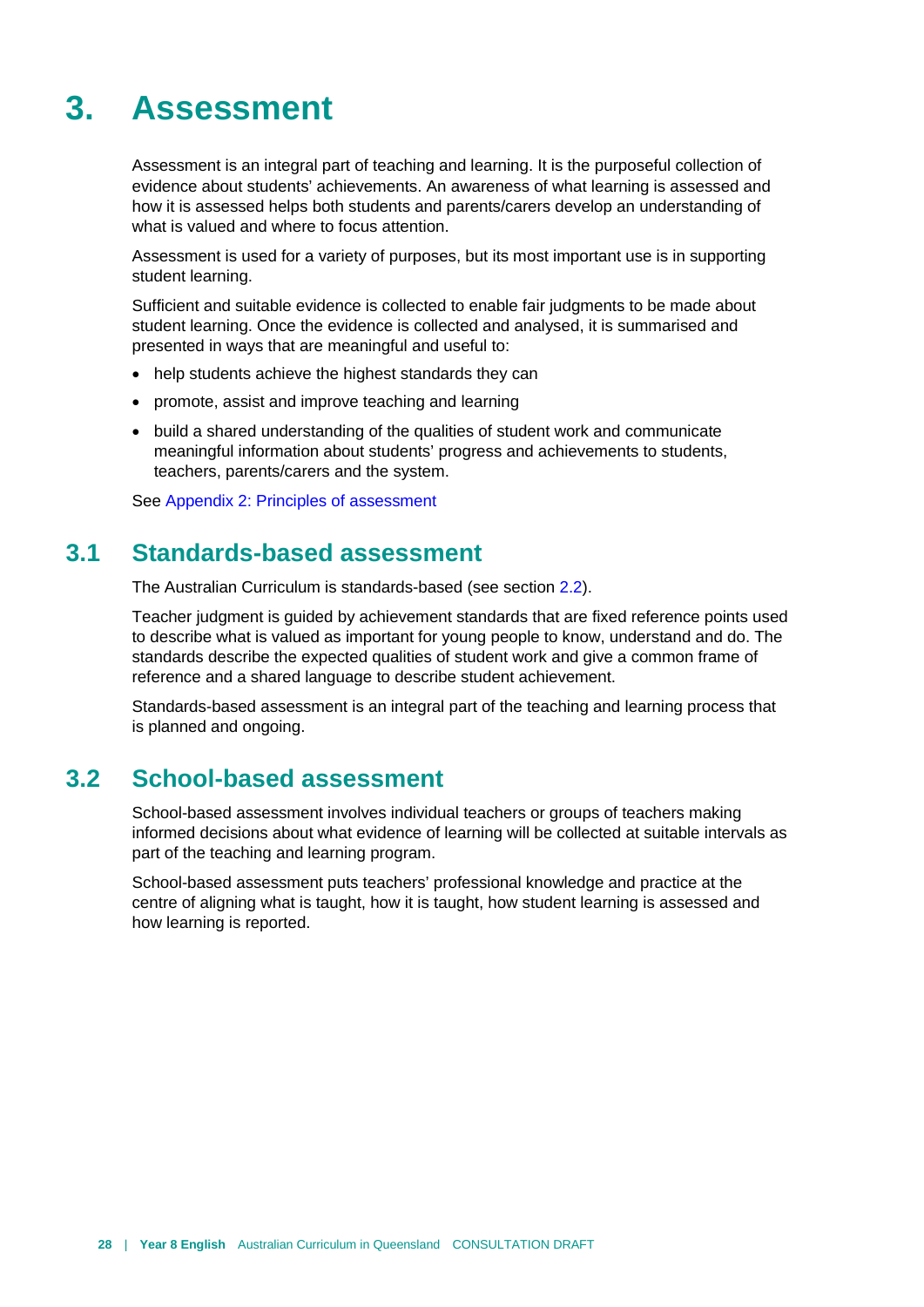## **3.3 Developing an assessment program**

<span id="page-32-0"></span>An assessment program is planned at the same time as the teaching and learning program and is developed using the achievement standard and the content descriptions.

A planned assessment program will:

- guide and support targeted teaching and learning
- ensure students have opportunities to demonstrate the depth and breadth of their learning in all aspects of the achievement standard
- provide regular feedback to students about how they can improve their learning
- clarify future teaching and learning needs
- ensure teachers have sufficient evidence of learning to make defensible on-balance judgments about the quality of students' work against the standard.

#### **Table 7: Types and purposes of assessment that may be included in an assessment program**

| <b>Diagnostic assessment</b>                                                                                                                                                                | <b>Assessment for learning</b>                                                                                                                                                    |
|---------------------------------------------------------------------------------------------------------------------------------------------------------------------------------------------|-----------------------------------------------------------------------------------------------------------------------------------------------------------------------------------|
| Provides opportunities to use assessment<br>to determine the nature of students'<br>learning as a basis for providing feedback<br>or intervention, e.g. literacy and numeracy<br>indicators | Enables teachers to use information about<br>student progress to inform their teaching,<br>e.g. using feedback from a previous unit to<br>inform learning in the current unit     |
| <b>Formative assessment</b>                                                                                                                                                                 | Assessment as learning                                                                                                                                                            |
| Focuses on monitoring to improve student<br>learning, e.g. practising an assessment<br>technique                                                                                            | Enables students to reflect on and monitor<br>their own progress to inform their future<br>learning goals, e.g. opportunities to reflect<br>on an inquiry process                 |
| <b>Summative assessment</b>                                                                                                                                                                 | <b>Assessment of learning</b>                                                                                                                                                     |
| Indicates standards achieved at particular<br>points for reporting purposes, e.g. an<br>assessment that contributes to a reported<br>result                                                 | Assists teachers to use evidence of student<br>learning to assess student achievement<br>against standards, e.g. the assessments<br>contained in the targeted folio for reporting |

The assessment program includes:

- a range and balance of assessment categories, techniques and conditions appropriate for the learning area, the year level, the school context and the student cohort
- opportunities for students to become familiar with the assessment techniques and for teachers to monitor student achievement and provide feedback to students.

For fact sheets about assessment for learning, see:

- Assessment for learning A new perspective [www.qsa.qld.edu.au/downloads/p\\_10/as\\_afl\\_new\\_perspective.doc](http://www.qsa.qld.edu.au/downloads/p_10/as_afl_new_perspective.doc)
- Assessment for learning Improving assessment pedagogy [www.qsa.qld.edu.au/downloads/p\\_10/as\\_afl\\_improv\\_pedagogy.doc](http://www.qsa.qld.edu.au/downloads/p_10/as_afl_improv_pedagogy.doc)
- Assessment for learning School improvement [www.qsa.qld.edu.au/downloads/p\\_10/as\\_afl\\_school\\_improve.doc](http://www.qsa.qld.edu.au/downloads/p_10/as_afl_school_improve.doc)
- Assessment for learning Student achievement [www.qsa.qld.edu.au/downloads/p\\_10/as\\_afl\\_student\\_achieve.doc](http://www.qsa.qld.edu.au/downloads/p_10/as_afl_student_achieve.doc)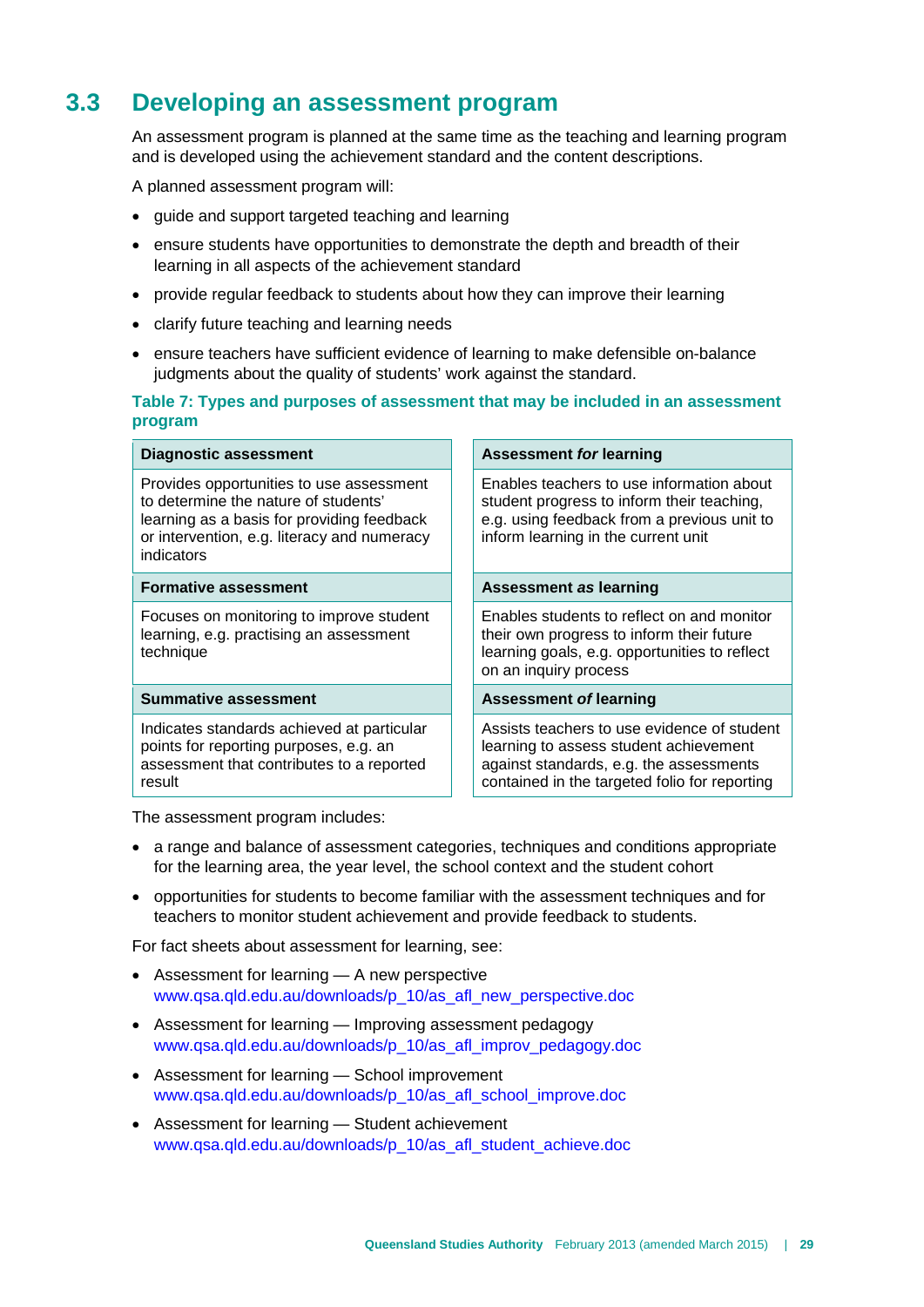- Assessment for learning Inclusive practice [www.qsa.qld.edu.au/downloads/p\\_10/as\\_afl\\_inclusive\\_practice.doc](http://www.qsa.qld.edu.au/downloads/p_10/as_afl_inclusive_practice.doc)
- <span id="page-33-0"></span>• Assessment for learning — Developing student understanding [www.qsa.qld.edu.au/downloads/p\\_10/as\\_afl\\_dev\\_stud\\_understand.doc](http://www.qsa.qld.edu.au/downloads/p_10/as_afl_dev_stud_understand.doc)

## **3.4 Year 8 English assessment folio**

The planned assessment program specifies the evidence of learning that is summative assessment or assessment *of* learning and when it will be collected. This collection of student responses to assessments makes up a targeted assessment folio.

The targeted assessment folio contains sufficient evidence of learning on which to make a defensible on-balance judgment A to E (or equivalent five-point scale) about how well the evidence of student learning matches the standard for the reporting period. (See section [4.2](#page-43-0) for advice and information about making an on-balance judgment on a folio of work).

A Year 8 English assessment folio includes student responses that demonstrate achievement in a range and balance of assessments designed to assess the identified knowledge, understandings and skills in the achievement standard.

| <b>Table 8: Range and balance</b> |  |  |  |  |
|-----------------------------------|--|--|--|--|
|-----------------------------------|--|--|--|--|

| Range<br>Range is informed by:                                                                          | and | <b>Balance</b><br>Balance is achieved by including:                                                                                                                 |
|---------------------------------------------------------------------------------------------------------|-----|---------------------------------------------------------------------------------------------------------------------------------------------------------------------|
| content descriptions                                                                                    |     | all aspects of the curriculum content<br>across the three strands — Language,<br>Literature and Literacy                                                            |
| assessment categories:<br>written<br>spoken/signed<br>multimodal                                        |     | all aspects of the Australian Curriculum<br>achievement standard: Understanding<br>and Skills in responding to texts<br>(receptive) and creating texts (productive) |
| assessment techniques<br>(section 3.4.1):<br>imaginative texts<br>informative texts<br>persuasive texts |     | a variety of assessment categories,<br>techniques and conditions.                                                                                                   |
| assessment conditions<br>(section 3.4.2):<br>supervised                                                 |     |                                                                                                                                                                     |

– open.

An example of an assessment program for Year 8 English is in the Year 8 exemplar year plan: [www.qsa.qld.edu.au/downloads/p\\_10/ac\\_english\\_yr8\\_plan.doc.](http://www.qsa.qld.edu.au/downloads/p_10/ac_english_yr8_plan.doc)

The Year 8 standard elaborations (section [2.2.1\)](#page-20-0) identify the valued features in the content descriptions and the achievement standard for Australian Curriculum: English. Teachers can use the standard elaborations to ensure their assessment program includes opportunities for students to demonstrate their achievement in *all* aspects of the curriculum content and achievement standard for the full A to E range by the end of the year.

See standard elaborations: [www.qsa.qld.edu.au/yr8-english-curriculum.html.](http://www.qsa.qld.edu.au/yr8-english-curriculum.html)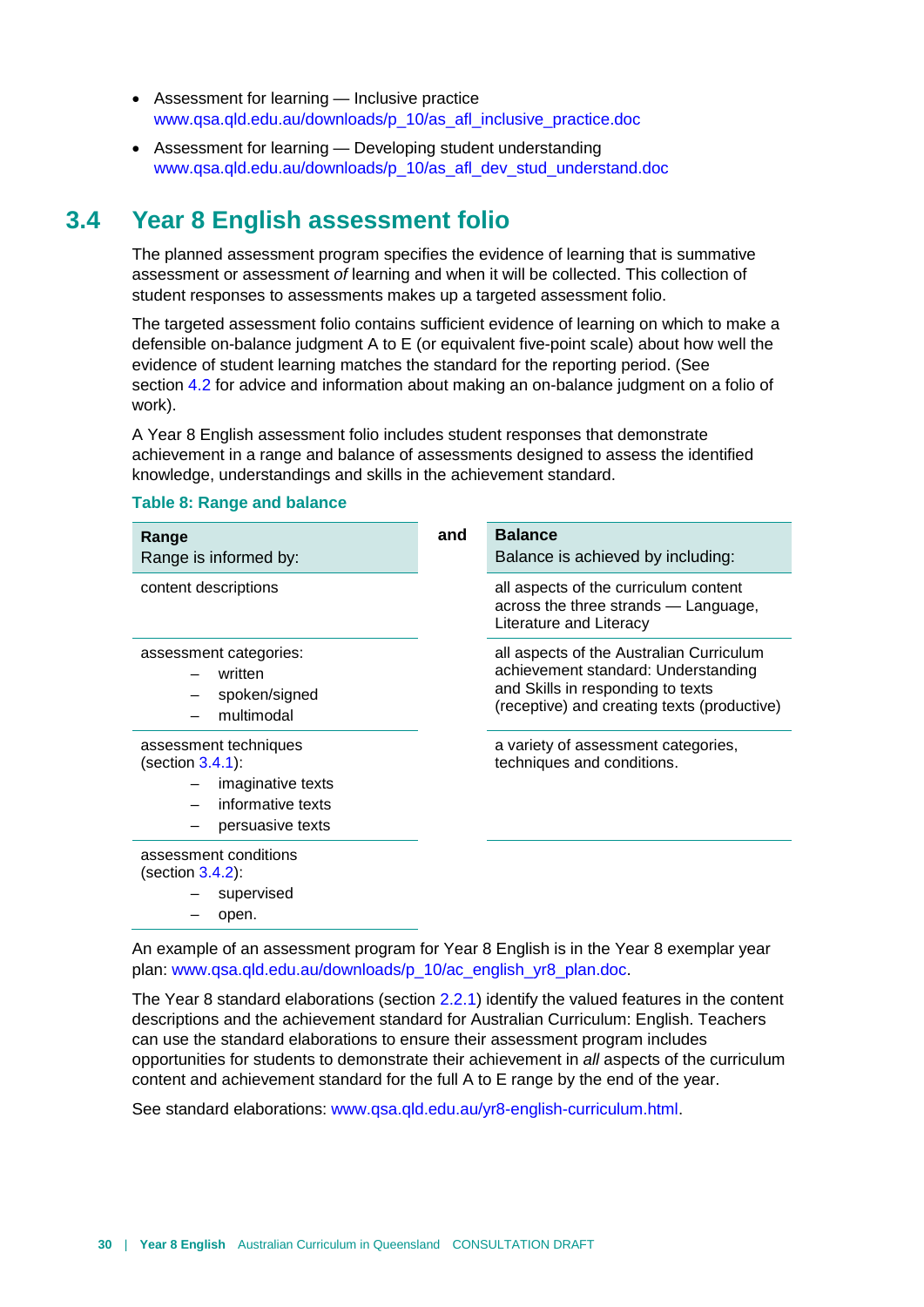## <span id="page-34-0"></span>*3.4.1 Assessment techniques, formats and categories*

The following table provides information and examples about assessment techniques, formats and categories for developing a range and balance within an assessment program.

#### **Table 9: Assessment techniques, formats and categories**

| Technique:<br><b>Imaginative texts</b>                                                                                                                                                                                            | Technique:<br><b>Informative texts</b>                                                                                                                                                                                                     | Technique:<br><b>Persuasive texts</b>                                                                                                                                                                                                                                |
|-----------------------------------------------------------------------------------------------------------------------------------------------------------------------------------------------------------------------------------|--------------------------------------------------------------------------------------------------------------------------------------------------------------------------------------------------------------------------------------------|----------------------------------------------------------------------------------------------------------------------------------------------------------------------------------------------------------------------------------------------------------------------|
| <b>Purpose</b>                                                                                                                                                                                                                    |                                                                                                                                                                                                                                            |                                                                                                                                                                                                                                                                      |
| This technique is used to assess<br>students' abilities to create texts<br>that use language in aesthetic and<br>engaging ways to:<br>convey meaning<br>address significant issues<br>heighten audience engagement<br>and impact. | This technique is used to assess<br>students' abilities to create texts<br>that:<br>describe objects, events or<br>processes in an objective manner<br>inform, instruct, explain, analyse<br>or evaluate<br>present or convey an argument. | This technique is used to<br>assess students' abilities to<br>create texts that:<br>argue and persuade<br>appeal to an audience<br>convince an audience to accept<br>particular points of view.                                                                      |
| Format                                                                                                                                                                                                                            |                                                                                                                                                                                                                                            |                                                                                                                                                                                                                                                                      |
| Examples of imaginative texts:<br>performances<br>narratives<br>transformations of texts<br>monologues in role<br>creative responses to a text<br>drama or TV scripts.                                                            | Examples of informative texts:<br>reports<br>discussions<br>literary analyses<br>transformations of texts<br>procedures<br>presentations<br>informative speeches<br>biographies and autobiographies<br>travel writing.                     | Examples of persuasive texts:<br>reports<br>discussions<br>debates<br>transformations of texts<br>speeches for special occasions or<br>events<br>feature articles, columns,<br>editorials<br>reviews<br>biographies and autobiographies<br>travel writing<br>essays. |
| <b>Categories</b>                                                                                                                                                                                                                 |                                                                                                                                                                                                                                            |                                                                                                                                                                                                                                                                      |

Texts (imaginative, informative, persuasive) can be written, spoken/signed or multimodal (integrate visual, print and/or audio features).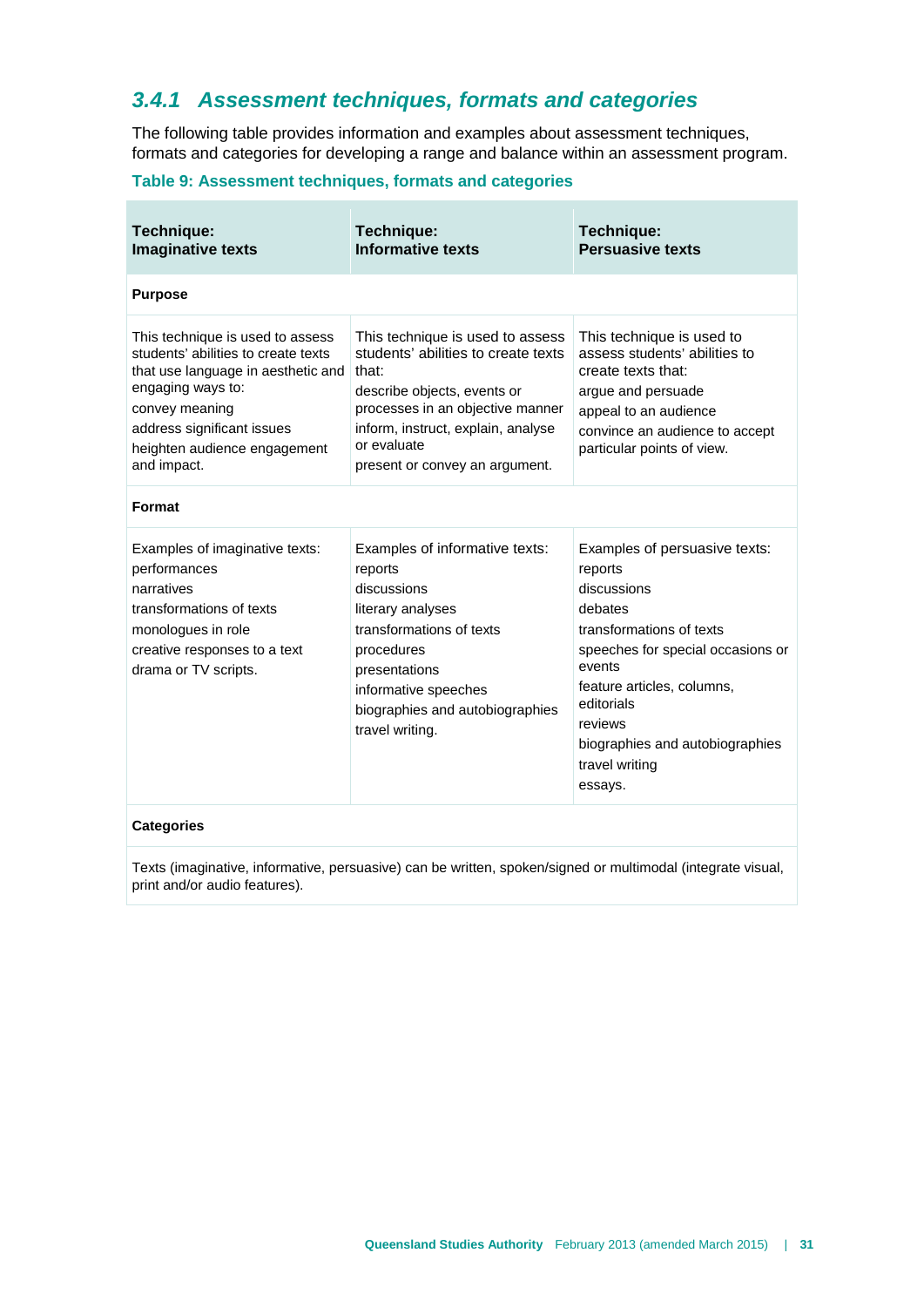## <span id="page-35-0"></span>*3.4.2 Assessment conditions*

The following table provides information and examples about assessment conditions including suggested lengths for developing a range and balance within an assessment program.

#### **Table 10: Assessment conditions**

| <b>Open conditions</b>                                                                                                                                                                                                                                                                                                                                                                                                                                                                                                                                                                                                                                                                                                                                                                                                                                                                                                                                                                                                                                                                                                                                                                                            | <b>Supervised conditions</b>                                                                                                                                                                                                                                                                                                                                                                                                                                                                                                                                                                                                            |
|-------------------------------------------------------------------------------------------------------------------------------------------------------------------------------------------------------------------------------------------------------------------------------------------------------------------------------------------------------------------------------------------------------------------------------------------------------------------------------------------------------------------------------------------------------------------------------------------------------------------------------------------------------------------------------------------------------------------------------------------------------------------------------------------------------------------------------------------------------------------------------------------------------------------------------------------------------------------------------------------------------------------------------------------------------------------------------------------------------------------------------------------------------------------------------------------------------------------|-----------------------------------------------------------------------------------------------------------------------------------------------------------------------------------------------------------------------------------------------------------------------------------------------------------------------------------------------------------------------------------------------------------------------------------------------------------------------------------------------------------------------------------------------------------------------------------------------------------------------------------------|
| Imaginative, informative and persuasive<br>texts created in open conditions will typically:<br>be undertaken individually, in pairs or in<br>small groups<br>give prior notice of the assessment,<br>e.g. two weeks' notice before the due date<br>allow access to resources (material or<br>human) when developing the response<br>provide opportunities for drafting and/or<br>conferencing to scaffold learning and ensure<br>the response is the student's own work<br>be presented in class or submitted as an<br>audio/audiovisual recording.<br><b>Ensuring authenticity</b><br>When using open conditions, teachers<br>should ensure that students' work is their<br>own, particularly where students have<br>access to electronic resources or when they<br>are preparing collaborative assessments.<br>Methods teachers can use to monitor that<br>students' work is their own include<br>requesting that students:<br>submit plans and drafts of their work<br>produce and maintain documentation that<br>charts the development of responses<br>acknowledge resources used.<br><b>Suggested lengths:</b><br>written responses 100-400 words*<br>spoken/signed or multimodal responses<br>3-4 minutes* | Imaginative, informative and persuasive<br>texts created in supervised conditions will<br>typically:<br>be undertaken individually<br>be an unseen assessment, e.g. no prior<br>detail of the specific assessment or prepared<br>questions, two days' notice of the<br>assessment<br>provide lengthy stimulus materials to<br>students prior to the administration of the<br>supervised assessment<br>be held under test/exam conditions<br>allow perusal time, if required<br>be completed in one uninterrupted<br>supervised session or a number of<br>supervised sessions.<br><b>Suggested lengths:</b><br>45-60 mins<br><350 words* |

\*The length of student responses should be considered in the context of the assessment. Longer responses do not necessarily provide better quality evidence of achievement.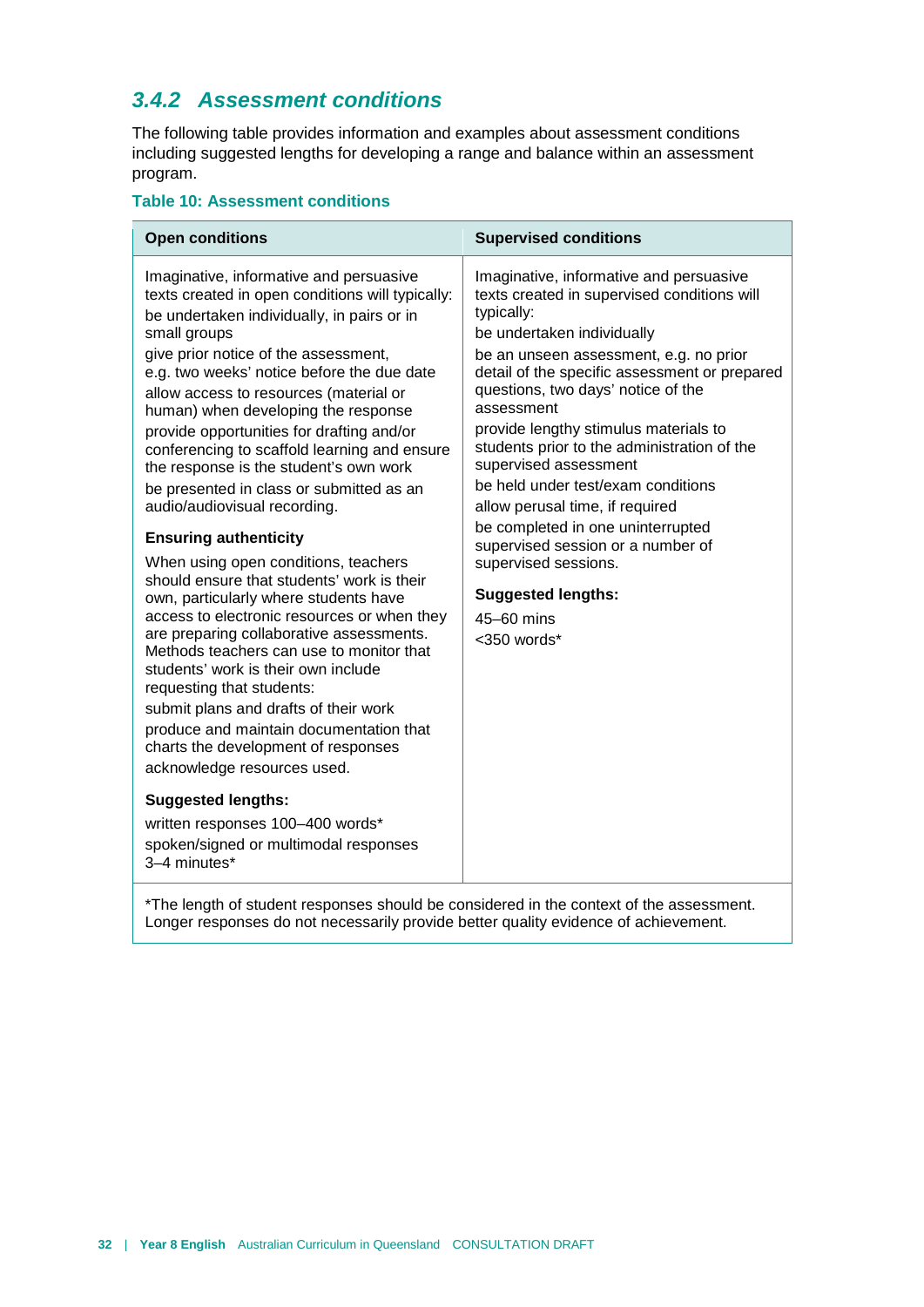#### **Drafts**

A draft is a body of evidence that is provided by students in response to an assessment. In English, students may be required to:

- submit a written outline about their approach to the assessment
- discuss their approach with their teacher or their peers
- present a response that is nearly good enough to submit for example, the student's second or third attempt at the assessment.

#### *Purpose of the draft*

The purpose of reviewing student drafts is to provide feedback so the student can make improvements to the response and develop their editing skills.

Drafting is a consultation process, not a marking process. Teachers should not award a notional result or grade for a work in draft form.

Drafting feedback should ask the student to reflect on strategies they might use to refine and improve their work to meet the valued features in the task-specific standards. (See section [3.5\)](#page-39-0)

Students may be advised to:

- consider particular aspects of their response
- work on their role as writer/speaker/signer to refine their language choices and show more awareness of the audience and purpose
- give priority to the most important points by rearranging the sequence and structure of ideas
- conduct further research or substantiate points made with references.

Teachers may:

- indicate some textual errors and indicate that the draft requires more careful editing rather than correcting or editing all the textual errors in a draft
- provide some written feedback
- provide a summary of their feedback and advice to the whole class.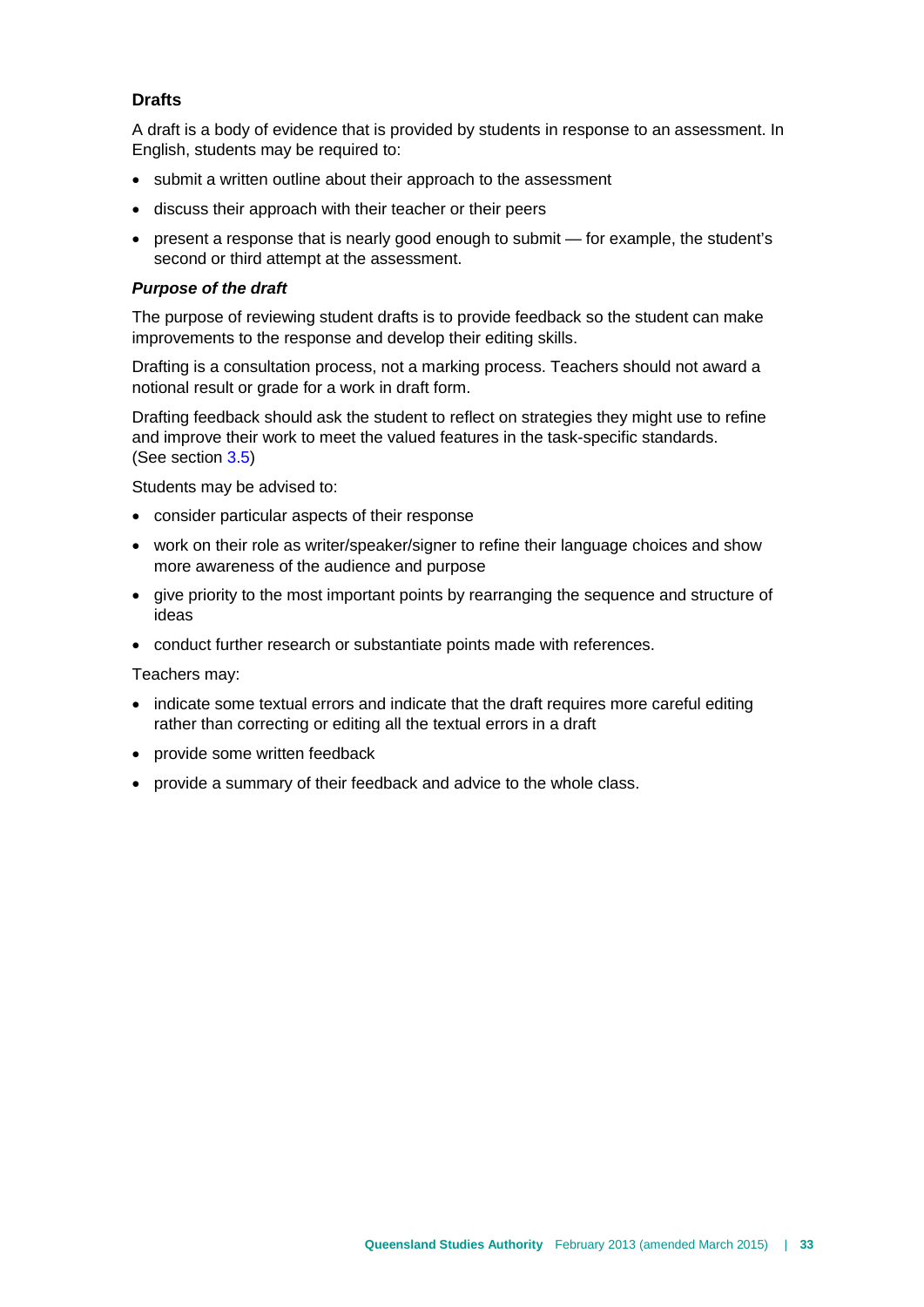#### <span id="page-37-0"></span>*3.4.3 Developing assessments*

When developing assessment, teachers construct assessments that show the alignment between what has been taught (curriculum), how it is taught (pedagogy), how students are assessed and how the learning is reported. [Figure 6](#page-37-1) below shows the process of alignment.

#### <span id="page-37-1"></span>**Figure 6: Aligning assessment**

What is taught — targeted curriculum (content and achievement standard)

Teachers:

- provide opportunities for students to learn the targeted content, and review and consolidate content  $\bullet$ that students may not have engaged with recently
- provide learning experiences that support the format of the assessment, modelling the assessment technique where possible. This preparation should not involve rehearsal of the actual assessment.

#### What is assessed

Teachers:

- identify the content and aspects of the achievement standard that will be the focus of the  $\bullet$ assessment
- identify the targeted valued features of the learning area to be assessed (See the standard elaborations that identify the valued features in the learning area).

#### What students are required to do in order to demonstrate what they know and can do

Teachers:

- construct the assessment and consider:
	- face validity
	- content validity
	- authenticity
	- additeracty<br>- language and layout<br>- equity
	- equity
- determine the conditions for the task, e.g. time and resources

#### What will be reported

#### Teachers:

identify the task-specific standards on which judgments about evidence in student work will be made  $\bullet$ (see standard elaborations).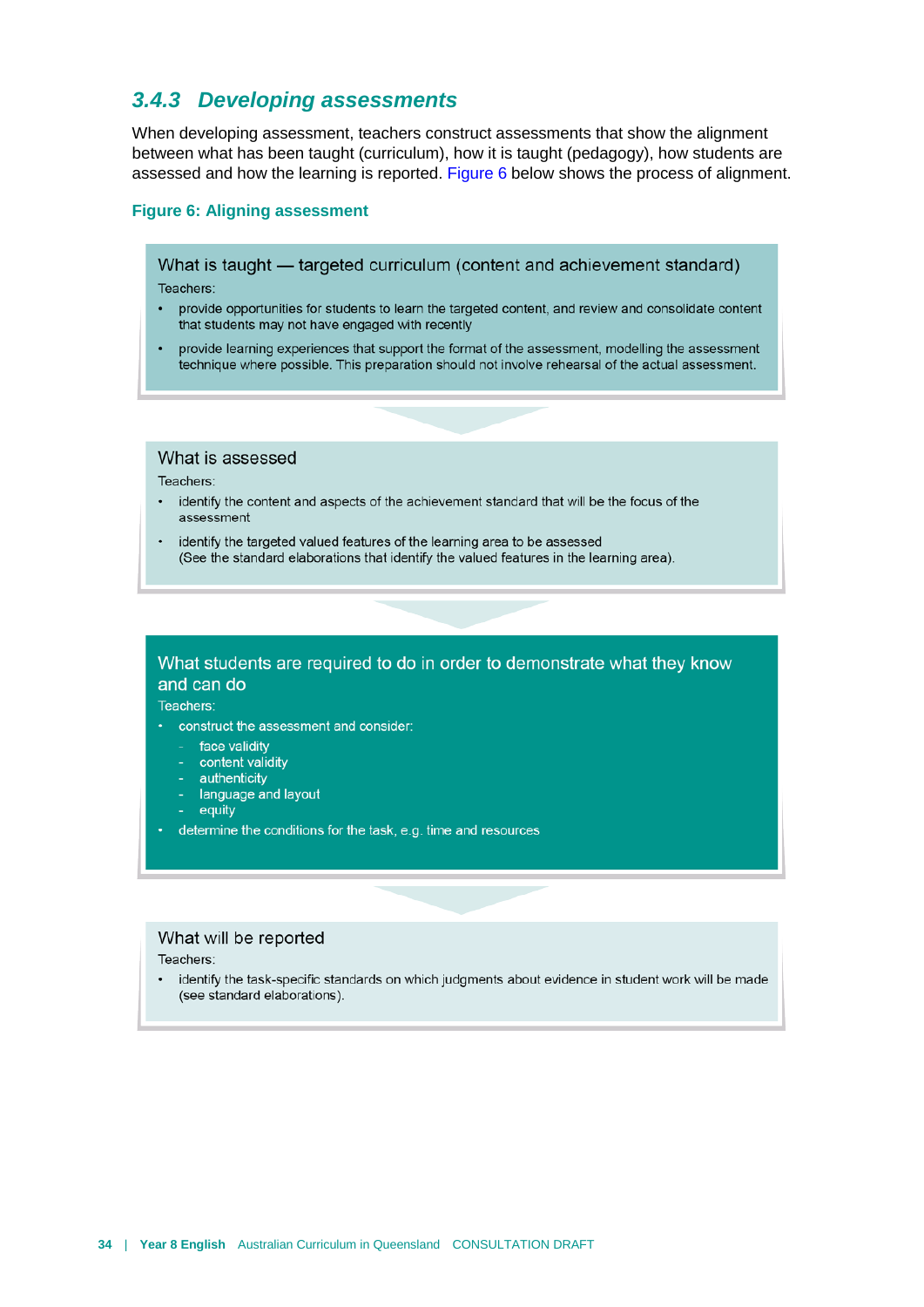#### **"Working the assessment" to confirm the alignment**

The following checklist assists and supports schools with reviewing and evaluating their assessments.

#### **Figure 7: Assessment evaluation checklist**

| <b>Check the</b><br>assessment for:                                                                                                                                   |                                                                                                                                                                                                                                                                                                                                                                                                                                                                                                                                                                                                                                                                                                                                                                                                                |
|-----------------------------------------------------------------------------------------------------------------------------------------------------------------------|----------------------------------------------------------------------------------------------------------------------------------------------------------------------------------------------------------------------------------------------------------------------------------------------------------------------------------------------------------------------------------------------------------------------------------------------------------------------------------------------------------------------------------------------------------------------------------------------------------------------------------------------------------------------------------------------------------------------------------------------------------------------------------------------------------------|
| <b>Face validity</b><br>The extent to which an<br>assessment appears to<br>assess (on face value)<br>what it intends to<br>assess.                                    | Identify the specific content descriptions and aspects of the<br>$\bullet$<br>achievement standard being assessed to determine what is<br>being assessed.<br>Consider whether student responses to the assessment will<br>$\bullet$<br>provide evidence of learning for the intended curriculum.                                                                                                                                                                                                                                                                                                                                                                                                                                                                                                               |
| <b>Content validity</b><br>The extent to which the<br>assessment measures<br>what it claims to<br>measure (either the<br>subject-matter content<br>or behaviour).     | Review the assessment to determine what is valued in the<br>$\bullet$<br>assessment.<br>Check that it is clear what students are expected to know<br>٠<br>and be able to do to complete this assessment.<br>Ensure students will be able to demonstrate the full range of<br>$\bullet$<br>standards A to E in their responses to the assessment. For<br>example, does the assessment require sufficient depth and<br>breadth of the targeted knowledge, understanding and skills;<br>does it encourage students to demonstrate a range of<br>thinking skills?<br>Use the standard elaborations to confirm that the<br>$\bullet$<br>assessment provides opportunities for students to<br>demonstrate their achievement in particular targeted<br>aspects of the curriculum content and achievement<br>standard. |
| <b>Authenticity</b><br>The extent to which<br>students will find the<br>assessment engaging.                                                                          | Use an appropriate and meaningful context to engage<br>$\bullet$<br>students.<br>Ensure the assessment is pitched appropriately for the year<br>$\bullet$<br>level.                                                                                                                                                                                                                                                                                                                                                                                                                                                                                                                                                                                                                                            |
| <b>Language and layout</b><br>The extent to which the<br>assessment clearly<br>communicates to<br>students what is<br>needed for producing<br>their best performance. | Identify specific terms students are required to know and<br>$\bullet$<br>consider whether students are likely to understand the terms<br>or not.<br>Check the level of language required to interpret the<br>$\bullet$<br>assessment and consider how well students will be able to<br>understand what the assessment requires them to do.<br>Consider the clarity of the instructions, cues, format,<br>diagrams, illustrations and graphics and how well they assist<br>students to understand what they are required to do.                                                                                                                                                                                                                                                                                |
| <b>Equity</b><br>The extent to which the<br>assessment provides<br>opportunities for all<br>students to<br>demonstrate what they<br>know and can do.                  | Check for any cultural, gender or social references and<br>$\bullet$<br>stereotypes.<br>List aspects of the task that might need adjusting for verified<br>$\bullet$<br>students. (See section 2.3.7.) Note that adjustments to the<br>task should not impact on judgments made about student<br>achievement.                                                                                                                                                                                                                                                                                                                                                                                                                                                                                                  |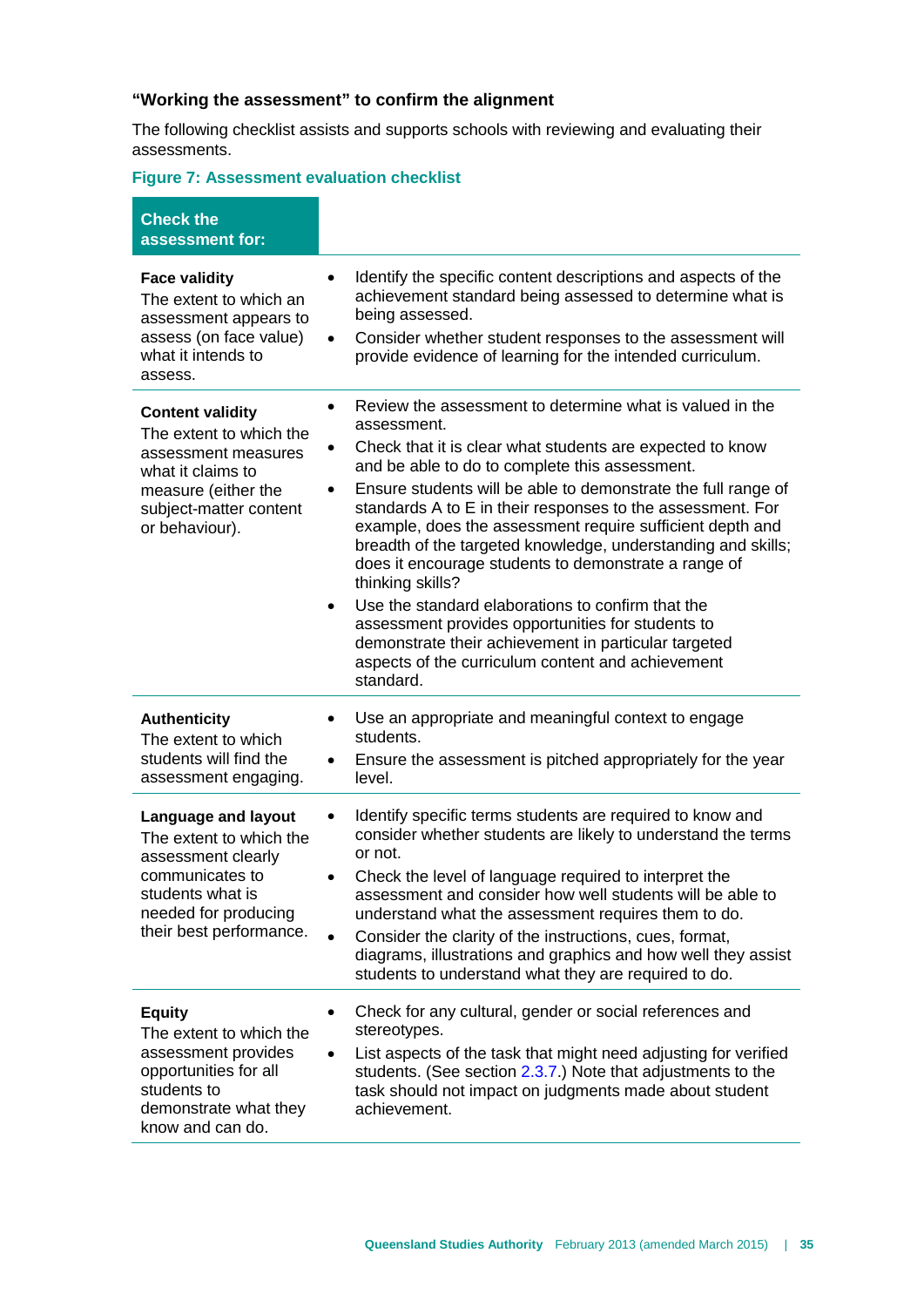Note: When students undertake assessment in a group or team, the assessment must be designed so that teachers can validly assess the work of individual students and not apply a judgment of the group processes and outcome to all individuals.

See the following:

- Designing good assessment (video) [www.qsa.qld.edu.au/19788.html](http://www.qsa.qld.edu.au/19788.html)
- Assessment instrument essays and extended writing [www.qsa.qld.edu.au/downloads/p\\_10/as\\_ai\\_essays.doc](http://www.qsa.qld.edu.au/downloads/p_10/as_ai_essays.doc)
- Scaffolding supporting student performance [www.qsa.qld.edu.au/downloads/p\\_10/as\\_scaffolding.doc](http://www.qsa.qld.edu.au/downloads/p_10/as_scaffolding.doc)
- Thinking like an assessor vs activity designer [www.qsa.qld.edu.au/downloads/p\\_10/as\\_assessor\\_vs\\_designer.doc](http://www.qsa.qld.edu.au/downloads/p_10/as_assessor_vs_designer.doc)
- <span id="page-39-0"></span>• Sample assessments: [www.qsa.qld.edu.au/yr8-english-resources.html](http://www.qsa.qld.edu.au/yr8-english-resources.html)

## **3.5 Making judgments**

When making judgments about the evidence in student work, teachers are advised to use task-specific standards. Task-specific standards give teachers:

- a tool for directly matching the evidence of learning in the student response to the standards
- a focal point for discussing student responses
- a tool to help provide feedback to students.

Task-specific standards are not a checklist; rather they are a guide that:

- highlights the valued features that are being targeted in the assessment and the qualities that will inform the overall judgment
- specifies particular *targeted aspects* of the curriculum content and achievement standard — the alignment between the valued feature, the task-specific descriptor and the assessment must be obvious and strong
- clarifies the curriculum expectations for learning at each of the five grades (A–E) and shows the connections between what students are expected to know and do, and how their responses will be judged
- allows teachers to make consistent and comparable on-balance judgments about student work by matching the qualities of student responses with the descriptors
- supports evidence-based discussions to help students gain a better understanding of how they can critique their own responses and achievements and identify the qualities needed to improve
- increases the likelihood of students communicating confidently about their achievement with teachers and parents/carers and asking relevant questions about their own progress
- encourages and provides the basis for conversations among teachers, students and parents/carers about the quality of student work and curriculum expectations and related standards.

The standard elaborations (sectio[n 2.2.1\)](#page-20-0) are a resource that can be used to inform the development of task-specific standards.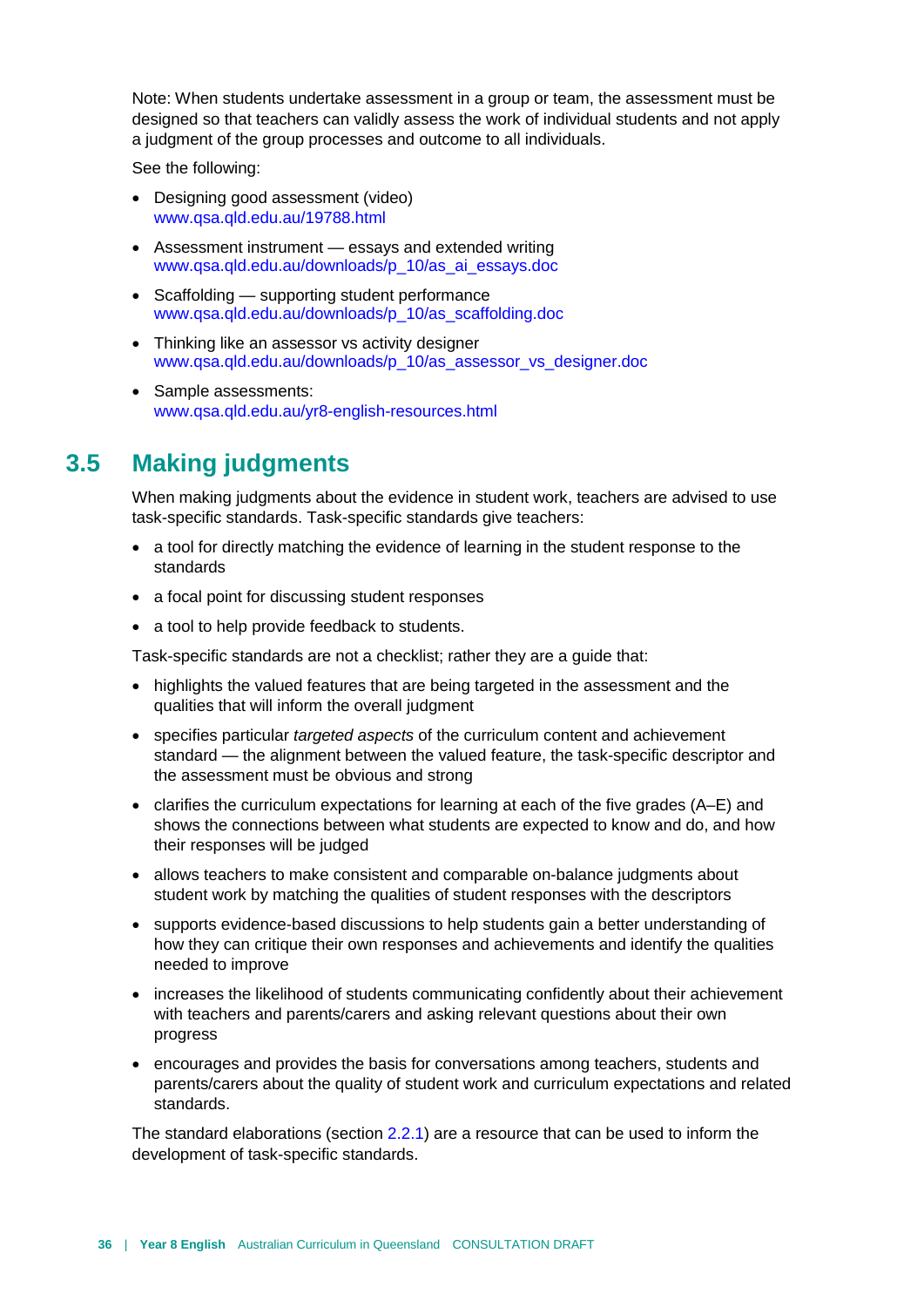Task-specific standards can be prepared as a matrix or continua.

See templates with features shown for:

- Continua [www.qsa.qld.edu.au/downloads/p\\_10/ac\\_english\\_tss\\_continua.dot](http://www.qsa.qld.edu.au/downloads/p_10/ac_english_tss_continua.dot)
- <span id="page-40-0"></span>• Matrix [www.qsa.qld.edu.au/downloads/p\\_10/ac\\_english\\_tss\\_matrix.dot](http://www.qsa.qld.edu.au/downloads/p_10/ac_english_tss_matrix.dot)

## **3.6 Using feedback**

Feedback is defined as the process of seeking and interpreting evidence for use by students and their teachers to decide where the students are in their learning, where they need to go and how best to get there.

Feedback gathered throughout the teaching and learning cycle informs future teaching learning and assessment. Its purpose is to recognise, encourage and improve student learning.

Assessment feedback is most helpful if the specific elements of the content (knowledge, understanding and skills) are identified and specific suggestions are provided. The standard elaborations provide a resource for developing specific feedback to students about the valued features in the content and achievement standards.

Assessment alone will not contribute to improved learning. It is what teachers and students do with assessment and other available information that makes a difference.

See:

- Seeking and providing feedback [www.qsa.qld.edu.au/downloads/p\\_10/as\\_feedback\\_about.doc](http://www.qsa.qld.edu.au/downloads/p_10/as_feedback_about.doc)
- About feedback [www.qsa.qld.edu.au/downloads/p\\_10/as\\_feedback\\_provide.doc](http://www.qsa.qld.edu.au/downloads/p_10/as_feedback_provide.doc)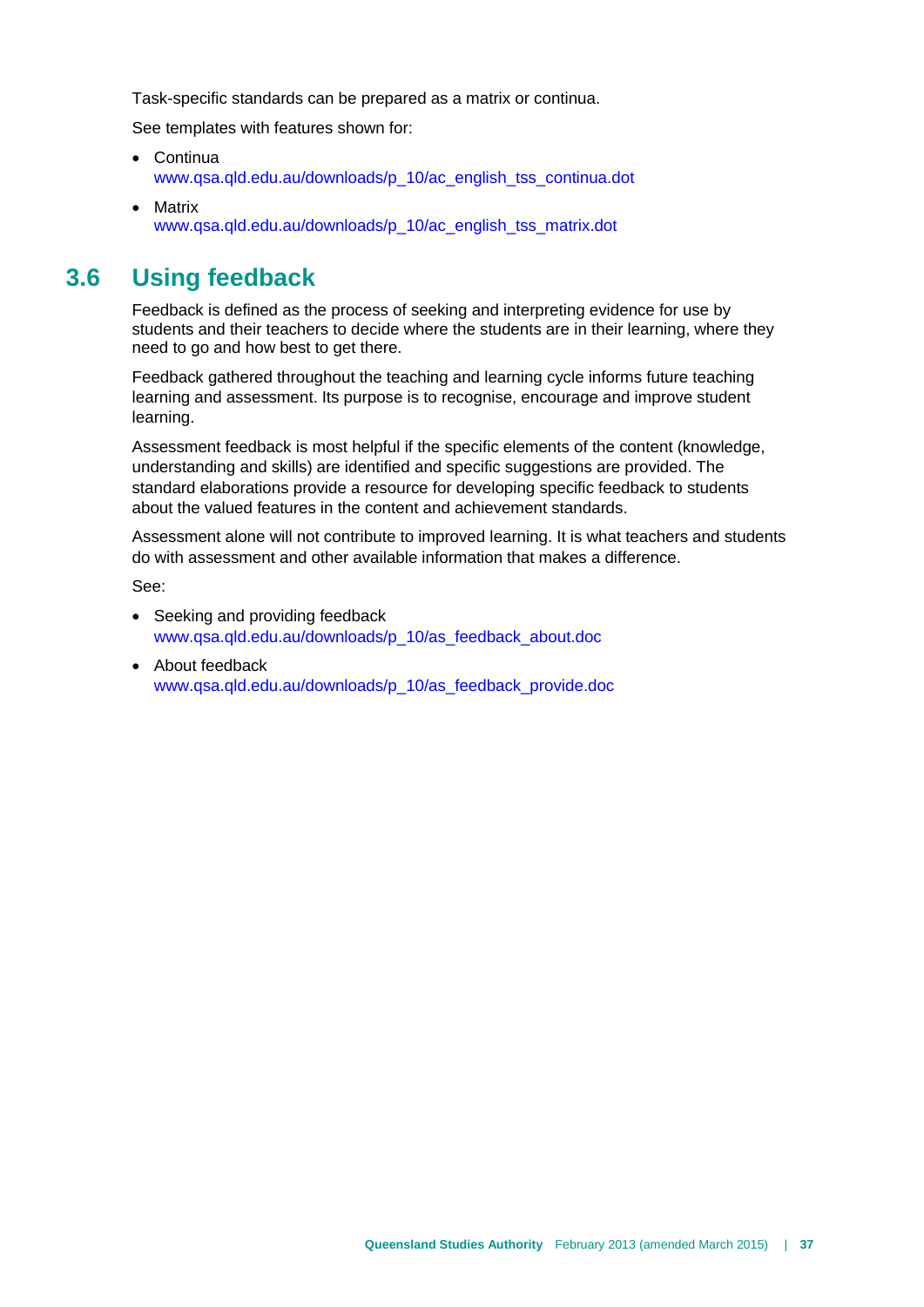# <span id="page-41-0"></span>**4. Reporting**

Schools are required to provide parents/carers with plain-language reports twice a year. In most schools, this takes place at the end of each semester. The report must:

- be readily understandable and give an accurate and objective assessment of the student's progress and achievement
- <span id="page-41-1"></span>• include a judgment of the student's achievement reported as A, B, C, D or E (or equivalent five-point scale), clearly defined against the Australian Curriculum achievement standards.

## **4.1 Reporting standards**

The reporting standards are summary statements that succinctly describe typical performance at each of the five levels (A–E) for the two dimensions of the Australian Curriculum achievement standards — understanding (including knowledge) and application of skills for the purpose of reporting twice-yearly.

| A                                                                                                                                                                                                                     | в                                                                                                                                                                                                             |                                                                                                                                                                                                                | D                                                                                                                                                                                                               | Е                                                                                                                                                                                                                        |
|-----------------------------------------------------------------------------------------------------------------------------------------------------------------------------------------------------------------------|---------------------------------------------------------------------------------------------------------------------------------------------------------------------------------------------------------------|----------------------------------------------------------------------------------------------------------------------------------------------------------------------------------------------------------------|-----------------------------------------------------------------------------------------------------------------------------------------------------------------------------------------------------------------|--------------------------------------------------------------------------------------------------------------------------------------------------------------------------------------------------------------------------|
| Evidence in a<br>student's work<br>typically<br>demonstrates a<br>very high level<br>of knowledge<br>and<br>understanding of<br>the content<br>(facts, concepts,<br>and procedures),<br>and application<br>of skills. | Evidence in a<br>student's work<br>typically<br>demonstrates a<br>high level of<br>knowledge and<br>understanding of<br>the content<br>(facts, concepts,<br>and procedures),<br>and application<br>of skills. | Evidence in a<br>student's work<br>typically<br>demonstrates a<br>sound level of<br>knowledge and<br>understanding of<br>the content<br>(facts, concepts,<br>and procedures),<br>and application<br>of skills. | Evidence in a<br>student's work<br>typically<br>demonstrates a<br>limited level of<br>knowledge and<br>understanding of<br>the content<br>(facts, concepts<br>and procedures),<br>and application<br>of skills. | Evidence in a<br>student's work<br>typically<br>demonstrates a<br>very limited<br>level of<br>knowledge and<br>understanding of<br>the content<br>(facts, concepts)<br>and procedures),<br>and application<br>of skills. |

#### **Table 11: Reporting standards**

The key purpose of reporting student achievement and progress is to improve student learning. The following principles underpin reporting school-based, standards-based assessment:

- Alignment of teaching, learning, assessment and reporting: what is taught (curriculum) must inform how it is taught (pedagogy), how students are assessed (assessment) and how the learning is reported. (See section [2\)](#page-7-0)
- A collection of evidence or folio of student work: summative judgments for reporting purposes are based on a planned and targeted selection of evidence of student learning collected over the reporting period. (See section [3\)](#page-31-0)
- On-balance judgments: professional decisions made by teachers about the overall quality of a student's work in a range of assessments that best matches the valued features of a learning area described in the achievement standards *at the time of reporting*.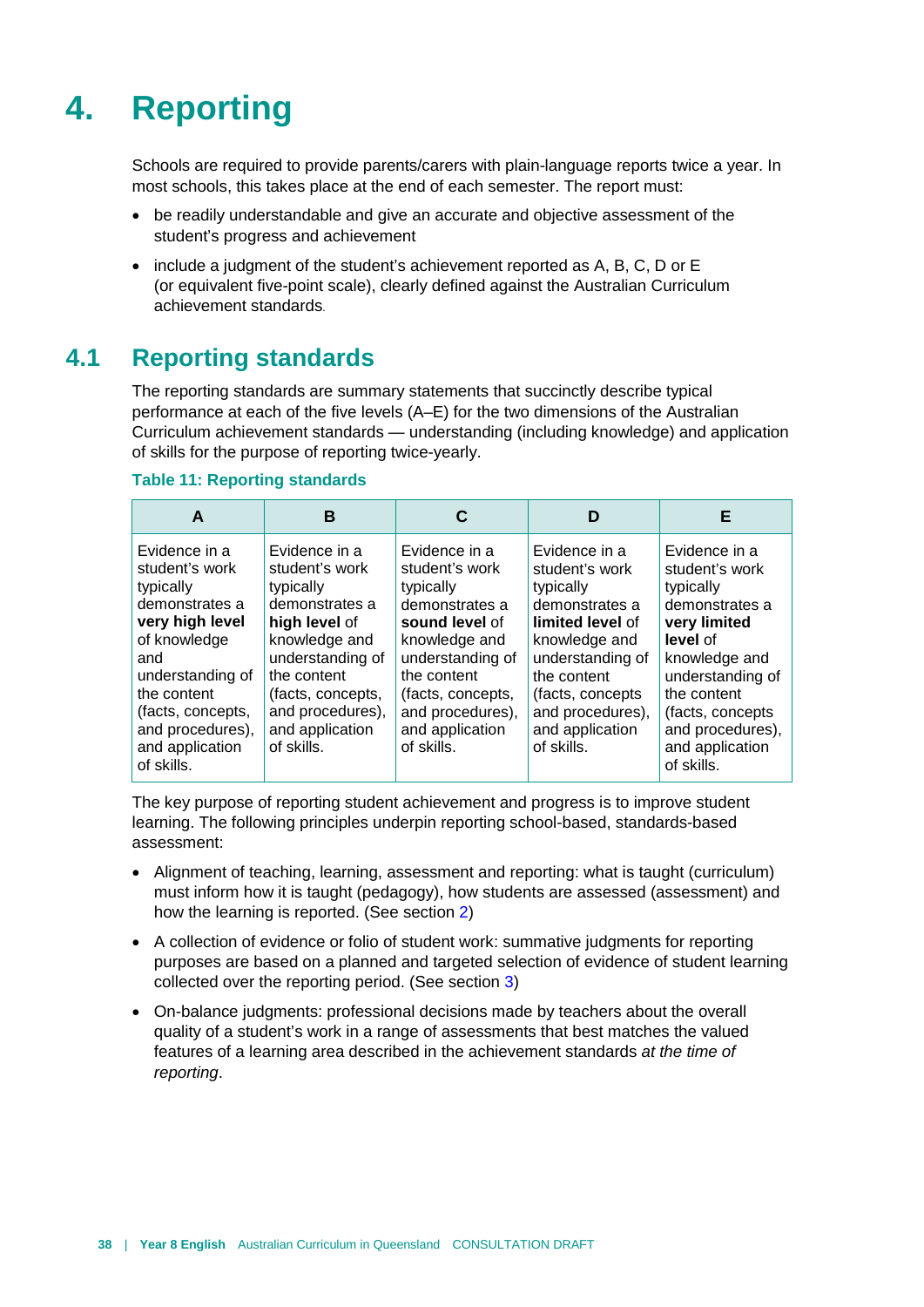• Moderation: Making consistent judgments about students' achievements within and between schools occurs when teachers develop shared understandings of the curriculum content and achievement standards. Moderation provides students and their parents/carers with confidence that the awarded grades are an accurate judgment of achievement and that the report is meaningful, professional and consistent.

Student achievement is reported against the Australian Curriculum achievement standard for the year level they are taught.

Teachers make reasonable adjustments during the cycle of teaching, learning and assessment to support the learning of students with disabilities, for example adjustments to presentation, response, timing, scheduling and location. In most instances, the required curriculum content, achievement and reporting standards will be used for these students. (See section [2.3.7](#page-30-0) for inclusivity materials.)

School sectors and schools make decisions following negotiation with parents/carers about the provision of modified or accelerated learning and assessment programs to meet the learning needs of some students. Reporting achievement for these students should clearly indicate the year level of the curriculum content and the achievement standards against which judgments about student achievement have been made.

Achievement in a learning area is only one source of information on student achievement and progress. Schools may report on other important aspects of student engagement at school separate from achievement in a learning area such as:

- student participation and skills in school-based extracurricular activities
- student attributes such as effort, punctuality, and social and behavioural skills
- student attendance
- other school or system priorities.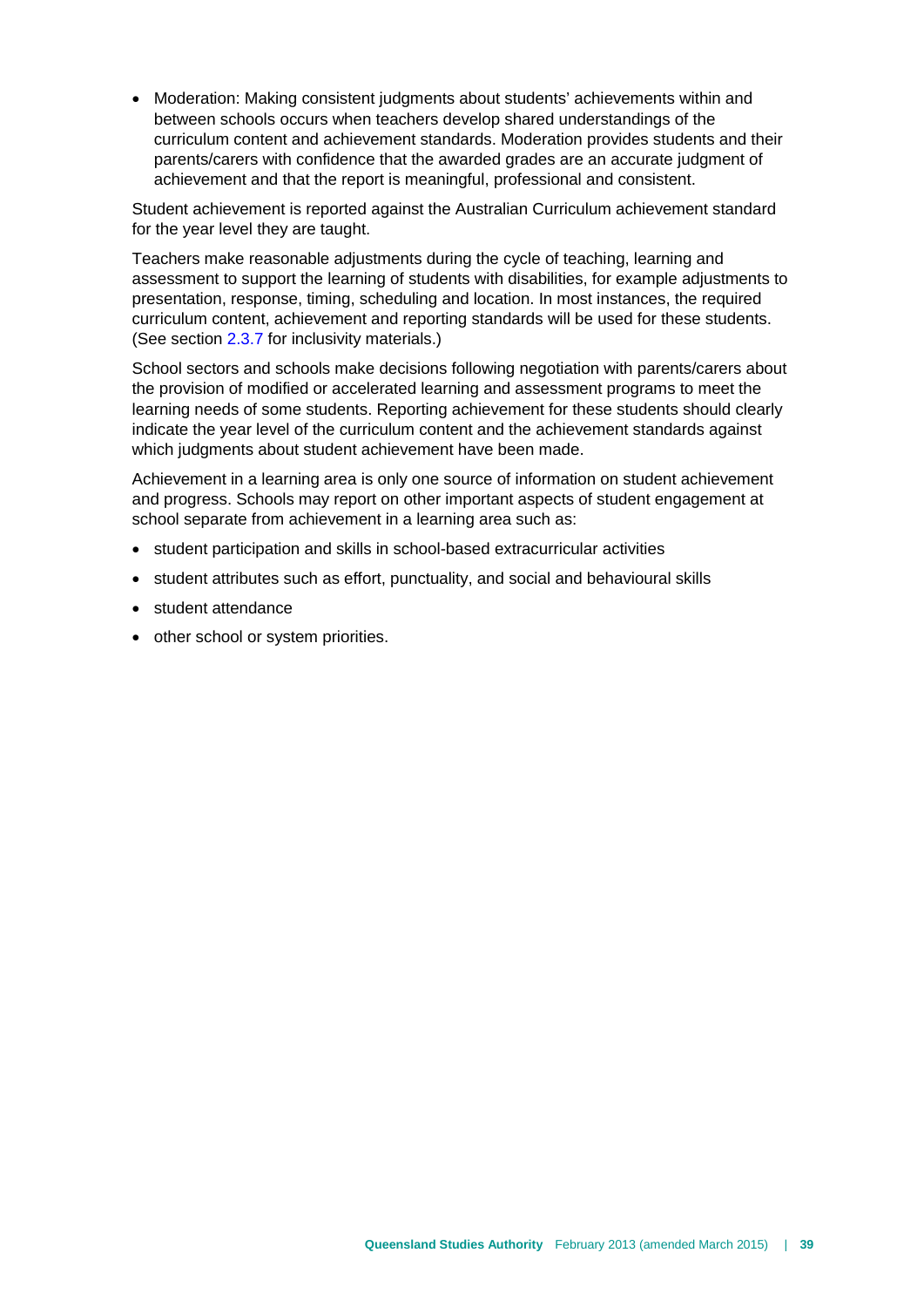## **4.2 Making an on-balance judgment on a folio**

<span id="page-43-0"></span>By the end of the year, a planned and targeted assessment program will result in an assessment folio of evidence of students' learning (summative assessment) on which the overall standard is awarded.

The range and balance of assessment in the folio ensures there is sufficient evidence of achievement in both dimensions of the Australian Curriculum achievement standard — Understanding and Skills for the receptive and productive modes — to make an on-balance judgment for reporting.

An on-balance judgment involves a teacher, or a group of teachers, making a professional decision about how the pattern of evidence in the folio best matches the standards.

#### **Figure 8: On-balance judgments**



A or B or C etc.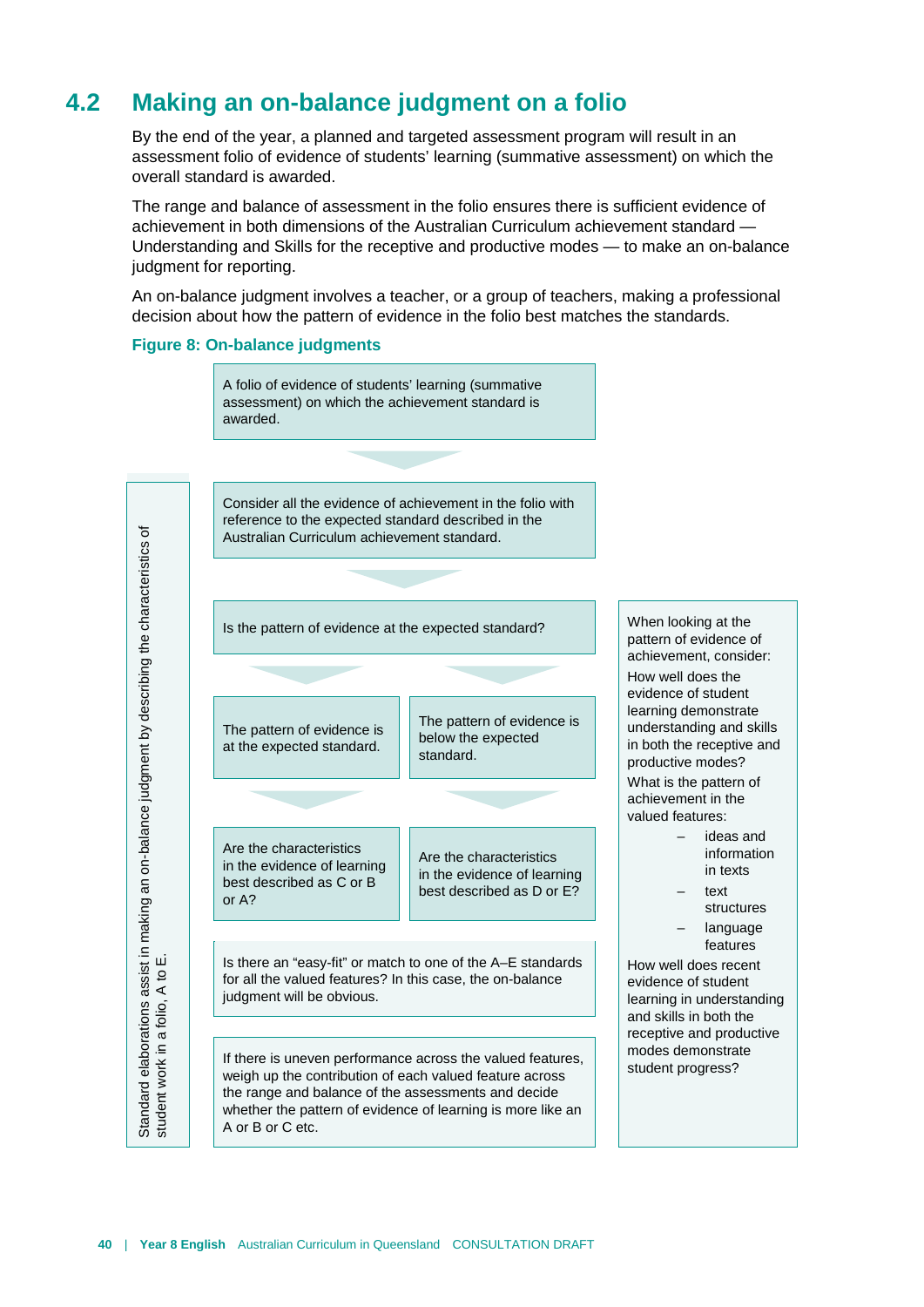An on-balance judgment does not involve averaging grades across different assessments or "ticking" every box. Rather it is a professional judgment that considers all the evidence of achievement in the folio.

The standard elaborations assist in making the on-balance decision. The elaborations describes *how well* on a five-point scale students have demonstrated what they know, understand and can do using the Australian Curriculum achievement standard. The standard elaborations assist teachers to make consistent and comparable evidence-based A to E judgments about the patterns of evidence in a folio of work. They provide transparency about how decisions about grades are made, and for conversations among teachers, students and parents/carers about the qualities in student work matched to the valued features in the curriculum expectations and the standards.

## <span id="page-44-0"></span>*4.2.1 Making an on-balance judgment for mid-year reporting*

For mid-year reporting, the on-balance judgment is based on the pattern of evidence of student achievement and progress *at the time of reporting* and in relation to what has been taught and assessed during the reporting period.

The application of the Australian Curriculum achievement standard during the year requires a judgment based on matching qualities in student work rather than checking coverage.

The standard elaborations assist in making an on-balance judgment for mid-year reporting.

The process for assessing and making judgments about student achievement may be assisted by progressively recording student achievement for each assessment on a student profile or similar.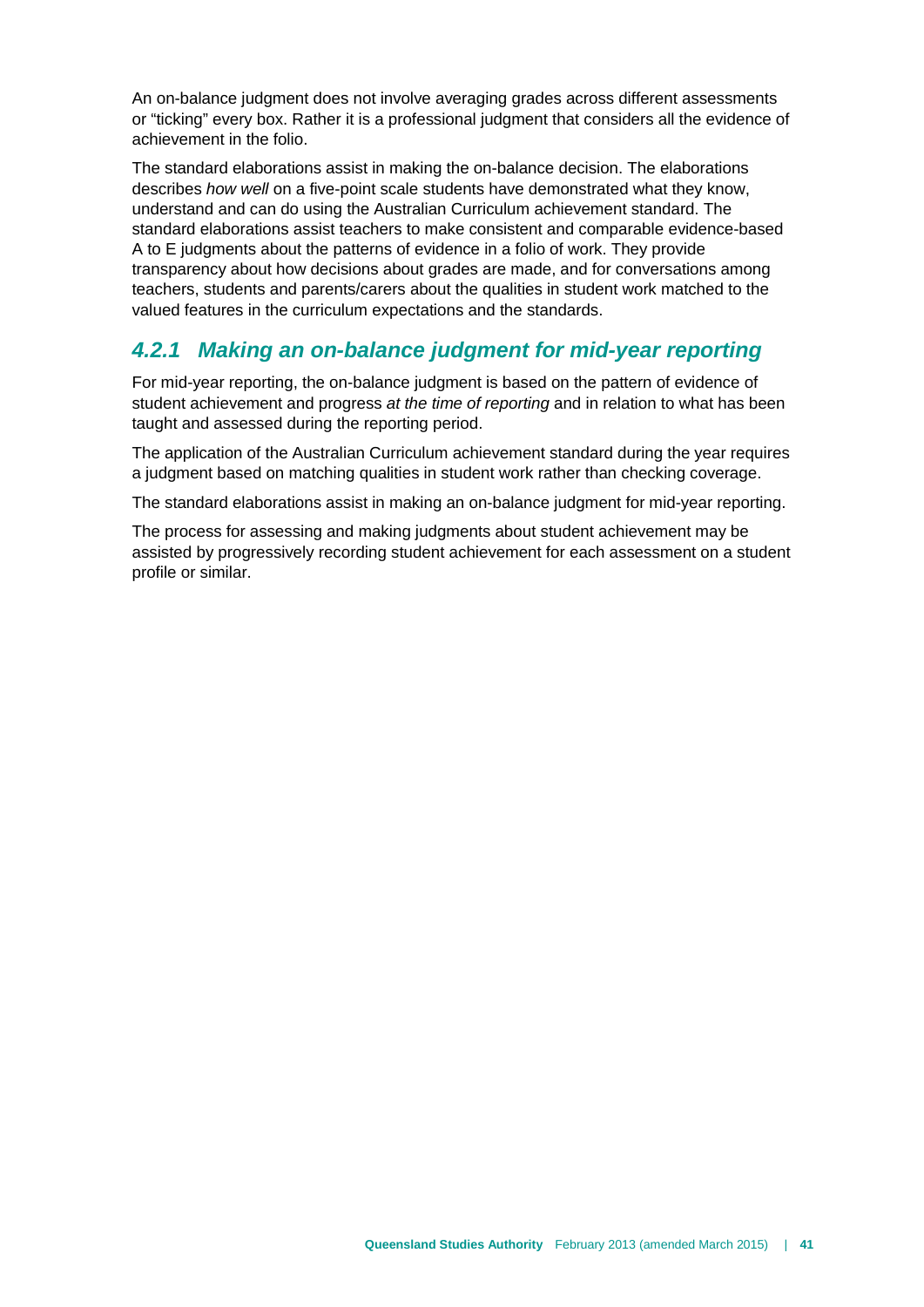# <span id="page-45-0"></span>**4.2.2 Applying the Australian Curriculum achievement**<br> **Eigure 9:** The relationship between the Australian Curriculum achievement standard,<br>
standards elaborations and the reporting standards.<br>
Australian Curriculum<br>
A st *standards*

**Figure 9: The relationship between the Australian Curriculum achievement standard, standards elaborations and the reporting standards.**

A statement that describes the expected knowledge, understanding and skills students typically demonstrate at the end of each teaching and learning year.

A five-point scale, A to E that describes how well students have demonstrated the knowledge, understanding and skills described in the Australian Curriculum achievement standard. Purpose: To assist teachers to make Purpose: To assist teaming in a formulation of the problem of the student work of the student work of the student work of the student work of the student work of the student work of the student work of the student work of consistent and comparable A to E judgments about the evidence of learning in a folio of student work.

A summary statement that describes typical performance A to E (or equivalent) for understanding (including knowledge) and application of skills. Purpose: To report twice-yearly.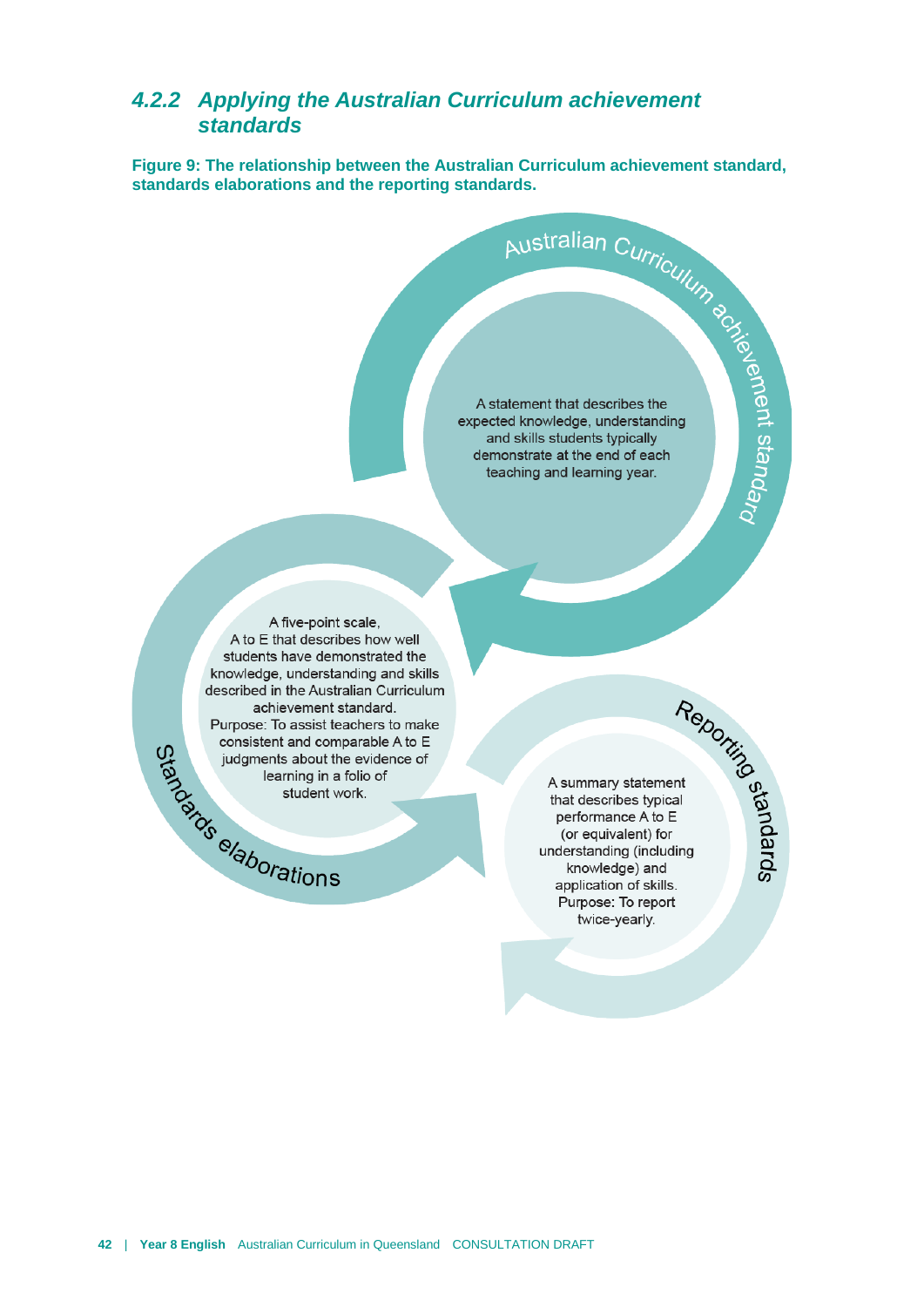## **4.3 Moderation**

<span id="page-46-0"></span>The achievement standards guide teacher judgment about how well students have achieved. The most effective way to build consistent and comparable on-balance teacher judgment is through planned activities when teachers — in a partnership or team situation — engage in focused professional dialogue to discuss and analyse the quality of student work, compare their judgments about student achievement and determine the match between the evidence in student work and standards. This process is known as moderation.

Professional dialogue increases teachers' awareness about the variety of ways in which students may respond to the assessment and the types of evidence that may be available to support teacher judgments. In this way, teachers gain valuable insights about how the standards can be demonstrated in student work. They build a shared understanding about the match of evidence to standards, enhancing classroom practice and supporting the alignment of curriculum and assessment.

Moderation provides students and their parents/carers with confidence that the standards awarded are defensible judgments of achievement and that the report is meaningful, professional and consistent.

See the following fact sheets for more information:

- Consistency of judgments Calibration model [www.qsa.qld.edu.au/downloads/p\\_10/as\\_coj\\_calibration.doc](http://www.qsa.qld.edu.au/downloads/p_10/as_coj_calibration.doc)
- Consistency of judgments Conferencing model [www.qsa.qld.edu.au/downloads/p\\_10/as\\_coj\\_conferencing.doc](http://www.qsa.qld.edu.au/downloads/p_10/as_coj_conferencing.doc)
- Consistency of judgments Expert model [www.qsa.qld.edu.au/downloads/p\\_10/as\\_coj\\_expert.doc](http://www.qsa.qld.edu.au/downloads/p_10/as_coj_expert.doc)

See also the suggested approaches to moderation in the Year level plan: [www.qsa.qld.edu.au/downloads/p\\_10/ac\\_english\\_yr8\\_plan.doc](http://www.qsa.qld.edu.au/downloads/p_10/ac_english_yr8_plan.doc)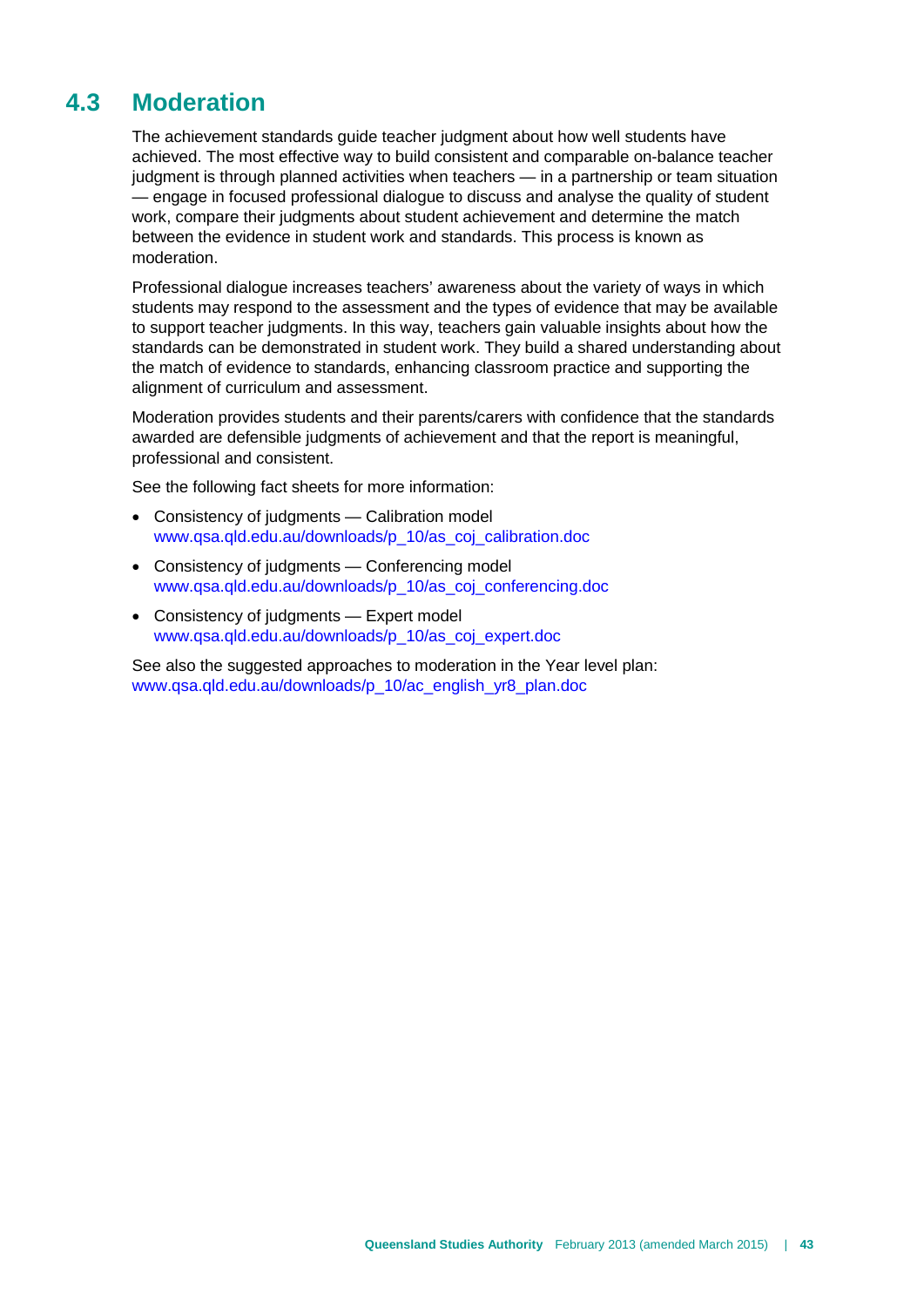# <span id="page-47-0"></span>**Appendix 1: Glossary**

#### **Curriculum**

For definitions of terms used by ACARA in the development of the Australian Curriculum: English, see: [www.australiancurriculum.edu.au/english/Glossary.](http://www.australiancurriculum.edu.au/english/Glossary)

| <b>Term</b>                | <b>Description</b>                                                                                                                                                                                                                                                                                                                                                                                                                     |
|----------------------------|----------------------------------------------------------------------------------------------------------------------------------------------------------------------------------------------------------------------------------------------------------------------------------------------------------------------------------------------------------------------------------------------------------------------------------------|
| <b>Curriculum</b>          | The Australian Curriculum sets out what all young people<br>should be taught through the specification of curriculum<br>content and achievement standards.<br>Curriculum content has three components: disciplinary<br>learning, general capabilities and cross-curriculum priorities.                                                                                                                                                 |
| <b>Strand</b>              | A developmental sequence of knowledge, understanding and<br>skills that has its own distinctive body of knowledge and<br>pedagogical traditions. The three strands in English:<br>Language, Literature and Literacy are intended to be<br>integrated in English programs.                                                                                                                                                              |
| Sub-strand                 | Each strand is organised by sub-strands that provide a<br>sequence of knowledge and skills within the strand.                                                                                                                                                                                                                                                                                                                          |
| <b>Content elaboration</b> | An example provided to illustrate and exemplify content.<br>Elaborations are not a requirement for the teaching of the<br>Australian Curriculum.                                                                                                                                                                                                                                                                                       |
| <b>Literary texts</b>      | Literary texts include contemporary and traditional texts that<br>are seen as having personal, social, cultural and aesthetic<br>value and potential for enriching students' scope of<br>experience. Literary texts use language in aesthetic,<br>imaginative and engaging ways to entertain, to move, to<br>reflect and to express, create, explore and challenge identity.<br>These texts include narrative and non-narrative forms. |
| <b>Non-literary texts</b>  | Non-literary texts are contemporary, traditional and everyday<br>texts that use language (spoken/signed and written) to inform,<br>explain, analyse, argue, persuade and give opinions; to<br>remember, recall and report on things, events and issues; to<br>transact and negotiate relationships, goods and services.                                                                                                                |

#### **Assessment**

| Term                   | <b>Description</b>                                                                    |
|------------------------|---------------------------------------------------------------------------------------|
| <b>Assessment</b>      | The purposeful and systematic collection of evidence about<br>students' achievements. |
| <b>Assessment task</b> | A tool or instrument to gather evidence of students'<br>achievement.                  |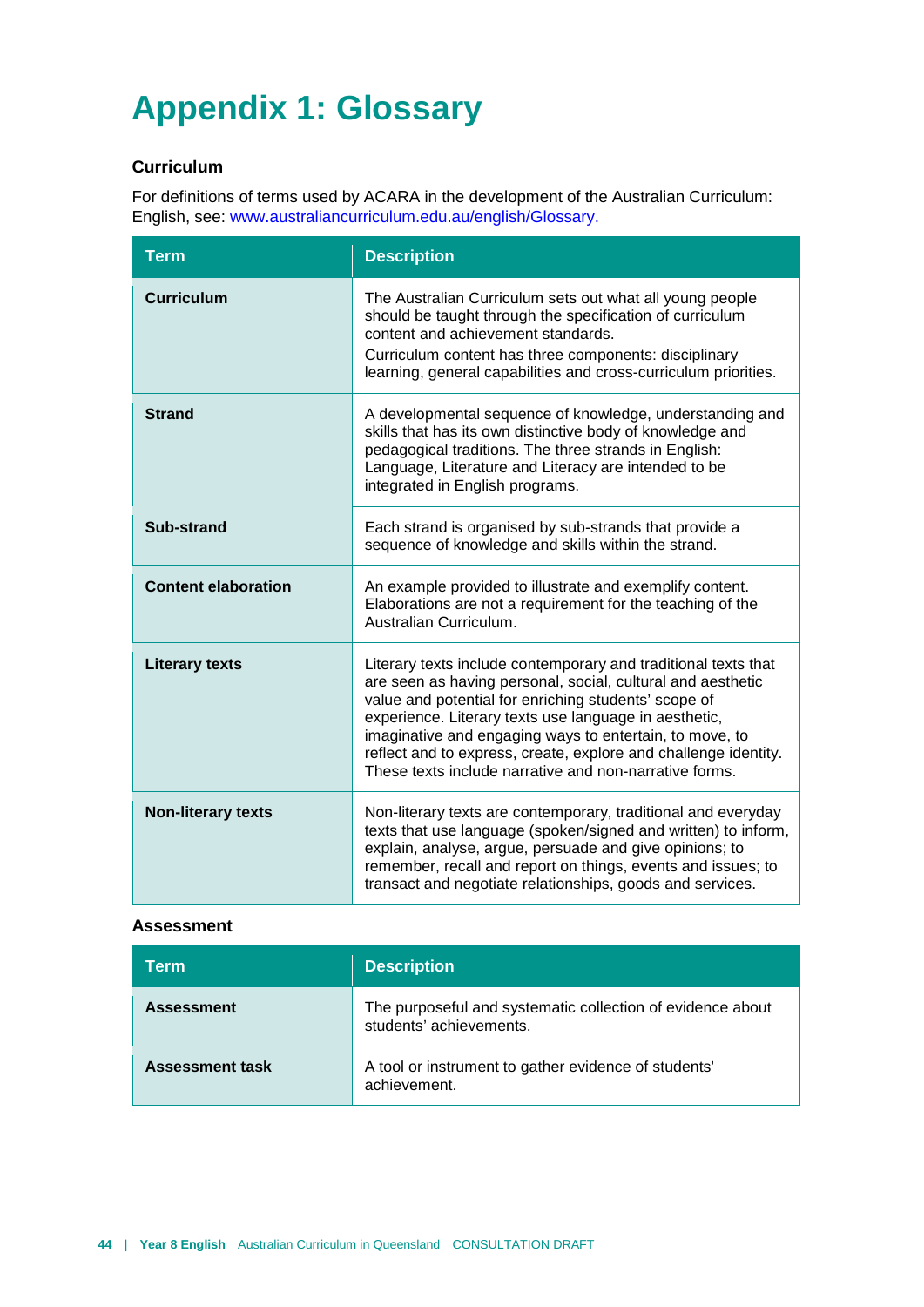# <span id="page-48-0"></span>**Appendix 2: Principles of assessment**

The following principles were developed to inform the policy context of the national curriculum and provide a basis on which local decisions about specific approaches to assessment can be built.

- 1. The main purposes of assessment are to inform teaching, improve learning and report on the achievement of standards.
- 2. Assessment is underpinned by principles of equity and excellence. It takes account of the diverse needs of students and contexts of education, and the goal of promoting equity and excellence in Australian schooling.
- 3. Assessment is aligned with curriculum, pedagogy and reporting. Quality assessment has curricular and instructional validity — what is taught informs what is assessed, and what is assessed informs what is reported.
- 4. Assessment aligned with curriculum, pedagogy and reporting includes assessment of deep knowledge of core concepts within and across the disciplines, problem solving, collaboration, analysis, synthesis and critical thinking.
- 5. Assessment involves collecting evidence about expected learning as the basis for judgments about the achieved quality of that learning. Quality is judged with reference to published standards and is based on evidence.
- 6. Assessment evidence should come from a range of assessment activities. The assessment activity is selected because of its relevance to the knowledge, skills and understanding to be assessed, and the purpose of the assessment.
- 7. Information collected through assessment activities is sufficient and suitable to enable defensible judgments to be made. To show the depth and breadth of the student learning, evidence of student learning is compiled over time. Standards are reviewed periodically and adjusted according to evidence to facilitate continuous improvement.
- 8. Approaches to assessment are consistent with and responsive to local and jurisdictional policies, priorities and contexts. It is important that schools have the freedom and support to develop quality assessment practices and programs that suit their particular circumstances and those of the students they are assessing.
- 9. Assessment practices and reporting are transparent. It is important that there is professional and public confidence in the processes used, the information obtained and the decisions made.